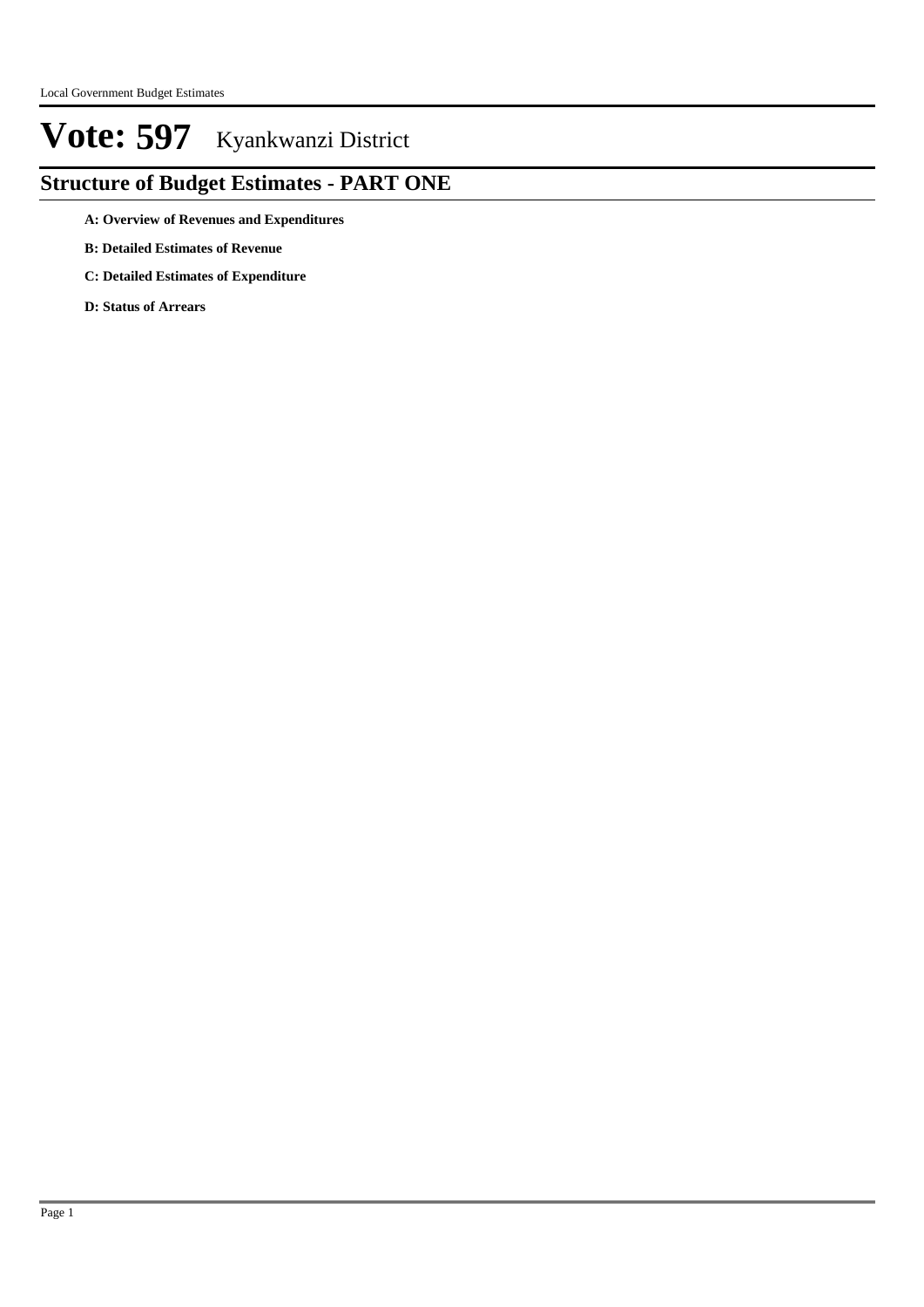### **A: Overview of Revenues and Expenditures**

#### **Revenue Performance and Plans**

|                                        |                        | 2015/16                                |                        |  |
|----------------------------------------|------------------------|----------------------------------------|------------------------|--|
| UShs $000's$                           | <b>Approved Budget</b> | <b>Receipts by End</b><br><b>March</b> | <b>Approved Budget</b> |  |
| 1. Locally Raised Revenues             | 316,226                | 150.238                                | 304,674                |  |
| 2a. Discretionary Government Transfers | 1,248,784              | 1,188,935                              | 1,402,158              |  |
| 2b. Conditional Government Transfers   | 11,013,418             | 7,580,571                              | 11,084,045             |  |
| 2c. Other Government Transfers         | 780.131                | 184.934                                | 375,000                |  |
| <b>Total Revenues</b>                  | 13,358,559             | 9,104,678                              | 13,165,877             |  |

#### **Expenditure Performance and Plans**

|                            | 2015/16                |                                                        | 2016/17                |  |
|----------------------------|------------------------|--------------------------------------------------------|------------------------|--|
| UShs $000's$               | <b>Approved Budget</b> | <b>Actual</b><br><b>Expenditure by</b><br>end of March | <b>Approved Budget</b> |  |
| 1a Administration          | 254,892                | 247,315                                                | 557,160                |  |
| 2 Finance                  | 132,460                | 116,482                                                | 197,212                |  |
| 3 Statutory Bodies         | 1,004,395              | 288,181                                                | 454,936                |  |
| 4 Production and Marketing | 478,277                | 209,576                                                | 608,578                |  |
| 5 Health                   | 1,475,648              | 1,420,071                                              | 1,495,180              |  |
| 6 Education                | 8,183,054              | 5,135,615                                              | 7,792,072              |  |
| 7a Roads and Engineering   | 490,763                | 242,529                                                | 757,986                |  |
| 7b Water                   | 593,290                | 406,549                                                | 550,386                |  |
| 8 Natural Resources        | 60,448                 | 43,037                                                 | 110,593                |  |
| 9 Community Based Services | 509,289                | 55,086                                                 | 474,546                |  |
| 10 Planning                | 117,755                | 68,878                                                 | 112,201                |  |
| 11 Internal Audit          | 58,289                 | 33,746                                                 | 55,028                 |  |
| <b>Grand Total</b>         | 13,358,559             | 8,267,065                                              | 13,165,878             |  |
| Wage Rec't:                | 8,562,130              | 5,777,924                                              | 8,768,307              |  |
| Non Wage Rec't:            | 2,916,564              | 1,407,727                                              | 2,793,287              |  |
| Domestic Dev't             | 1,879,865              | 827,324                                                | 1,604,284              |  |
| Donor Dev't                | 0                      | 254,091                                                | $\boldsymbol{\theta}$  |  |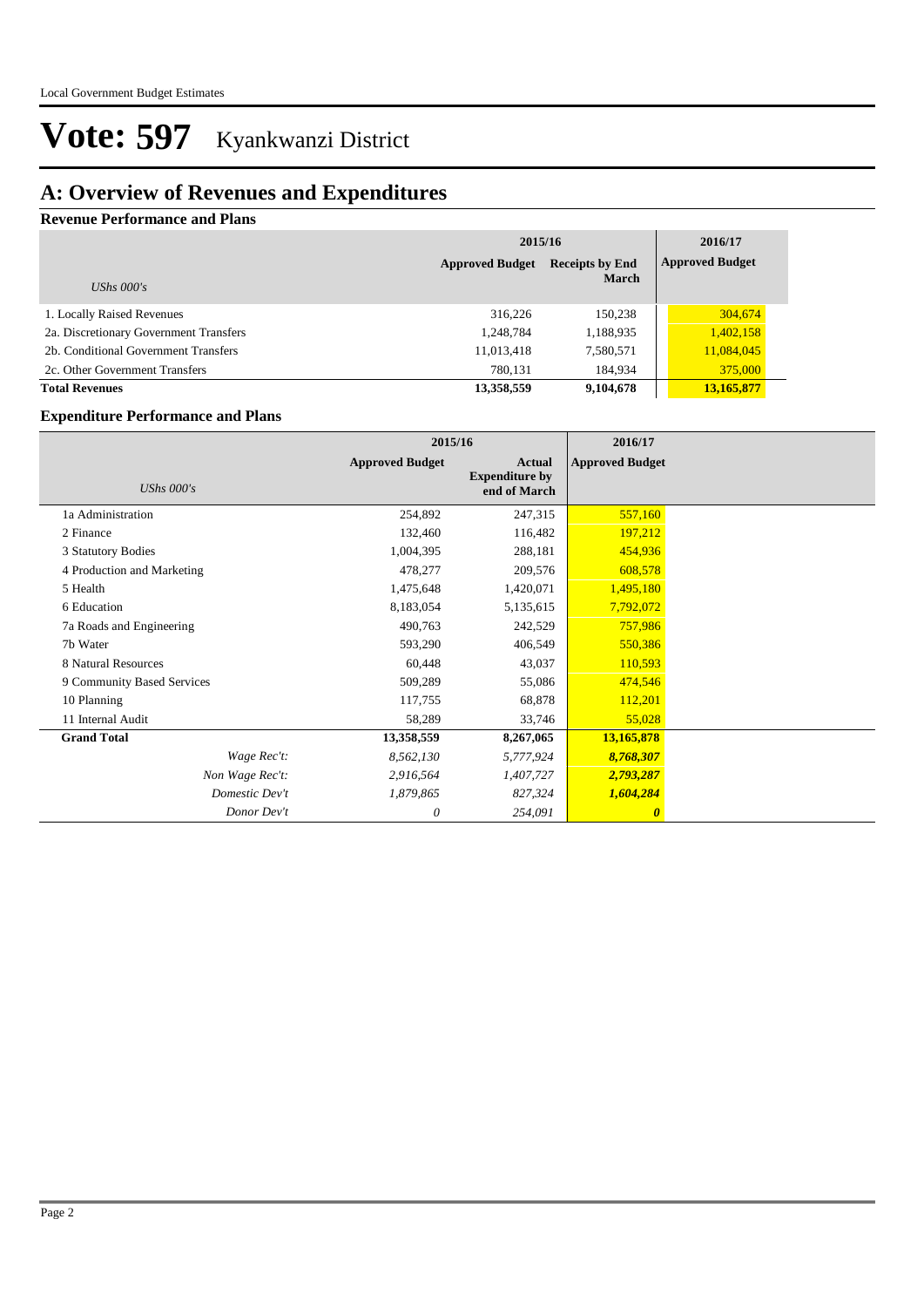### **B: Detailed Estimates of Revenue**

|                                                       | 2015/16                | 2016/17                            |                        |
|-------------------------------------------------------|------------------------|------------------------------------|------------------------|
| UShs $000's$                                          | <b>Approved Budget</b> | <b>Receipts by End</b><br>of March | <b>Approved Budget</b> |
| <b>1. Locally Raised Revenues</b>                     | 316,226                | 150,238                            | 304,674                |
| <b>Locally Raised Revenues</b>                        | 316,226                | 150,238                            | 304,674                |
| 2a. Discretionary Government Transfers                | 1,248,784              | 1,188,935                          | 1,402,158              |
| District Unconditional Grant (Wage)                   | 461,951                | 396.636                            | 622,386                |
| District Unconditional Grant (Non-Wage)               | 344,881                | 231,874                            | 479,839                |
| District Discretionary Development Equalization Grant | 441,952                | 560,426                            | 299,933                |
| 2b. Conditional Government Transfers                  | 11,013,418             | 7,580,571                          | 11,084,045             |
| <b>Transitional Development Grant</b>                 | 23,000                 | 17,250                             | 227,348                |
| Support Services Conditional Grant (Non-Wage)         | 185,459                | 96,324                             |                        |
| Sector Conditional Grant (Wage)                       | 8,232,667              | 5,399,244                          | 8,204,411              |
| Sector Conditional Grant (Non-Wage)                   | 1,076,077              | 742,083                            | 1,730,873              |
| Pension for Local Governments                         | 502,739                | 332,194                            | 57,211                 |
| Gratuity for Local Governments                        |                        | $\Omega$                           | 49,734                 |
| General Public Service Pension Arrears (Budgeting)    |                        | $\Omega$                           | 155,516                |
| Development Grant                                     | 993,476                | 993,476                            | 658,953                |
| 2c. Other Government Transfers                        | 780,131                | 184,934                            | 375,000                |
| Other Transfers from Central Government               | 780,131                | 184,934                            | 375,000                |
| <b>Total Revenues</b>                                 | 13,358,559             | 9,104,678                          | 13,165,877             |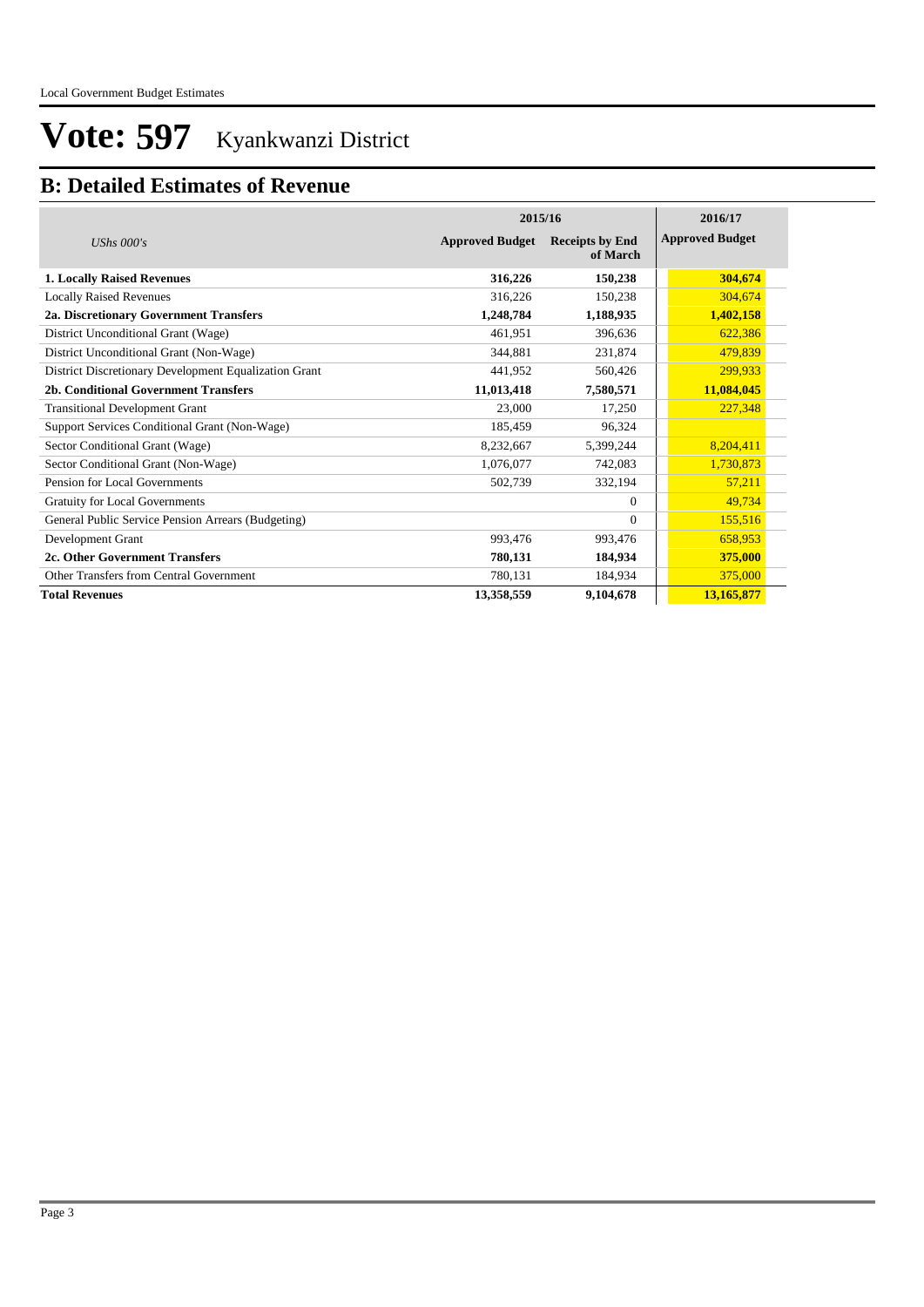### **C: Detailed Estimates of Expenditure**

### *Workplan 1a: Administration*

#### **(i) Overview of Workplan Revenue and Expenditures**

| <b>UShs Thousand</b>                                 |                           | 2015/16                        | 2016/17                          |  |
|------------------------------------------------------|---------------------------|--------------------------------|----------------------------------|--|
|                                                      | Approved<br><b>Budget</b> | <b>Outturn by</b><br>end March | <b>Approved</b><br><b>Budget</b> |  |
| A: Breakdown of Workplan Revenues:                   |                           |                                |                                  |  |
| <b>Recurrent Revenues</b>                            | 211,242                   | 216.528                        | 463.396                          |  |
| District Unconditional Grant (Non-Wage)              | 132,498                   | 105,703                        | 100,521                          |  |
| District Unconditional Grant (Wage)                  | 18,623                    | 63,921                         | 70,504                           |  |
| General Public Service Pension Arrears (Budgeting)   |                           | $\Omega$                       | 155,516                          |  |
| <b>Gratuity for Local Governments</b>                |                           | $\Omega$                       | 49,734                           |  |
| <b>Locally Raised Revenues</b>                       | 45,460                    | 34,808                         | 29,910                           |  |
| Pension for Local Governments                        |                           | $\Omega$                       | 57,211                           |  |
| Support Services Conditional Grant (Non-Wage)        | 14.660                    | 12,096                         |                                  |  |
| <b>Development Revenues</b>                          | 43,650                    | 31,749                         | 93,764                           |  |
| District Discretionary Development Equalization Gran | 43,650                    | 31,749                         | 68,214                           |  |
| <b>Locally Raised Revenues</b>                       |                           | $\Omega$                       | 25,550                           |  |
| <b>Total Revenues</b>                                | 254,892                   | 248,277                        | 557,160                          |  |
| <b>B: Breakdown of Workplan Expenditures:</b>        |                           |                                |                                  |  |
| Recurrent Expenditure                                | 179,604                   | 215,566                        | 463,396                          |  |
| Wage                                                 | 0                         | 55.444                         | 27,394                           |  |
| Non Wage                                             | 179.604                   | 160,122                        | 436,001                          |  |
| Development Expenditure                              | 75,288                    | 31,749                         | 93,764                           |  |
| Domestic Development                                 | 75,288                    | 31749.006                      | 93,764                           |  |
| Donor Development                                    | $\Omega$                  | $\mathbf{0}$                   | $\overline{0}$                   |  |
| <b>Total Expenditure</b>                             | 254,891                   | 247,315                        | 557,160                          |  |

#### **(ii) Details of Workplan Revenues and Expenditures**

#### *Expenditure Details for Workplan 1a: Administration*

#### **LG Function 1381 District and Urban Administration**

| Thousand Uganda Shillings                                | 2015/16 Approved Budget |             | 2016/17 Approved Estimates |                |                  |              |
|----------------------------------------------------------|-------------------------|-------------|----------------------------|----------------|------------------|--------------|
| <b>Higher LG Services</b>                                | <b>Total</b>            | <b>Wage</b> | N' Wage                    | <b>GoU Dev</b> | <b>Donor Dev</b> | <b>Total</b> |
| Output:138101 Operation of the Administration Department |                         |             |                            |                |                  |              |
| 211101 General Staff Salaries                            | $\mathbf{0}$            | 27,394      |                            |                |                  | 27,394       |
| 212105 Pension for Local Governments                     | $\mathbf{0}$            |             | 262,460                    |                |                  | 262,460      |
| 221002 Workshops and Seminars                            | 6,880                   |             |                            |                |                  | $\mathbf{0}$ |
| 221005 Hire of Venue (chairs, projector, etc)            | $\mathbf{0}$            |             | 10,000                     |                |                  | 10,000       |
| 221009 Welfare and Entertainment                         | $\mathbf{0}$            |             | 5,000                      |                |                  | 5,000        |
| 221011 Printing, Stationery, Photocopying and Binding    | $\mathbf{0}$            |             | 6,000                      |                |                  | 6,000        |
| 221012 Small Office Equipment                            | 7,079                   |             | $\mathbf{0}$               |                |                  | $\bf{0}$     |
| 221014 Bank Charges and other Bank related costs         | $\mathbf{0}$            |             | 500                        |                |                  | 500          |
| 221017 Subscriptions                                     | $\mathbf{0}$            |             | 5,000                      |                |                  | 5,000        |
| 221020 IPPS Recurrent Costs                              | 6,000                   |             |                            |                |                  | $\bf{0}$     |
| 222002 Postage and Courier                               | $\mathbf{0}$            |             | 500                        |                |                  | 500          |
| 222003 Information and communications technology (ICT)   | 5,000                   |             | 2,000                      |                |                  | 2,000        |
| 223004 Guard and Security services                       | 1,200                   |             | 3,170                      |                |                  | 3,170        |
| 224004 Cleaning and Sanitation                           | $\mathbf{0}$            |             | 2,000                      |                |                  | 2,000        |
| 227001 Travel inland                                     | 12,000                  |             | 17,999                     |                |                  | 17,999       |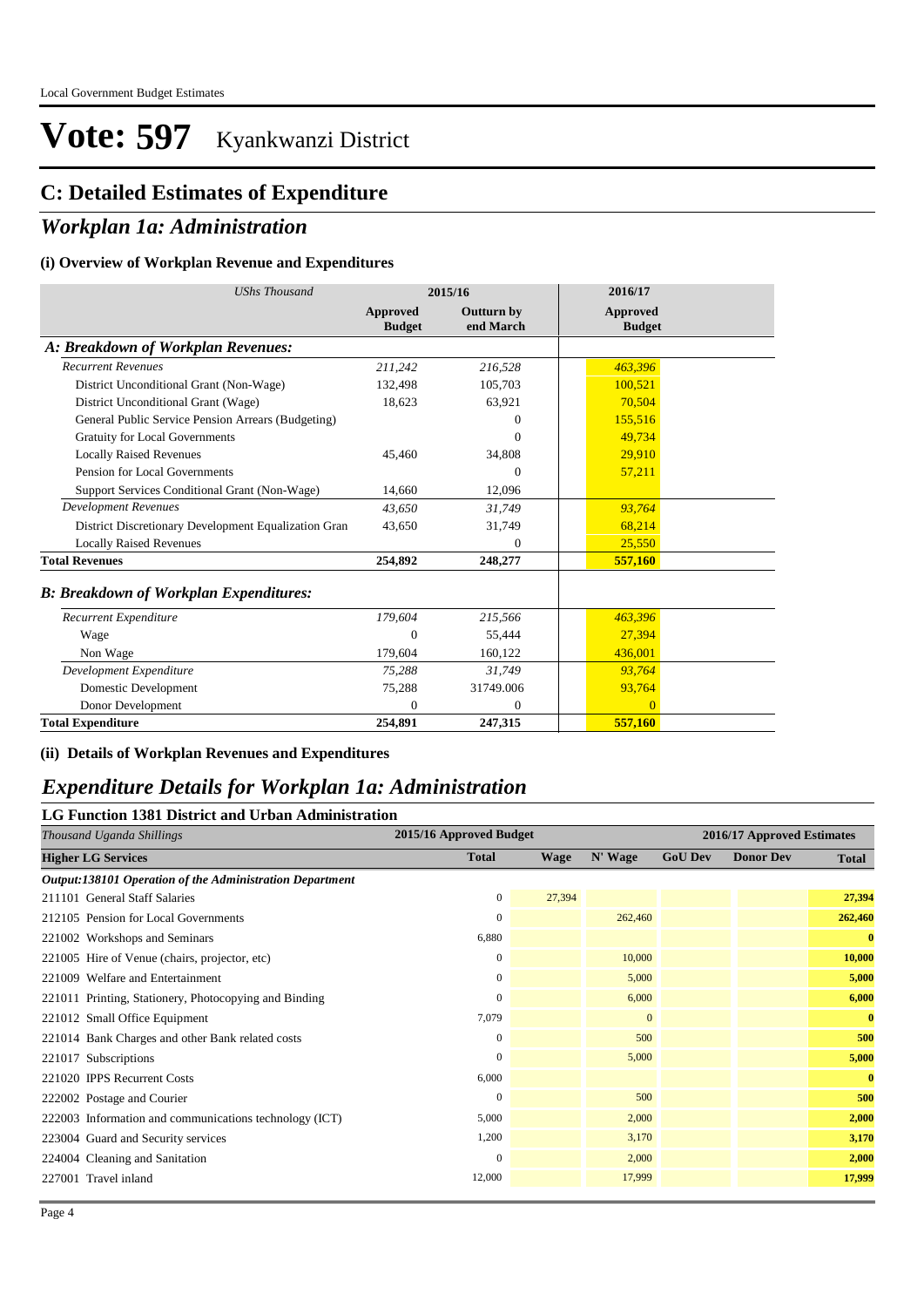### *Workplan 1a: Administration*

| 2015/16 Approved Budget<br>Thousand Uganda Shillings             |                  |        |              |                | 2016/17 Approved Estimates |                       |  |
|------------------------------------------------------------------|------------------|--------|--------------|----------------|----------------------------|-----------------------|--|
| <b>Higher LG Services</b>                                        | <b>Total</b>     | Wage   | N' Wage      | <b>GoU Dev</b> | <b>Donor Dev</b>           | <b>Total</b>          |  |
| 228002 Maintenance - Vehicles                                    | $\boldsymbol{0}$ |        | 8,000        |                |                            | 8,000                 |  |
| $228004$ Maintenance – Other                                     | $\boldsymbol{0}$ |        | 500          |                |                            | 500                   |  |
| 282181 Extra-Ordinary Items (Losses/Gains)                       | 3,622            |        |              |                |                            | $\bf{0}$              |  |
| Total Cost of Output 138101:                                     | 41,781           | 27,394 | 323,129      |                |                            | 350,523               |  |
| Output:138102 Human Resource Management Services                 |                  |        |              |                |                            |                       |  |
| 221002 Workshops and Seminars                                    | 12,000           |        | 20,625       |                |                            | 20,625                |  |
| 221003 Staff Training                                            | $\boldsymbol{0}$ |        | 3,000        |                |                            | 3,000                 |  |
| 221005 Hire of Venue (chairs, projector, etc)                    | $\mathbf{0}$     |        | 2,000        |                |                            | 2,000                 |  |
| 221007 Books, Periodicals & Newspapers                           | $\mathbf{0}$     |        | 500          |                |                            | 500                   |  |
| 221008 Computer supplies and Information Technology (IT)         | $\boldsymbol{0}$ |        | 2,000        |                |                            | 2,000                 |  |
| 221009 Welfare and Entertainment                                 | $\boldsymbol{0}$ |        | 5,000        |                |                            | 5,000                 |  |
| 221011 Printing, Stationery, Photocopying and Binding            | 7,000            |        | 4,000        |                |                            | 4,000                 |  |
| 221014 Bank Charges and other Bank related costs                 | 500              |        |              |                |                            | $\bf{0}$              |  |
| 222003 Information and communications technology (ICT)           | $\boldsymbol{0}$ |        | 2,000        |                |                            | 2,000                 |  |
| 224004 Cleaning and Sanitation                                   | $\boldsymbol{0}$ |        | 500          |                |                            | 500                   |  |
| 227001 Travel inland                                             | 25,380           |        | 13,675       |                |                            | 13,675                |  |
| 228003 Maintenance – Machinery, Equipment & Furniture            | $\boldsymbol{0}$ |        | 500          |                |                            | 500                   |  |
| 228004 Maintenance - Other                                       | $\mathbf{0}$     |        | 500          |                |                            | 500                   |  |
| 273102 Incapacity, death benefits and funeral expenses           | $\theta$         |        | 10,000       |                |                            | 10,000                |  |
| Total Cost of Output 138102:                                     | 44,880           |        | 64,300       |                |                            | 64,300                |  |
| Output:138103 Capacity Building for HLG                          |                  |        |              |                |                            |                       |  |
| 221002 Workshops and Seminars                                    | $\boldsymbol{0}$ |        | $\mathbf{0}$ | 21,367         |                            | 21,367                |  |
| 221003 Staff Training                                            | $\overline{0}$   |        | $\mathbf{0}$ | 4,500          |                            | 4,500                 |  |
| 227001 Travel inland                                             | 23,477           |        |              |                |                            | $\bf{0}$              |  |
| Total Cost of Output 138103:                                     | 23,477           |        | $\mathbf{0}$ | 25,867         |                            | 25,867                |  |
| Output:138104 Supervision of Sub County programme implementation |                  |        |              |                |                            |                       |  |
| 221011 Printing, Stationery, Photocopying and Binding            | 2,000            |        | 2,000        |                |                            | 2,000                 |  |
| 221012 Small Office Equipment                                    | 1,911            |        |              |                |                            | $\bf{0}$              |  |
| 227001 Travel inland                                             | 7,000            |        | 10,000       |                |                            | 10,000                |  |
| Total Cost of Output 138104:                                     | 10,911           |        | 12,000       |                |                            | 12,000                |  |
| Output:138105 Public Information Dissemination                   |                  |        |              |                |                            |                       |  |
| 221001 Advertising and Public Relations                          | 1,000            |        | 1,879        |                |                            | 1,879                 |  |
| 221007 Books, Periodicals & Newspapers                           | 1,000            |        | 736          |                |                            | 736                   |  |
| 221008 Computer supplies and Information Technology (IT)         | $\boldsymbol{0}$ |        | 300          |                |                            | 300                   |  |
| 221011 Printing, Stationery, Photocopying and Binding            | 1,500            |        | 2,500        |                |                            | 2,500                 |  |
| 221012 Small Office Equipment                                    | 1,986            |        |              |                |                            | $\bf{0}$              |  |
| 227001 Travel inland                                             | $\boldsymbol{0}$ |        | 635          |                |                            | 635                   |  |
| Total Cost of Output 138105:                                     | 5,486            |        | 6,050        |                |                            | 6,050                 |  |
| Output:138106 Office Support services                            |                  |        |              |                |                            |                       |  |
| 213002 Incapacity, death benefits and funeral expenses           | 2,000            |        |              |                |                            | $\bf{0}$              |  |
| 221009 Welfare and Entertainment                                 | 4,200            |        |              |                |                            | $\bf{0}$              |  |
| 221011 Printing, Stationery, Photocopying and Binding            | 3,900            |        |              |                |                            | $\bf{0}$              |  |
| 221017 Subscriptions                                             | 1,800            |        |              |                |                            | $\bf{0}$              |  |
| 223005 Electricity                                               | 500              |        |              |                |                            | $\bf{0}$              |  |
| 224004 Cleaning and Sanitation                                   | 1,700            |        |              |                |                            | $\bf{0}$              |  |
| 227001 Travel inland                                             | 3,803            |        |              |                |                            | $\bf{0}$              |  |
| Total Cost of Output 138106:                                     | 17,903           |        |              |                |                            | $\boldsymbol{\theta}$ |  |

*Output:138108 Assets and Facilities Management*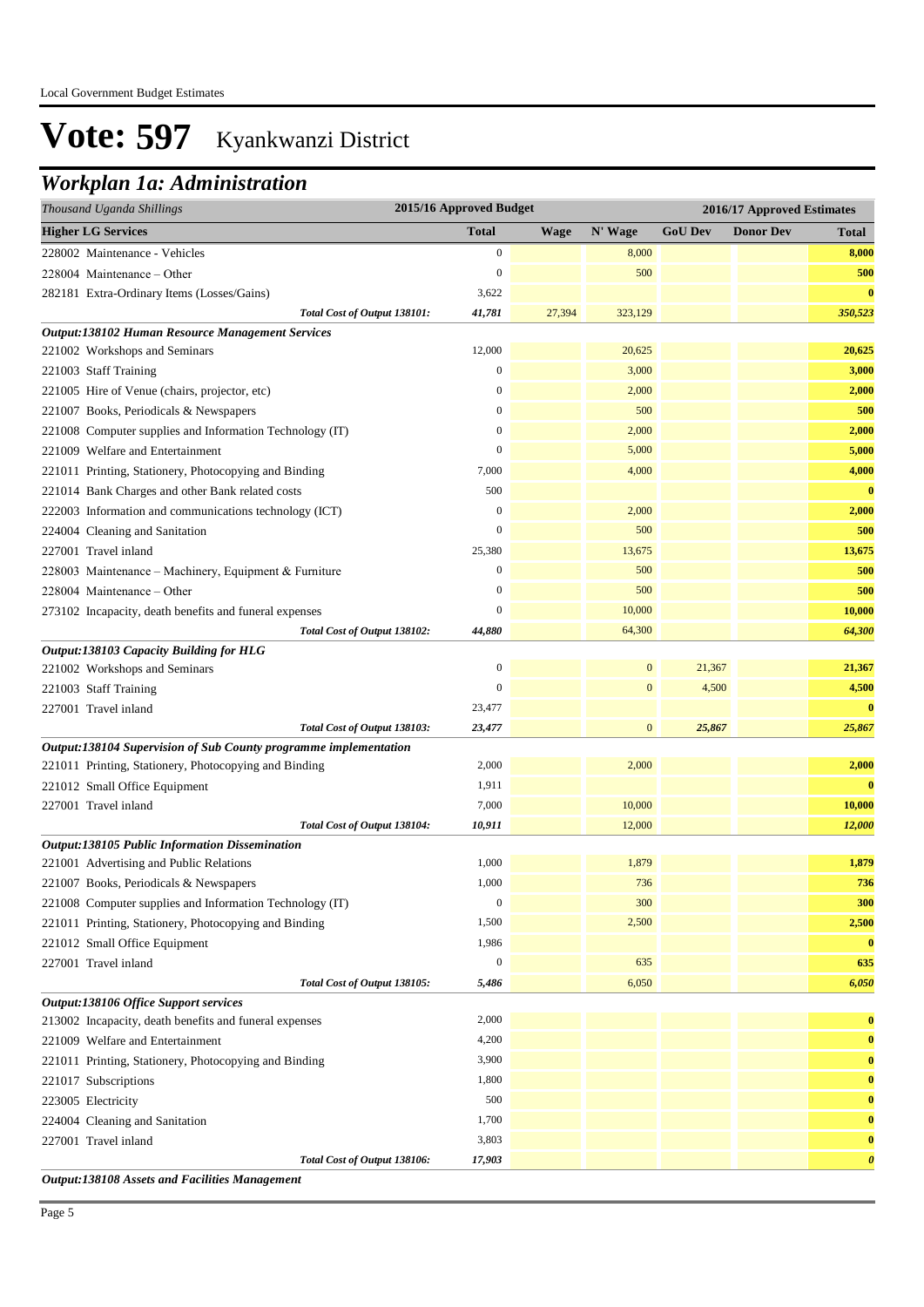## *Workplan 1a: Administration*

| Thousand Uganda Shillings                                         |                                                                 |                                                      | 2015/16 Approved Budget |                          | 2016/17 Approved Estimates |                                               |                       |                       |
|-------------------------------------------------------------------|-----------------------------------------------------------------|------------------------------------------------------|-------------------------|--------------------------|----------------------------|-----------------------------------------------|-----------------------|-----------------------|
| <b>Higher LG Services</b>                                         |                                                                 |                                                      | <b>Total</b>            | Wage                     | N' Wage                    | <b>GoU Dev</b>                                | <b>Donor Dev</b>      | <b>Total</b>          |
| 221012 Small Office Equipment                                     |                                                                 |                                                      | 5,000                   |                          |                            |                                               |                       | $\bf{0}$              |
|                                                                   | 227003 Carriage, Haulage, Freight and transport hire            |                                                      | 35,000                  |                          |                            |                                               |                       | $\bf{0}$              |
| 228002 Maintenance - Vehicles                                     |                                                                 |                                                      | 20,000                  |                          |                            |                                               |                       | $\bf{0}$              |
|                                                                   |                                                                 | Total Cost of Output 138108:                         | 60,000                  |                          |                            |                                               |                       | $\boldsymbol{\theta}$ |
|                                                                   | Output:138109 Payroll and Human Resource Management Systems     |                                                      |                         |                          |                            |                                               |                       |                       |
|                                                                   | 221008 Computer supplies and Information Technology (IT)        |                                                      | $\boldsymbol{0}$        |                          | 3,000                      |                                               |                       | 3,000                 |
|                                                                   | 221011 Printing, Stationery, Photocopying and Binding           |                                                      | $\boldsymbol{0}$        |                          | 3,000                      |                                               |                       | 3,000                 |
| 227001 Travel inland                                              |                                                                 |                                                      | $\mathbf{0}$            |                          | 9,000                      |                                               |                       | 9,000                 |
|                                                                   |                                                                 | Total Cost of Output 138109:                         | 0                       |                          | 15,000                     |                                               |                       | 15,000                |
| <b>Output:138111 Records Management Services</b>                  |                                                                 |                                                      |                         |                          |                            |                                               |                       |                       |
|                                                                   | 221008 Computer supplies and Information Technology (IT)        |                                                      | $\mathbf{0}$            |                          | 500                        |                                               |                       | 500                   |
|                                                                   | 221011 Printing, Stationery, Photocopying and Binding           |                                                      | 3,000                   |                          | 6,000                      |                                               |                       | 6,000                 |
| 221012 Small Office Equipment                                     |                                                                 |                                                      | $\mathbf{0}$            |                          | 1,000                      |                                               |                       | 1,000                 |
| 222002 Postage and Courier                                        |                                                                 |                                                      | $\boldsymbol{0}$        |                          | 1,000                      |                                               |                       | 1,000                 |
| 224004 Cleaning and Sanitation                                    |                                                                 |                                                      | $\boldsymbol{0}$        |                          | 1,000                      |                                               |                       | 1,000                 |
| 227001 Travel inland                                              |                                                                 |                                                      | 2,500                   |                          | 4,000                      |                                               |                       | 4,000                 |
|                                                                   |                                                                 | Total Cost of Output 138111:                         | 5,500                   |                          | 13,500                     |                                               |                       | 13,500                |
|                                                                   | Output:138112 Information collection and management             |                                                      |                         |                          |                            |                                               |                       |                       |
| 221001 Advertising and Public Relations                           |                                                                 |                                                      | 119                     |                          | $\mathbf{0}$               |                                               |                       | $\bf{0}$              |
| 221007 Books, Periodicals & Newspapers                            |                                                                 |                                                      | $\mathbf{0}$            |                          | 736                        |                                               |                       | 736                   |
|                                                                   | 221008 Computer supplies and Information Technology (IT)        |                                                      | 600                     |                          |                            |                                               |                       | $\bf{0}$              |
|                                                                   |                                                                 |                                                      |                         |                          |                            |                                               |                       |                       |
| 227001 Travel inland                                              |                                                                 |                                                      | 4,400                   |                          | 1,286                      |                                               |                       | 1,286                 |
|                                                                   |                                                                 | Total Cost of Output 138112:                         | 5,119                   |                          | 2,022                      |                                               |                       | 2,022                 |
| <b>Output:138113 Procurement Services</b>                         | 221008 Computer supplies and Information Technology (IT)        |                                                      | 7,784                   |                          |                            |                                               |                       | $\bf{0}$              |
|                                                                   |                                                                 |                                                      | 501                     |                          |                            |                                               |                       | $\bf{0}$              |
|                                                                   | 221011 Printing, Stationery, Photocopying and Binding           |                                                      | 2,000                   |                          |                            |                                               |                       |                       |
| 227001 Travel inland                                              |                                                                 |                                                      |                         |                          |                            |                                               |                       | $\bf{0}$              |
| 228004 Maintenance – Other                                        |                                                                 |                                                      | 21,550                  |                          |                            |                                               |                       | $\bf{0}$              |
| 282181 Extra-Ordinary Items (Losses/Gains)                        |                                                                 |                                                      | 8,000                   |                          |                            |                                               |                       | $\bf{0}$              |
|                                                                   |                                                                 | Total Cost of Output 138113:                         | 39,835                  |                          |                            |                                               |                       | $\boldsymbol{\theta}$ |
|                                                                   |                                                                 | <b>Total Cost of Higher LG Services</b>              | 254,891                 | 27,394                   | 436,001                    | 25,867                                        |                       | 489,262               |
| <b>Capital Purchases</b>                                          |                                                                 |                                                      | Total                   | Wage                     | N' Wage                    | <b>GoU</b> Dev                                | <b>Donor Dev</b>      | <b>Total</b>          |
| Output:138172 Administrative Capital                              |                                                                 |                                                      |                         |                          |                            |                                               |                       |                       |
| 312101 Non-Residential Buildings                                  |                                                                 |                                                      | 0                       | $\mathbf{0}$             | $\mathbf{0}$               | 14,000                                        | $\mathbf{0}$          | 14,000                |
| <b>Total LCIII: BUTEMBA T/C</b>                                   |                                                                 |                                                      |                         | <b>LCIV: KIBOGA WEST</b> |                            |                                               |                       | 14,000                |
| LCII: BUTEMBA WARD                                                | LCI: District Headquarters                                      | <b>Construction of Genarator House</b>               | $\boldsymbol{0}$        | $\mathbf{0}$             | $\mathbf{0}$               | Source: District Equalisation Grant<br>26,000 | $\boldsymbol{0}$      | 14,000<br>26,000      |
| 312202 Machinery and Equipment<br><b>Total LCIII: BUTEMBA T/C</b> |                                                                 |                                                      |                         | LCIV: KIBOGA WEST        |                            |                                               |                       |                       |
| LCII: BUTEMBA WARD                                                | LCI: District Headquarters                                      | Procurement of a net work booster                    |                         |                          |                            | Source: District Equalisation Grant           |                       | 26,000<br>6,000       |
| LCII: BUTEMBA WARD                                                | LCI: District Headquarters.                                     | <b>Diesel Heavy Duty Generator for District QTRs</b> |                         |                          |                            | Source: District Equalisation Grant           |                       | 20,000                |
| 312203 Furniture & Fixtures                                       |                                                                 |                                                      | $\boldsymbol{0}$        | $\mathbf{0}$             | $\overline{0}$             | 27,898                                        | $\mathbf{0}$          | 27,898                |
| <b>Total LCIII: BUTEMBA T/C</b>                                   |                                                                 |                                                      |                         | LCIV: KIBOGA WEST        |                            |                                               |                       | 27,898                |
| LCII: BUTEMBA WARD                                                | LCI: District Headquarters.                                     | <b>Furniture for DCAO's Office</b>                   |                         |                          |                            | Source: District Equalisation Grant           |                       | 8,273                 |
| LCII: BUTEMBA WARD                                                | LCI: District Head Quarters                                     | <b>Furniture for central Registry</b>                |                         |                          |                            | Source: District Equalisation Grant           |                       | 15,000                |
| LCII: BUTEMBA WARD                                                | LCI: District Headquarters                                      | <b>Furniture for PHRO's Office</b>                   |                         |                          |                            | Source: District Equalisation Grant           |                       | 4,625                 |
|                                                                   |                                                                 | Total Cost of Output 138172:                         | 0                       | $\mathbf{0}$             | $\mathbf{0}$               | 67,898                                        | $\boldsymbol{\theta}$ | 67,898                |
|                                                                   |                                                                 | <b>Total Cost of Capital Purchases</b>               | $\boldsymbol{0}$        | $\mathbf{0}$             | $\mathbf{0}$               | 67,898                                        | $\bf{0}$              | 67,898                |
|                                                                   | <b>Total Cost of function District and Urban Administration</b> |                                                      | 254,891                 | 27,394                   | 436,001                    | 93,765                                        | $\bf{0}$              | 557,160               |

**Total Cost of Administration 254,891** 27,394 436,001 93,765 **0** *557,160*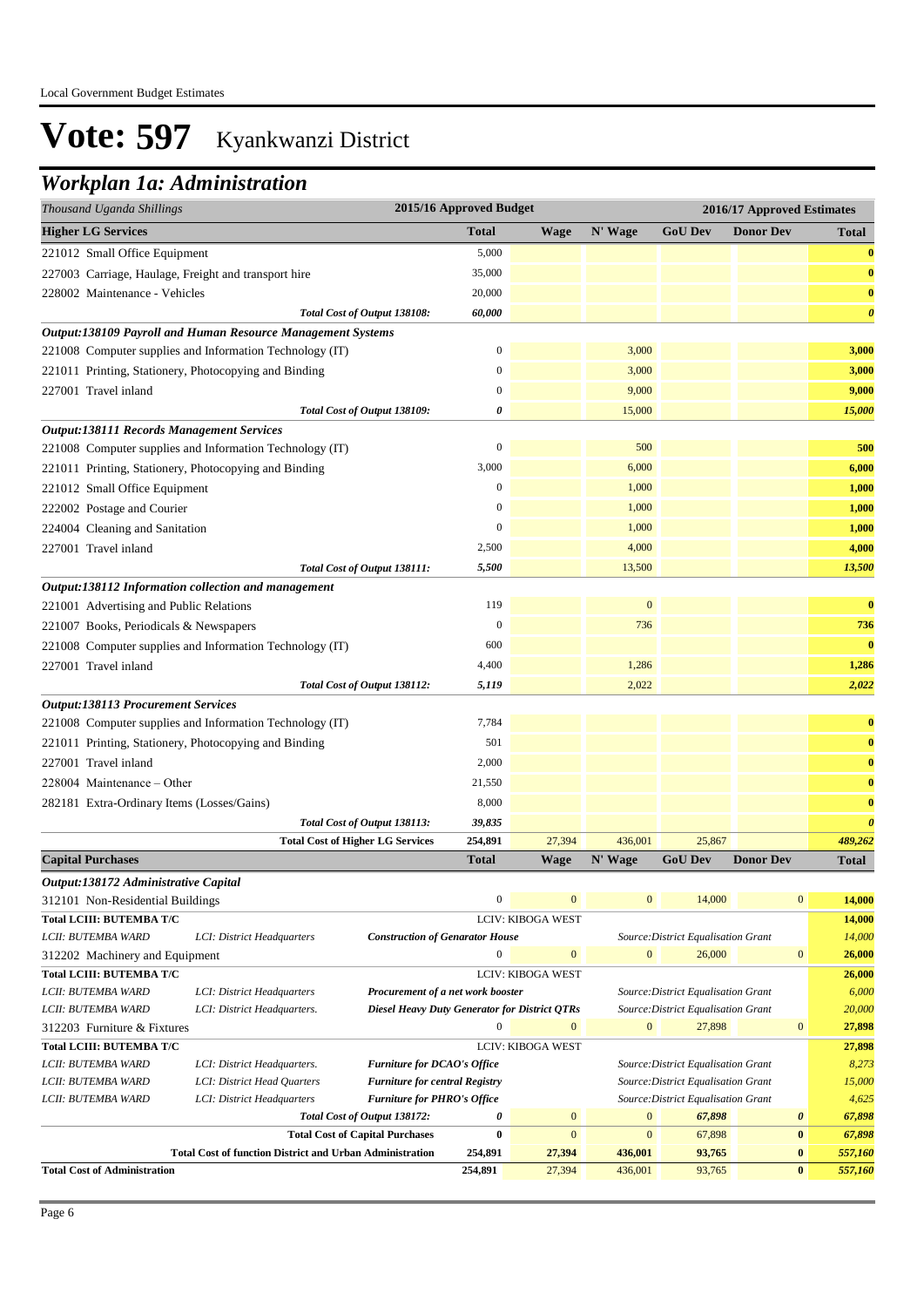### *Workplan 2: Finance*

#### **(i) Overview of Workplan Revenue and Expenditures**

| <b>UShs Thousand</b>                          |                           | 2015/16                        | 2016/17                   |
|-----------------------------------------------|---------------------------|--------------------------------|---------------------------|
|                                               | Approved<br><b>Budget</b> | <b>Outturn by</b><br>end March | Approved<br><b>Budget</b> |
| A: Breakdown of Workplan Revenues:            |                           |                                |                           |
| <b>Recurrent Revenues</b>                     | 122,460                   | 112,887                        | 179,712                   |
| District Unconditional Grant (Non-Wage)       | 66,326                    | 49,470                         | 70,637                    |
| District Unconditional Grant (Wage)           |                           | 32,279                         | 74,319                    |
| <b>Locally Raised Revenues</b>                | 52,360                    | 27,689                         | 34,756                    |
| Support Services Conditional Grant (Non-Wage) | 3,774                     | 3,450                          |                           |
| <b>Development Revenues</b>                   | 10,000                    | 0                              | 17,500                    |
| <b>Locally Raised Revenues</b>                | 10,000                    | $\mathbf{0}$                   | 17,500                    |
| <b>Total Revenues</b>                         | 132,460                   | 112,887                        | 197,212                   |
| <b>B: Breakdown of Workplan Expenditures:</b> |                           |                                |                           |
| Recurrent Expenditure                         | 117,460                   | 116,482                        | 179,712                   |
| Wage                                          |                           | 30,173                         | 74,319                    |
| Non Wage                                      | 117,460                   | 86,309                         | 105,393                   |
| Development Expenditure                       | 15,000                    | 0                              | 17,500                    |
| Domestic Development                          | 15,000                    | $\Omega$                       | 17,500                    |
| Donor Development                             |                           | $\theta$                       | $\Omega$                  |
| <b>Total Expenditure</b>                      | 132,460                   | 116,482                        | 197,212                   |

#### **(ii) Details of Workplan Revenues and Expenditures**

### *Expenditure Details for Workplan 2: Finance*

| LG Function 1481 Financial Management and Accountability(LG)    |                         |             |         |                            |                  |              |  |  |
|-----------------------------------------------------------------|-------------------------|-------------|---------|----------------------------|------------------|--------------|--|--|
| Thousand Uganda Shillings                                       | 2015/16 Approved Budget |             |         | 2016/17 Approved Estimates |                  |              |  |  |
| <b>Higher LG Services</b>                                       | <b>Total</b>            | <b>Wage</b> | N' Wage | <b>GoU Dev</b>             | <b>Donor Dev</b> | <b>Total</b> |  |  |
| Output:148101 LG Financial Management services                  |                         |             |         |                            |                  |              |  |  |
| 211101 General Staff Salaries                                   | $\mathbf{0}$            | 74,319      |         |                            |                  | 74,319       |  |  |
| 221003 Staff Training                                           | 4,860                   |             | 4,860   |                            |                  | 4,860        |  |  |
| 221007 Books, Periodicals & Newspapers                          | 360                     |             | 360     |                            |                  | 360          |  |  |
| 221008 Computer supplies and Information Technology (IT)        | $\mathbf{0}$            |             | 1,200   |                            |                  | 1,200        |  |  |
| 221011 Printing, Stationery, Photocopying and Binding           | 3,800                   |             | 3,800   |                            |                  | 3,800        |  |  |
| 223005 Electricity                                              | 1,200                   |             | 1,200   |                            |                  | 1,200        |  |  |
| 227001 Travel inland                                            | 19,400                  |             | 9,201   |                            |                  | 9,201        |  |  |
| 228002 Maintenance - Vehicles                                   | 2,000                   |             |         |                            |                  | $\bf{0}$     |  |  |
| 228003 Maintenance – Machinery, Equipment & Furniture           | $\mathbf{0}$            |             | 2,000   |                            |                  | 2,000        |  |  |
| 282181 Extra-Ordinary Items (Losses/Gains)                      | $\mathbf{0}$            |             | 5,000   |                            |                  | 5,000        |  |  |
| Total Cost of Output 148101:                                    | 31,620                  | 74,319      | 27,621  |                            |                  | 101,940      |  |  |
| <b>Output:148102 Revenue Management and Collection Services</b> |                         |             |         |                            |                  |              |  |  |
| 221008 Computer supplies and Information Technology (IT)        | $\mathbf{0}$            |             | 500     |                            |                  | 500          |  |  |
| 221011 Printing, Stationery, Photocopying and Binding           | 2,110                   |             | 1,610   |                            |                  | 1,610        |  |  |
| 227001 Travel inland                                            | 13,828                  |             |         |                            |                  | $\bf{0}$     |  |  |
| 227002 Travel abroad                                            | $\mathbf{0}$            |             | 12,828  |                            |                  | 12,828       |  |  |
| Total Cost of Output 148102:                                    | 15,938                  |             | 14,938  |                            |                  | 14,938       |  |  |
| Output:148103 Budgeting and Planning Services                   |                         |             |         |                            |                  |              |  |  |
| 221008 Computer supplies and Information Technology (IT)        | $\mathbf{0}$            |             | 1,000   |                            |                  | 1,000        |  |  |
| 221011 Printing, Stationery, Photocopying and Binding           | 3,500                   |             | 3,000   |                            |                  | 3,000        |  |  |
| 227001 Travel inland                                            | 5,500                   |             | 4,500   |                            |                  | 4,500        |  |  |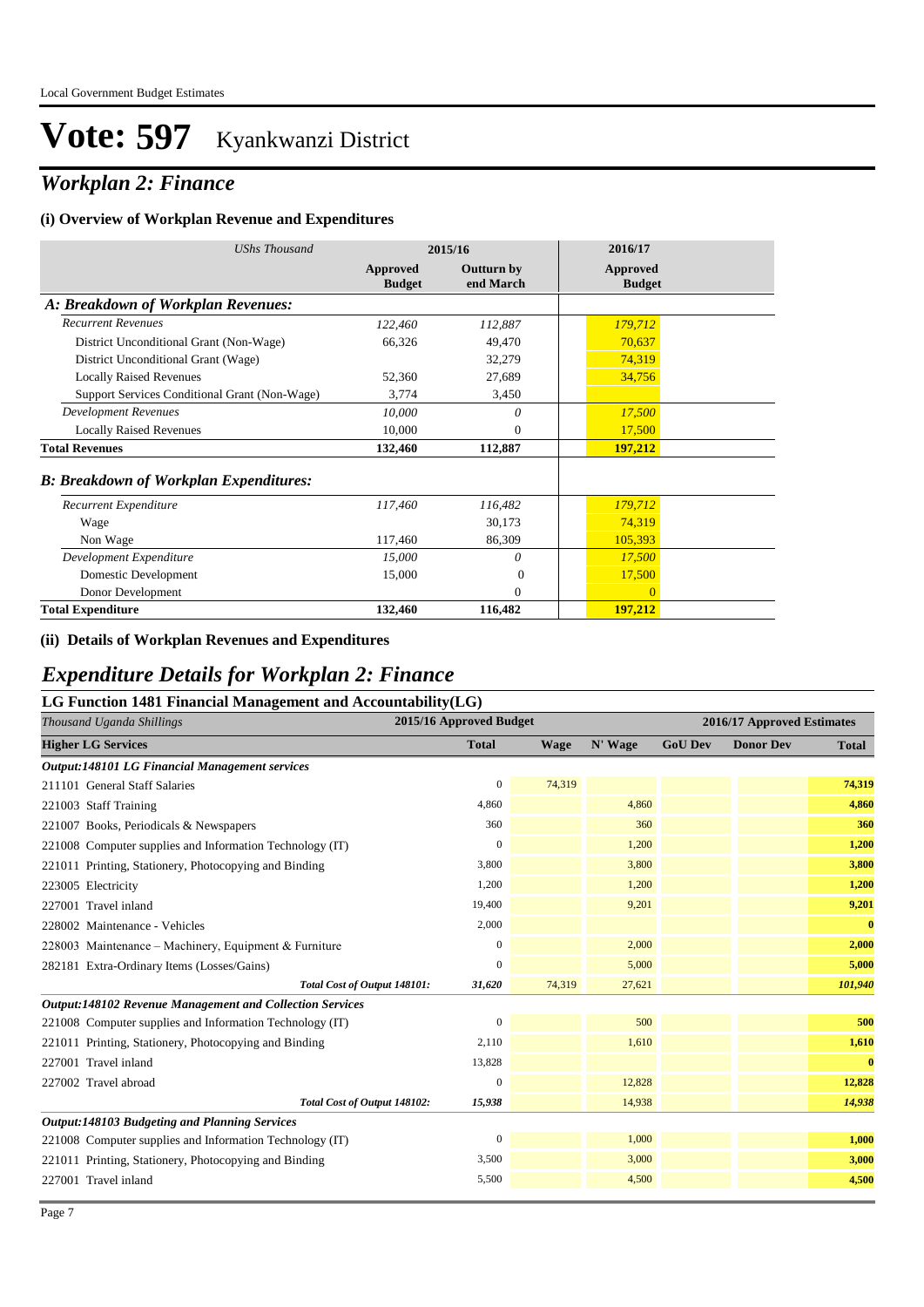### *Workplan 2: Finance*

| Thousand Uganda Shillings                               |                                                                    |                                           | 2015/16 Approved Budget |                          |              | 2016/17 Approved Estimates                |                  |              |
|---------------------------------------------------------|--------------------------------------------------------------------|-------------------------------------------|-------------------------|--------------------------|--------------|-------------------------------------------|------------------|--------------|
| <b>Higher LG Services</b>                               |                                                                    |                                           | <b>Total</b>            | <b>Wage</b>              | N' Wage      | <b>GoU Dev</b>                            | <b>Donor Dev</b> | <b>Total</b> |
|                                                         |                                                                    | Total Cost of Output 148103:              | 9,000                   |                          | 8,500        |                                           |                  | 8,500        |
|                                                         | <b>Output:148104 LG Expenditure management Services</b>            |                                           |                         |                          |              |                                           |                  |              |
| 221009 Welfare and Entertainment                        |                                                                    |                                           | $\boldsymbol{0}$        |                          | 1,100        |                                           |                  | 1,100        |
|                                                         | 221011 Printing, Stationery, Photocopying and Binding              |                                           | 20,490                  |                          | 21,600       |                                           |                  | 21,600       |
| 221012 Small Office Equipment                           |                                                                    |                                           | 1,000                   |                          | 1.000        |                                           |                  | 1,000        |
| 221014 Bank Charges and other Bank related costs        |                                                                    |                                           | $\mathbf{0}$            |                          | 1,000        |                                           |                  | 1,000        |
| 223007 Other Utilities- (fuel, gas, firewood, charcoal) |                                                                    |                                           | 6,000                   |                          |              |                                           |                  | $\bf{0}$     |
| 227001 Travel inland                                    |                                                                    |                                           | 6,000                   |                          | 13,000       |                                           |                  | 13,000       |
|                                                         |                                                                    | Total Cost of Output 148104:              | 33,490                  |                          | 37,700       |                                           |                  | 37,700       |
| <b>Output:148105 LG Accounting Services</b>             |                                                                    |                                           |                         |                          |              |                                           |                  |              |
|                                                         | 221008 Computer supplies and Information Technology (IT)           |                                           | 600                     |                          |              |                                           |                  | $\bf{0}$     |
| 221009 Welfare and Entertainment                        |                                                                    |                                           | 1,200                   |                          | 1,200        |                                           |                  | 1,200        |
|                                                         | 221011 Printing, Stationery, Photocopying and Binding              |                                           | 6,612                   |                          | 1,134        |                                           |                  | 1,134        |
| 222001 Telecommunications                               |                                                                    |                                           | $\overline{0}$          |                          | 600          |                                           |                  | 600          |
| 227001 Travel inland                                    |                                                                    |                                           | 19,000                  |                          | 13,700       |                                           |                  | 13,700       |
|                                                         |                                                                    | Total Cost of Output 148105:              | 27,412                  |                          | 16,634       |                                           |                  | 16,634       |
|                                                         |                                                                    | <b>Total Cost of Higher LG Services</b>   | 117,460                 | 74,319                   | 105,393      |                                           |                  | 179,712      |
| <b>Capital Purchases</b>                                |                                                                    |                                           | <b>Total</b>            | <b>Wage</b>              | N' Wage      | <b>GoU Dev</b>                            | <b>Donor Dev</b> | <b>Total</b> |
| Output:148172 Administrative Capital                    |                                                                    |                                           |                         |                          |              |                                           |                  |              |
| 312202 Machinery and Equipment                          |                                                                    |                                           | $\mathbf{0}$            | $\Omega$                 | $\mathbf{0}$ | 17,500                                    | $\boldsymbol{0}$ | 17,500       |
| <b>Total LCIII: BUTEMBA T/C</b>                         |                                                                    |                                           |                         | <b>LCIV: KIBOGA WEST</b> |              |                                           |                  | 17,500       |
| LCII: BUTEMBA WARD                                      | LCI: Not Specified                                                 | Procurement of executive office furniture |                         |                          |              | Source: District Unconditional Grant - No |                  | 15,000       |
| LCII: BUTEMBA WARD                                      | LCI: Not Specified                                                 | Procurement of a multi purpose printer    |                         |                          |              | Source: District Unconditional Grant - No |                  | 2,500        |
|                                                         |                                                                    | Total Cost of Output 148172:              | 0                       | $\mathbf{0}$             | $\mathbf{0}$ | 17,500                                    | 0                | 17,500       |
|                                                         |                                                                    | <b>Total Cost of Capital Purchases</b>    | 0                       | $\mathbf{0}$             | $\mathbf{0}$ | 17,500                                    | $\bf{0}$         | 17,500       |
|                                                         | Total Cost of function Financial Management and Accountability(LG) |                                           | 117,460                 | 74,319                   | 105,393      | 17,500                                    | $\bf{0}$         | 197,212      |
| <b>Total Cost of Finance</b>                            |                                                                    |                                           | 117,460                 | 74,319                   | 105,393      | 17,500                                    | $\bf{0}$         | 197,212      |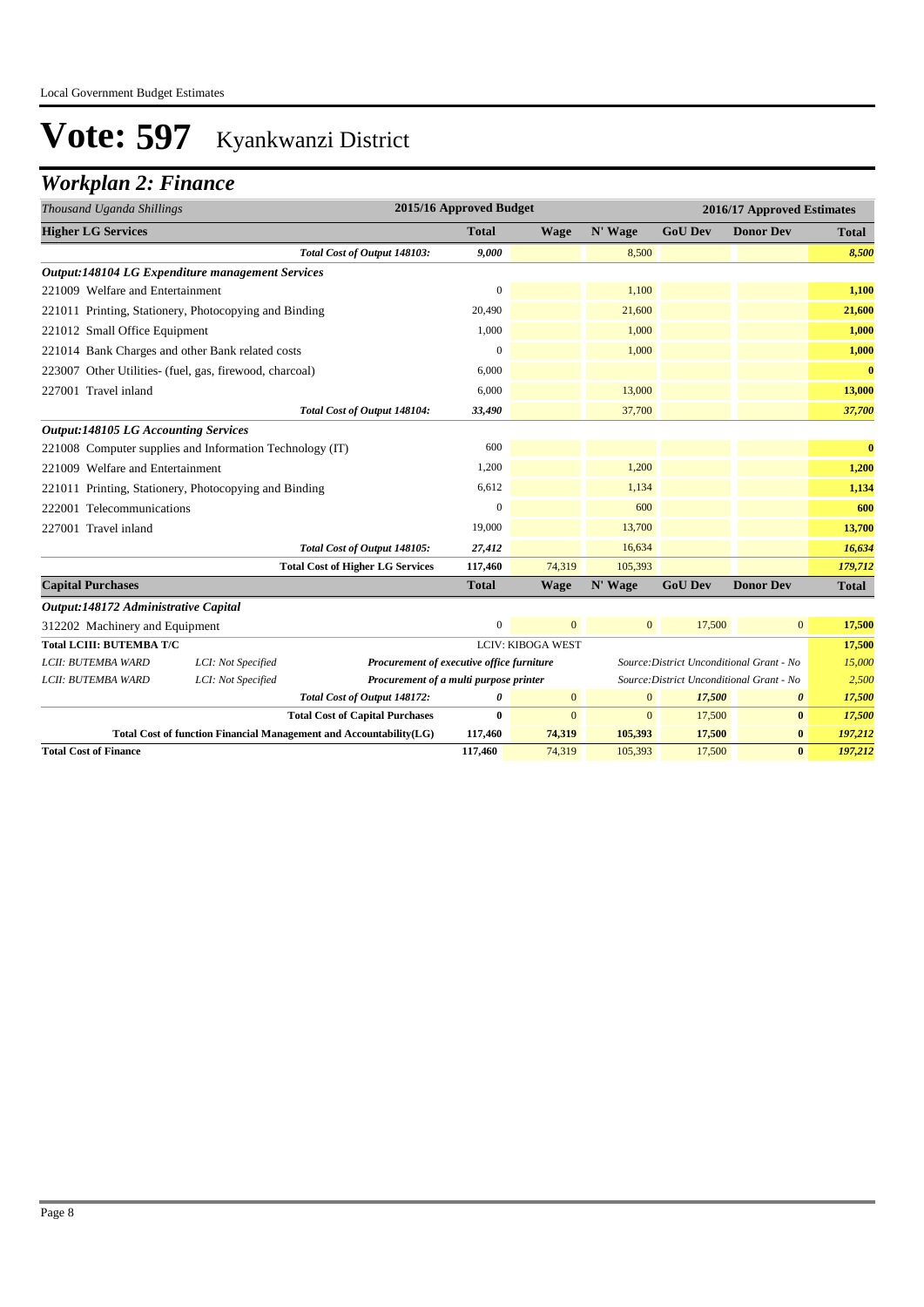## *Workplan 3: Statutory Bodies*

#### **(i) Overview of Workplan Revenue and Expenditures**

| <b>UShs Thousand</b>                          |                           | 2015/16                        | 2016/17                          |
|-----------------------------------------------|---------------------------|--------------------------------|----------------------------------|
|                                               | Approved<br><b>Budget</b> | <b>Outturn by</b><br>end March | <b>Approved</b><br><b>Budget</b> |
| A: Breakdown of Workplan Revenues:            |                           |                                |                                  |
| <b>Recurrent Revenues</b>                     | 481,656                   | 288,269                        | 454,936                          |
| District Unconditional Grant (Non-Wage)       | 80,407                    | 48,255                         | 243,091                          |
| District Unconditional Grant (Wage)           | 197,037                   | 126,476                        | 162,853                          |
| <b>Locally Raised Revenues</b>                | 48,992                    | 39,660                         | 48,992                           |
| Support Services Conditional Grant (Non-Wage) | 155,220                   | 73,879                         |                                  |
| <b>Development Revenues</b>                   | 20,000                    | 0                              |                                  |
| <b>Locally Raised Revenues</b>                | 20,000                    | $\mathbf{0}$                   |                                  |
| <b>Total Revenues</b>                         | 501,656                   | 288,269                        | 454,936                          |
| <b>B: Breakdown of Workplan Expenditures:</b> |                           |                                |                                  |
| Recurrent Expenditure                         | 984,395                   | 288,181                        | 454,936                          |
| Wage                                          | 184,038                   | 126,403                        | 162,853                          |
| Non Wage                                      | 800,356                   | 161,778                        | 292,083                          |
| Development Expenditure                       | 20,000                    | 0                              | $\theta$                         |
| Domestic Development                          | 20,000                    | $\overline{0}$                 | $\overline{0}$                   |
| Donor Development                             | $\Omega$                  | $\mathbf{0}$                   | $\overline{0}$                   |
| <b>Total Expenditure</b>                      | 1,004,395                 | 288,181                        | 454,936                          |

#### **(ii) Details of Workplan Revenues and Expenditures**

#### *Expenditure Details for Workplan 3: Statutory Bodies*

| <b>LG Function 1382 Local Statutory Bodies</b>           |                         |      |         |                |                            |              |  |
|----------------------------------------------------------|-------------------------|------|---------|----------------|----------------------------|--------------|--|
| Thousand Uganda Shillings                                | 2015/16 Approved Budget |      |         |                | 2016/17 Approved Estimates |              |  |
| <b>Higher LG Services</b>                                | <b>Total</b>            | Wage | N' Wage | <b>GoU Dev</b> | <b>Donor Dev</b>           | <b>Total</b> |  |
| <b>Output:138201 LG Council Adminstration services</b>   |                         |      |         |                |                            |              |  |
| 211101 General Staff Salaries                            | 127,798                 |      |         |                |                            | $\bf{0}$     |  |
| 211103 Allowances                                        | $\mathbf{0}$            |      | 66,156  |                |                            | 66,156       |  |
| 212103 Pension for Teachers                              | 24,544                  |      |         |                |                            | $\bf{0}$     |  |
| 212105 Pension for Local Governments                     | 478,194                 |      |         |                |                            | $\bf{0}$     |  |
| 212107 Gratuity for Local Governments                    | $\overline{0}$          |      | 55,089  |                |                            | 55,089       |  |
| 213002 Incapacity, death benefits and funeral expenses   | 5,000                   |      |         |                |                            | $\bf{0}$     |  |
| 221001 Advertising and Public Relations                  | 5,400                   |      | 400     |                |                            | 400          |  |
| 221002 Workshops and Seminars                            | 10,000                  |      | 3,000   |                |                            | 3,000        |  |
| 221005 Hire of Venue (chairs, projector, etc)            | 6,000                   |      | 2,000   |                |                            | 2,000        |  |
| 221008 Computer supplies and Information Technology (IT) | 5,000                   |      | 1,000   |                |                            | 1,000        |  |
| 221009 Welfare and Entertainment                         | 5,000                   |      |         |                |                            | $\bf{0}$     |  |
| 221011 Printing, Stationery, Photocopying and Binding    | 10,200                  |      | 3,000   |                |                            | 3,000        |  |
| 221012 Small Office Equipment                            | 9,275                   |      | 1,100   |                |                            | 1,100        |  |
| 221014 Bank Charges and other Bank related costs         | $\overline{0}$          |      | 500     |                |                            | 500          |  |
| 221017 Subscriptions                                     | 5,000                   |      | 1,000   |                |                            | 1,000        |  |
| 222002 Postage and Courier                               | 1,200                   |      |         |                |                            | $\bf{0}$     |  |
| 222003 Information and communications technology (ICT)   | 3,500                   |      |         |                |                            | $\bf{0}$     |  |
| 223005 Electricity                                       | 1,000                   |      | 619     |                |                            | 619          |  |
| 224004 Cleaning and Sanitation                           | $\overline{0}$          |      | 400     |                |                            | 400          |  |
| 224005 Uniforms, Beddings and Protective Gear            | 5,000                   |      | 2,000   |                |                            | 2,000        |  |
| 227001 Travel inland                                     | 104,858                 |      | 15,600  |                |                            | 15,600       |  |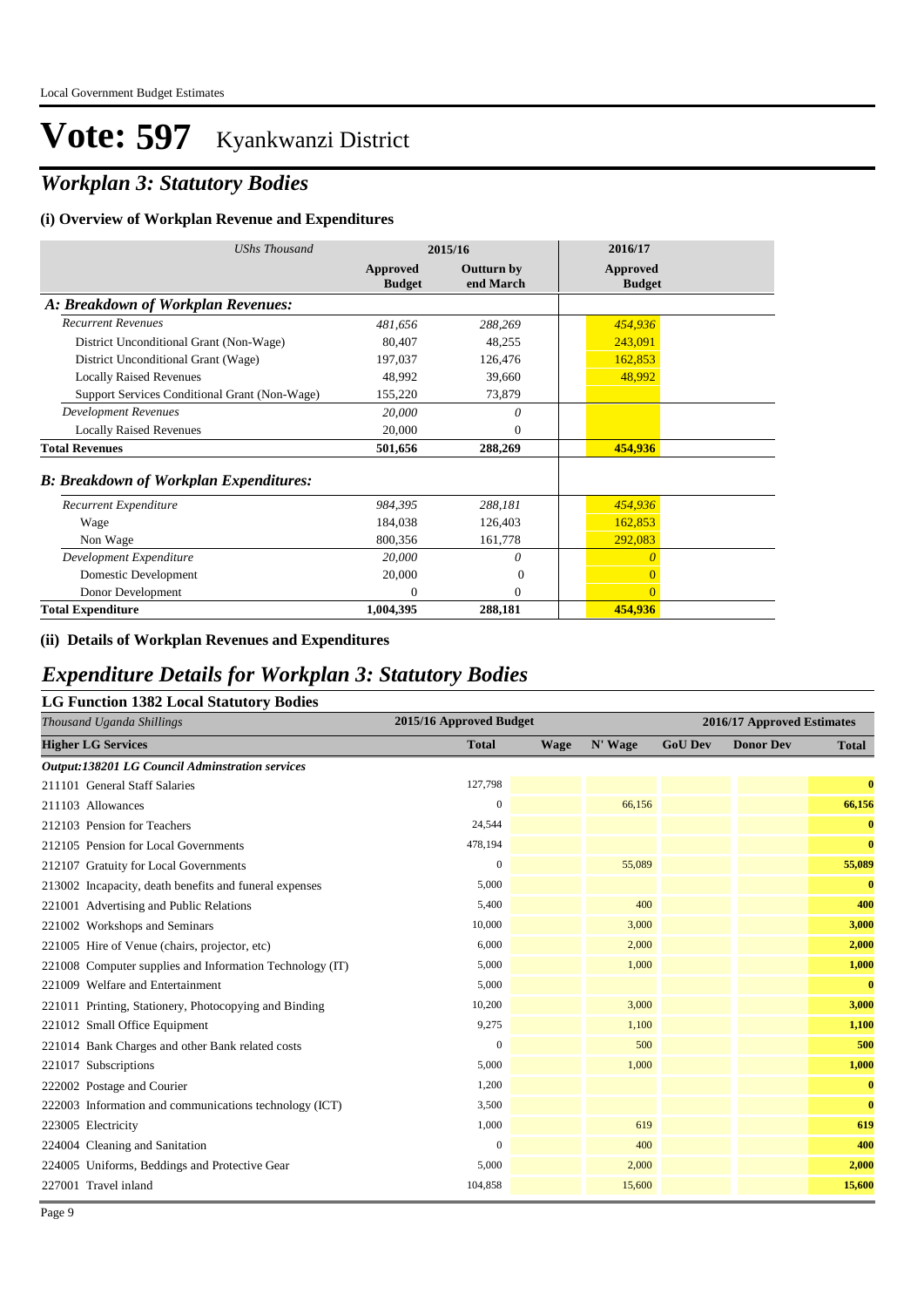### *Workplan 3: Statutory Bodies*

| <b>GoU Dev</b><br><b>Higher LG Services</b><br><b>Total</b><br>N' Wage<br><b>Donor Dev</b><br><b>Wage</b><br><b>Total</b><br>228004 Maintenance - Other<br>2,000<br>5,000<br>282101 Donations<br>20,000<br>282181 Extra-Ordinary Items (Losses/Gains)<br>833,969<br>151,864<br>Total Cost of Output 138201:<br>Output:138202 LG procurement management services<br>10,010<br>211101 General Staff Salaries<br>9,591<br>2,900<br>2,100<br>221001 Advertising and Public Relations<br>221008 Computer supplies and Information Technology (IT)<br>300<br>1,700<br>1,500<br>650<br>221011 Printing, Stationery, Photocopying and Binding<br>9,090<br>10,000<br>227001 Travel inland<br>960<br>227004 Fuel, Lubricants and Oils<br>Total Cost of Output 138202:<br>22,691<br>10,010<br>16,100<br>Output:138203 LG staff recruitment services<br>24,336<br>211101 General Staff Salaries<br>23,400<br>24,336<br>6,400<br>6,400<br>211103 Allowances<br>11,920<br>1,000<br>221001 Advertising and Public Relations<br>$\boldsymbol{0}$<br>221004 Recruitment Expenses<br>3,500<br>766<br>221007 Books, Periodicals & Newspapers<br>2,000<br>500<br>221008 Computer supplies and Information Technology (IT)<br>$\boldsymbol{0}$<br>1,200<br>1,200<br>221011 Printing, Stationery, Photocopying and Binding<br>300<br>$\boldsymbol{0}$<br>221014 Bank Charges and other Bank related costs<br>$\boldsymbol{0}$<br>600<br>221017 Subscriptions<br>8,000<br>11,186<br>227001 Travel inland<br>Total Cost of Output 138203:<br>47,086<br>24,336<br>23,686<br>Output:138204 LG Land management services<br>211101 General Staff Salaries<br>23,249<br>$\bf{0}$<br>13,500<br>$\bf{0}$<br>211102 Contract Staff Salaries (Incl. Casuals, Temporary)<br>$\boldsymbol{0}$<br>4,250<br>4,250<br>211103 Allowances<br>750<br>750<br>221011 Printing, Stationery, Photocopying and Binding<br>1,500<br>18,000<br>18,000<br>227001 Travel inland<br>3,000<br>23,000<br>Total Cost of Output 138204:<br>41,249<br>23,000<br>Output:138205 LG Financial Accountability<br>10,000<br>6,000<br>6,000<br>211103 Allowances<br>500<br>$\boldsymbol{0}$<br>500<br>221008 Computer supplies and Information Technology (IT)<br>3,600<br>2,500<br>3,600<br>221011 Printing, Stationery, Photocopying and Binding<br>3,950<br>6,333<br>6,333<br>227001 Travel inland<br>16,450<br>16,433<br>Total Cost of Output 138205:<br>16,433<br>Output:138206 LG Political and executive oversight<br>$\boldsymbol{0}$<br>128,507<br>128,507<br>211101 General Staff Salaries<br>4,000<br>1,500<br>1,500<br>221011 Printing, Stationery, Photocopying and Binding<br>11,450<br>33,500<br>33,500<br>227001 Travel inland<br>5,000<br>3,000<br>3,000<br>282101 Donations<br>20,450<br>128,507<br>38,000<br>166,507<br>Total Cost of Output 138206:<br><b>Output:138207 Standing Committees Services</b><br>22,500<br>9,200<br>9,200<br>211103 Allowances<br>$\boldsymbol{0}$<br>13,800<br>13,800<br>227001 Travel inland<br>22,500<br>23,000<br>23,000<br>Total Cost of Output 138207:<br><b>Total Cost of Higher LG Services</b><br>1,004,395<br>162,853<br>292,083 | Thousand Uganda Shillings | 2015/16 Approved Budget |  |  |  | 2016/17 Approved Estimates |  |
|-----------------------------------------------------------------------------------------------------------------------------------------------------------------------------------------------------------------------------------------------------------------------------------------------------------------------------------------------------------------------------------------------------------------------------------------------------------------------------------------------------------------------------------------------------------------------------------------------------------------------------------------------------------------------------------------------------------------------------------------------------------------------------------------------------------------------------------------------------------------------------------------------------------------------------------------------------------------------------------------------------------------------------------------------------------------------------------------------------------------------------------------------------------------------------------------------------------------------------------------------------------------------------------------------------------------------------------------------------------------------------------------------------------------------------------------------------------------------------------------------------------------------------------------------------------------------------------------------------------------------------------------------------------------------------------------------------------------------------------------------------------------------------------------------------------------------------------------------------------------------------------------------------------------------------------------------------------------------------------------------------------------------------------------------------------------------------------------------------------------------------------------------------------------------------------------------------------------------------------------------------------------------------------------------------------------------------------------------------------------------------------------------------------------------------------------------------------------------------------------------------------------------------------------------------------------------------------------------------------------------------------------------------------------------------------------------------------------------------------------------------------------------------------------------------------------------------------------------------------------------------------------------------------------------------------------------------------------------------------------------------------------------------------------------------------------------------------------------------------------------------|---------------------------|-------------------------|--|--|--|----------------------------|--|
|                                                                                                                                                                                                                                                                                                                                                                                                                                                                                                                                                                                                                                                                                                                                                                                                                                                                                                                                                                                                                                                                                                                                                                                                                                                                                                                                                                                                                                                                                                                                                                                                                                                                                                                                                                                                                                                                                                                                                                                                                                                                                                                                                                                                                                                                                                                                                                                                                                                                                                                                                                                                                                                                                                                                                                                                                                                                                                                                                                                                                                                                                                                             |                           |                         |  |  |  |                            |  |
|                                                                                                                                                                                                                                                                                                                                                                                                                                                                                                                                                                                                                                                                                                                                                                                                                                                                                                                                                                                                                                                                                                                                                                                                                                                                                                                                                                                                                                                                                                                                                                                                                                                                                                                                                                                                                                                                                                                                                                                                                                                                                                                                                                                                                                                                                                                                                                                                                                                                                                                                                                                                                                                                                                                                                                                                                                                                                                                                                                                                                                                                                                                             |                           |                         |  |  |  | $\bf{0}$                   |  |
|                                                                                                                                                                                                                                                                                                                                                                                                                                                                                                                                                                                                                                                                                                                                                                                                                                                                                                                                                                                                                                                                                                                                                                                                                                                                                                                                                                                                                                                                                                                                                                                                                                                                                                                                                                                                                                                                                                                                                                                                                                                                                                                                                                                                                                                                                                                                                                                                                                                                                                                                                                                                                                                                                                                                                                                                                                                                                                                                                                                                                                                                                                                             |                           |                         |  |  |  | $\bf{0}$                   |  |
|                                                                                                                                                                                                                                                                                                                                                                                                                                                                                                                                                                                                                                                                                                                                                                                                                                                                                                                                                                                                                                                                                                                                                                                                                                                                                                                                                                                                                                                                                                                                                                                                                                                                                                                                                                                                                                                                                                                                                                                                                                                                                                                                                                                                                                                                                                                                                                                                                                                                                                                                                                                                                                                                                                                                                                                                                                                                                                                                                                                                                                                                                                                             |                           |                         |  |  |  | $\bf{0}$                   |  |
|                                                                                                                                                                                                                                                                                                                                                                                                                                                                                                                                                                                                                                                                                                                                                                                                                                                                                                                                                                                                                                                                                                                                                                                                                                                                                                                                                                                                                                                                                                                                                                                                                                                                                                                                                                                                                                                                                                                                                                                                                                                                                                                                                                                                                                                                                                                                                                                                                                                                                                                                                                                                                                                                                                                                                                                                                                                                                                                                                                                                                                                                                                                             |                           |                         |  |  |  | 151,864                    |  |
|                                                                                                                                                                                                                                                                                                                                                                                                                                                                                                                                                                                                                                                                                                                                                                                                                                                                                                                                                                                                                                                                                                                                                                                                                                                                                                                                                                                                                                                                                                                                                                                                                                                                                                                                                                                                                                                                                                                                                                                                                                                                                                                                                                                                                                                                                                                                                                                                                                                                                                                                                                                                                                                                                                                                                                                                                                                                                                                                                                                                                                                                                                                             |                           |                         |  |  |  |                            |  |
|                                                                                                                                                                                                                                                                                                                                                                                                                                                                                                                                                                                                                                                                                                                                                                                                                                                                                                                                                                                                                                                                                                                                                                                                                                                                                                                                                                                                                                                                                                                                                                                                                                                                                                                                                                                                                                                                                                                                                                                                                                                                                                                                                                                                                                                                                                                                                                                                                                                                                                                                                                                                                                                                                                                                                                                                                                                                                                                                                                                                                                                                                                                             |                           |                         |  |  |  | 10,010                     |  |
|                                                                                                                                                                                                                                                                                                                                                                                                                                                                                                                                                                                                                                                                                                                                                                                                                                                                                                                                                                                                                                                                                                                                                                                                                                                                                                                                                                                                                                                                                                                                                                                                                                                                                                                                                                                                                                                                                                                                                                                                                                                                                                                                                                                                                                                                                                                                                                                                                                                                                                                                                                                                                                                                                                                                                                                                                                                                                                                                                                                                                                                                                                                             |                           |                         |  |  |  | 2,900                      |  |
|                                                                                                                                                                                                                                                                                                                                                                                                                                                                                                                                                                                                                                                                                                                                                                                                                                                                                                                                                                                                                                                                                                                                                                                                                                                                                                                                                                                                                                                                                                                                                                                                                                                                                                                                                                                                                                                                                                                                                                                                                                                                                                                                                                                                                                                                                                                                                                                                                                                                                                                                                                                                                                                                                                                                                                                                                                                                                                                                                                                                                                                                                                                             |                           |                         |  |  |  | 1,700                      |  |
|                                                                                                                                                                                                                                                                                                                                                                                                                                                                                                                                                                                                                                                                                                                                                                                                                                                                                                                                                                                                                                                                                                                                                                                                                                                                                                                                                                                                                                                                                                                                                                                                                                                                                                                                                                                                                                                                                                                                                                                                                                                                                                                                                                                                                                                                                                                                                                                                                                                                                                                                                                                                                                                                                                                                                                                                                                                                                                                                                                                                                                                                                                                             |                           |                         |  |  |  | 1,500                      |  |
|                                                                                                                                                                                                                                                                                                                                                                                                                                                                                                                                                                                                                                                                                                                                                                                                                                                                                                                                                                                                                                                                                                                                                                                                                                                                                                                                                                                                                                                                                                                                                                                                                                                                                                                                                                                                                                                                                                                                                                                                                                                                                                                                                                                                                                                                                                                                                                                                                                                                                                                                                                                                                                                                                                                                                                                                                                                                                                                                                                                                                                                                                                                             |                           |                         |  |  |  | 10,000                     |  |
|                                                                                                                                                                                                                                                                                                                                                                                                                                                                                                                                                                                                                                                                                                                                                                                                                                                                                                                                                                                                                                                                                                                                                                                                                                                                                                                                                                                                                                                                                                                                                                                                                                                                                                                                                                                                                                                                                                                                                                                                                                                                                                                                                                                                                                                                                                                                                                                                                                                                                                                                                                                                                                                                                                                                                                                                                                                                                                                                                                                                                                                                                                                             |                           |                         |  |  |  | $\bf{0}$                   |  |
|                                                                                                                                                                                                                                                                                                                                                                                                                                                                                                                                                                                                                                                                                                                                                                                                                                                                                                                                                                                                                                                                                                                                                                                                                                                                                                                                                                                                                                                                                                                                                                                                                                                                                                                                                                                                                                                                                                                                                                                                                                                                                                                                                                                                                                                                                                                                                                                                                                                                                                                                                                                                                                                                                                                                                                                                                                                                                                                                                                                                                                                                                                                             |                           |                         |  |  |  | 26,110                     |  |
|                                                                                                                                                                                                                                                                                                                                                                                                                                                                                                                                                                                                                                                                                                                                                                                                                                                                                                                                                                                                                                                                                                                                                                                                                                                                                                                                                                                                                                                                                                                                                                                                                                                                                                                                                                                                                                                                                                                                                                                                                                                                                                                                                                                                                                                                                                                                                                                                                                                                                                                                                                                                                                                                                                                                                                                                                                                                                                                                                                                                                                                                                                                             |                           |                         |  |  |  |                            |  |
|                                                                                                                                                                                                                                                                                                                                                                                                                                                                                                                                                                                                                                                                                                                                                                                                                                                                                                                                                                                                                                                                                                                                                                                                                                                                                                                                                                                                                                                                                                                                                                                                                                                                                                                                                                                                                                                                                                                                                                                                                                                                                                                                                                                                                                                                                                                                                                                                                                                                                                                                                                                                                                                                                                                                                                                                                                                                                                                                                                                                                                                                                                                             |                           |                         |  |  |  |                            |  |
|                                                                                                                                                                                                                                                                                                                                                                                                                                                                                                                                                                                                                                                                                                                                                                                                                                                                                                                                                                                                                                                                                                                                                                                                                                                                                                                                                                                                                                                                                                                                                                                                                                                                                                                                                                                                                                                                                                                                                                                                                                                                                                                                                                                                                                                                                                                                                                                                                                                                                                                                                                                                                                                                                                                                                                                                                                                                                                                                                                                                                                                                                                                             |                           |                         |  |  |  |                            |  |
|                                                                                                                                                                                                                                                                                                                                                                                                                                                                                                                                                                                                                                                                                                                                                                                                                                                                                                                                                                                                                                                                                                                                                                                                                                                                                                                                                                                                                                                                                                                                                                                                                                                                                                                                                                                                                                                                                                                                                                                                                                                                                                                                                                                                                                                                                                                                                                                                                                                                                                                                                                                                                                                                                                                                                                                                                                                                                                                                                                                                                                                                                                                             |                           |                         |  |  |  | $\bf{0}$                   |  |
|                                                                                                                                                                                                                                                                                                                                                                                                                                                                                                                                                                                                                                                                                                                                                                                                                                                                                                                                                                                                                                                                                                                                                                                                                                                                                                                                                                                                                                                                                                                                                                                                                                                                                                                                                                                                                                                                                                                                                                                                                                                                                                                                                                                                                                                                                                                                                                                                                                                                                                                                                                                                                                                                                                                                                                                                                                                                                                                                                                                                                                                                                                                             |                           |                         |  |  |  | 3,500                      |  |
|                                                                                                                                                                                                                                                                                                                                                                                                                                                                                                                                                                                                                                                                                                                                                                                                                                                                                                                                                                                                                                                                                                                                                                                                                                                                                                                                                                                                                                                                                                                                                                                                                                                                                                                                                                                                                                                                                                                                                                                                                                                                                                                                                                                                                                                                                                                                                                                                                                                                                                                                                                                                                                                                                                                                                                                                                                                                                                                                                                                                                                                                                                                             |                           |                         |  |  |  | $\bf{0}$                   |  |
|                                                                                                                                                                                                                                                                                                                                                                                                                                                                                                                                                                                                                                                                                                                                                                                                                                                                                                                                                                                                                                                                                                                                                                                                                                                                                                                                                                                                                                                                                                                                                                                                                                                                                                                                                                                                                                                                                                                                                                                                                                                                                                                                                                                                                                                                                                                                                                                                                                                                                                                                                                                                                                                                                                                                                                                                                                                                                                                                                                                                                                                                                                                             |                           |                         |  |  |  | 500                        |  |
|                                                                                                                                                                                                                                                                                                                                                                                                                                                                                                                                                                                                                                                                                                                                                                                                                                                                                                                                                                                                                                                                                                                                                                                                                                                                                                                                                                                                                                                                                                                                                                                                                                                                                                                                                                                                                                                                                                                                                                                                                                                                                                                                                                                                                                                                                                                                                                                                                                                                                                                                                                                                                                                                                                                                                                                                                                                                                                                                                                                                                                                                                                                             |                           |                         |  |  |  |                            |  |
|                                                                                                                                                                                                                                                                                                                                                                                                                                                                                                                                                                                                                                                                                                                                                                                                                                                                                                                                                                                                                                                                                                                                                                                                                                                                                                                                                                                                                                                                                                                                                                                                                                                                                                                                                                                                                                                                                                                                                                                                                                                                                                                                                                                                                                                                                                                                                                                                                                                                                                                                                                                                                                                                                                                                                                                                                                                                                                                                                                                                                                                                                                                             |                           |                         |  |  |  | 300                        |  |
|                                                                                                                                                                                                                                                                                                                                                                                                                                                                                                                                                                                                                                                                                                                                                                                                                                                                                                                                                                                                                                                                                                                                                                                                                                                                                                                                                                                                                                                                                                                                                                                                                                                                                                                                                                                                                                                                                                                                                                                                                                                                                                                                                                                                                                                                                                                                                                                                                                                                                                                                                                                                                                                                                                                                                                                                                                                                                                                                                                                                                                                                                                                             |                           |                         |  |  |  | 600                        |  |
|                                                                                                                                                                                                                                                                                                                                                                                                                                                                                                                                                                                                                                                                                                                                                                                                                                                                                                                                                                                                                                                                                                                                                                                                                                                                                                                                                                                                                                                                                                                                                                                                                                                                                                                                                                                                                                                                                                                                                                                                                                                                                                                                                                                                                                                                                                                                                                                                                                                                                                                                                                                                                                                                                                                                                                                                                                                                                                                                                                                                                                                                                                                             |                           |                         |  |  |  | 11,186                     |  |
|                                                                                                                                                                                                                                                                                                                                                                                                                                                                                                                                                                                                                                                                                                                                                                                                                                                                                                                                                                                                                                                                                                                                                                                                                                                                                                                                                                                                                                                                                                                                                                                                                                                                                                                                                                                                                                                                                                                                                                                                                                                                                                                                                                                                                                                                                                                                                                                                                                                                                                                                                                                                                                                                                                                                                                                                                                                                                                                                                                                                                                                                                                                             |                           |                         |  |  |  | 48,022                     |  |
|                                                                                                                                                                                                                                                                                                                                                                                                                                                                                                                                                                                                                                                                                                                                                                                                                                                                                                                                                                                                                                                                                                                                                                                                                                                                                                                                                                                                                                                                                                                                                                                                                                                                                                                                                                                                                                                                                                                                                                                                                                                                                                                                                                                                                                                                                                                                                                                                                                                                                                                                                                                                                                                                                                                                                                                                                                                                                                                                                                                                                                                                                                                             |                           |                         |  |  |  |                            |  |
|                                                                                                                                                                                                                                                                                                                                                                                                                                                                                                                                                                                                                                                                                                                                                                                                                                                                                                                                                                                                                                                                                                                                                                                                                                                                                                                                                                                                                                                                                                                                                                                                                                                                                                                                                                                                                                                                                                                                                                                                                                                                                                                                                                                                                                                                                                                                                                                                                                                                                                                                                                                                                                                                                                                                                                                                                                                                                                                                                                                                                                                                                                                             |                           |                         |  |  |  |                            |  |
|                                                                                                                                                                                                                                                                                                                                                                                                                                                                                                                                                                                                                                                                                                                                                                                                                                                                                                                                                                                                                                                                                                                                                                                                                                                                                                                                                                                                                                                                                                                                                                                                                                                                                                                                                                                                                                                                                                                                                                                                                                                                                                                                                                                                                                                                                                                                                                                                                                                                                                                                                                                                                                                                                                                                                                                                                                                                                                                                                                                                                                                                                                                             |                           |                         |  |  |  |                            |  |
|                                                                                                                                                                                                                                                                                                                                                                                                                                                                                                                                                                                                                                                                                                                                                                                                                                                                                                                                                                                                                                                                                                                                                                                                                                                                                                                                                                                                                                                                                                                                                                                                                                                                                                                                                                                                                                                                                                                                                                                                                                                                                                                                                                                                                                                                                                                                                                                                                                                                                                                                                                                                                                                                                                                                                                                                                                                                                                                                                                                                                                                                                                                             |                           |                         |  |  |  |                            |  |
|                                                                                                                                                                                                                                                                                                                                                                                                                                                                                                                                                                                                                                                                                                                                                                                                                                                                                                                                                                                                                                                                                                                                                                                                                                                                                                                                                                                                                                                                                                                                                                                                                                                                                                                                                                                                                                                                                                                                                                                                                                                                                                                                                                                                                                                                                                                                                                                                                                                                                                                                                                                                                                                                                                                                                                                                                                                                                                                                                                                                                                                                                                                             |                           |                         |  |  |  |                            |  |
|                                                                                                                                                                                                                                                                                                                                                                                                                                                                                                                                                                                                                                                                                                                                                                                                                                                                                                                                                                                                                                                                                                                                                                                                                                                                                                                                                                                                                                                                                                                                                                                                                                                                                                                                                                                                                                                                                                                                                                                                                                                                                                                                                                                                                                                                                                                                                                                                                                                                                                                                                                                                                                                                                                                                                                                                                                                                                                                                                                                                                                                                                                                             |                           |                         |  |  |  |                            |  |
|                                                                                                                                                                                                                                                                                                                                                                                                                                                                                                                                                                                                                                                                                                                                                                                                                                                                                                                                                                                                                                                                                                                                                                                                                                                                                                                                                                                                                                                                                                                                                                                                                                                                                                                                                                                                                                                                                                                                                                                                                                                                                                                                                                                                                                                                                                                                                                                                                                                                                                                                                                                                                                                                                                                                                                                                                                                                                                                                                                                                                                                                                                                             |                           |                         |  |  |  |                            |  |
|                                                                                                                                                                                                                                                                                                                                                                                                                                                                                                                                                                                                                                                                                                                                                                                                                                                                                                                                                                                                                                                                                                                                                                                                                                                                                                                                                                                                                                                                                                                                                                                                                                                                                                                                                                                                                                                                                                                                                                                                                                                                                                                                                                                                                                                                                                                                                                                                                                                                                                                                                                                                                                                                                                                                                                                                                                                                                                                                                                                                                                                                                                                             |                           |                         |  |  |  |                            |  |
|                                                                                                                                                                                                                                                                                                                                                                                                                                                                                                                                                                                                                                                                                                                                                                                                                                                                                                                                                                                                                                                                                                                                                                                                                                                                                                                                                                                                                                                                                                                                                                                                                                                                                                                                                                                                                                                                                                                                                                                                                                                                                                                                                                                                                                                                                                                                                                                                                                                                                                                                                                                                                                                                                                                                                                                                                                                                                                                                                                                                                                                                                                                             |                           |                         |  |  |  |                            |  |
|                                                                                                                                                                                                                                                                                                                                                                                                                                                                                                                                                                                                                                                                                                                                                                                                                                                                                                                                                                                                                                                                                                                                                                                                                                                                                                                                                                                                                                                                                                                                                                                                                                                                                                                                                                                                                                                                                                                                                                                                                                                                                                                                                                                                                                                                                                                                                                                                                                                                                                                                                                                                                                                                                                                                                                                                                                                                                                                                                                                                                                                                                                                             |                           |                         |  |  |  |                            |  |
|                                                                                                                                                                                                                                                                                                                                                                                                                                                                                                                                                                                                                                                                                                                                                                                                                                                                                                                                                                                                                                                                                                                                                                                                                                                                                                                                                                                                                                                                                                                                                                                                                                                                                                                                                                                                                                                                                                                                                                                                                                                                                                                                                                                                                                                                                                                                                                                                                                                                                                                                                                                                                                                                                                                                                                                                                                                                                                                                                                                                                                                                                                                             |                           |                         |  |  |  |                            |  |
|                                                                                                                                                                                                                                                                                                                                                                                                                                                                                                                                                                                                                                                                                                                                                                                                                                                                                                                                                                                                                                                                                                                                                                                                                                                                                                                                                                                                                                                                                                                                                                                                                                                                                                                                                                                                                                                                                                                                                                                                                                                                                                                                                                                                                                                                                                                                                                                                                                                                                                                                                                                                                                                                                                                                                                                                                                                                                                                                                                                                                                                                                                                             |                           |                         |  |  |  |                            |  |
|                                                                                                                                                                                                                                                                                                                                                                                                                                                                                                                                                                                                                                                                                                                                                                                                                                                                                                                                                                                                                                                                                                                                                                                                                                                                                                                                                                                                                                                                                                                                                                                                                                                                                                                                                                                                                                                                                                                                                                                                                                                                                                                                                                                                                                                                                                                                                                                                                                                                                                                                                                                                                                                                                                                                                                                                                                                                                                                                                                                                                                                                                                                             |                           |                         |  |  |  |                            |  |
|                                                                                                                                                                                                                                                                                                                                                                                                                                                                                                                                                                                                                                                                                                                                                                                                                                                                                                                                                                                                                                                                                                                                                                                                                                                                                                                                                                                                                                                                                                                                                                                                                                                                                                                                                                                                                                                                                                                                                                                                                                                                                                                                                                                                                                                                                                                                                                                                                                                                                                                                                                                                                                                                                                                                                                                                                                                                                                                                                                                                                                                                                                                             |                           |                         |  |  |  |                            |  |
|                                                                                                                                                                                                                                                                                                                                                                                                                                                                                                                                                                                                                                                                                                                                                                                                                                                                                                                                                                                                                                                                                                                                                                                                                                                                                                                                                                                                                                                                                                                                                                                                                                                                                                                                                                                                                                                                                                                                                                                                                                                                                                                                                                                                                                                                                                                                                                                                                                                                                                                                                                                                                                                                                                                                                                                                                                                                                                                                                                                                                                                                                                                             |                           |                         |  |  |  |                            |  |
|                                                                                                                                                                                                                                                                                                                                                                                                                                                                                                                                                                                                                                                                                                                                                                                                                                                                                                                                                                                                                                                                                                                                                                                                                                                                                                                                                                                                                                                                                                                                                                                                                                                                                                                                                                                                                                                                                                                                                                                                                                                                                                                                                                                                                                                                                                                                                                                                                                                                                                                                                                                                                                                                                                                                                                                                                                                                                                                                                                                                                                                                                                                             |                           |                         |  |  |  |                            |  |
|                                                                                                                                                                                                                                                                                                                                                                                                                                                                                                                                                                                                                                                                                                                                                                                                                                                                                                                                                                                                                                                                                                                                                                                                                                                                                                                                                                                                                                                                                                                                                                                                                                                                                                                                                                                                                                                                                                                                                                                                                                                                                                                                                                                                                                                                                                                                                                                                                                                                                                                                                                                                                                                                                                                                                                                                                                                                                                                                                                                                                                                                                                                             |                           |                         |  |  |  |                            |  |
|                                                                                                                                                                                                                                                                                                                                                                                                                                                                                                                                                                                                                                                                                                                                                                                                                                                                                                                                                                                                                                                                                                                                                                                                                                                                                                                                                                                                                                                                                                                                                                                                                                                                                                                                                                                                                                                                                                                                                                                                                                                                                                                                                                                                                                                                                                                                                                                                                                                                                                                                                                                                                                                                                                                                                                                                                                                                                                                                                                                                                                                                                                                             |                           |                         |  |  |  |                            |  |
|                                                                                                                                                                                                                                                                                                                                                                                                                                                                                                                                                                                                                                                                                                                                                                                                                                                                                                                                                                                                                                                                                                                                                                                                                                                                                                                                                                                                                                                                                                                                                                                                                                                                                                                                                                                                                                                                                                                                                                                                                                                                                                                                                                                                                                                                                                                                                                                                                                                                                                                                                                                                                                                                                                                                                                                                                                                                                                                                                                                                                                                                                                                             |                           |                         |  |  |  |                            |  |
|                                                                                                                                                                                                                                                                                                                                                                                                                                                                                                                                                                                                                                                                                                                                                                                                                                                                                                                                                                                                                                                                                                                                                                                                                                                                                                                                                                                                                                                                                                                                                                                                                                                                                                                                                                                                                                                                                                                                                                                                                                                                                                                                                                                                                                                                                                                                                                                                                                                                                                                                                                                                                                                                                                                                                                                                                                                                                                                                                                                                                                                                                                                             |                           |                         |  |  |  |                            |  |
|                                                                                                                                                                                                                                                                                                                                                                                                                                                                                                                                                                                                                                                                                                                                                                                                                                                                                                                                                                                                                                                                                                                                                                                                                                                                                                                                                                                                                                                                                                                                                                                                                                                                                                                                                                                                                                                                                                                                                                                                                                                                                                                                                                                                                                                                                                                                                                                                                                                                                                                                                                                                                                                                                                                                                                                                                                                                                                                                                                                                                                                                                                                             |                           |                         |  |  |  |                            |  |
|                                                                                                                                                                                                                                                                                                                                                                                                                                                                                                                                                                                                                                                                                                                                                                                                                                                                                                                                                                                                                                                                                                                                                                                                                                                                                                                                                                                                                                                                                                                                                                                                                                                                                                                                                                                                                                                                                                                                                                                                                                                                                                                                                                                                                                                                                                                                                                                                                                                                                                                                                                                                                                                                                                                                                                                                                                                                                                                                                                                                                                                                                                                             |                           |                         |  |  |  |                            |  |
|                                                                                                                                                                                                                                                                                                                                                                                                                                                                                                                                                                                                                                                                                                                                                                                                                                                                                                                                                                                                                                                                                                                                                                                                                                                                                                                                                                                                                                                                                                                                                                                                                                                                                                                                                                                                                                                                                                                                                                                                                                                                                                                                                                                                                                                                                                                                                                                                                                                                                                                                                                                                                                                                                                                                                                                                                                                                                                                                                                                                                                                                                                                             |                           |                         |  |  |  | 454,936                    |  |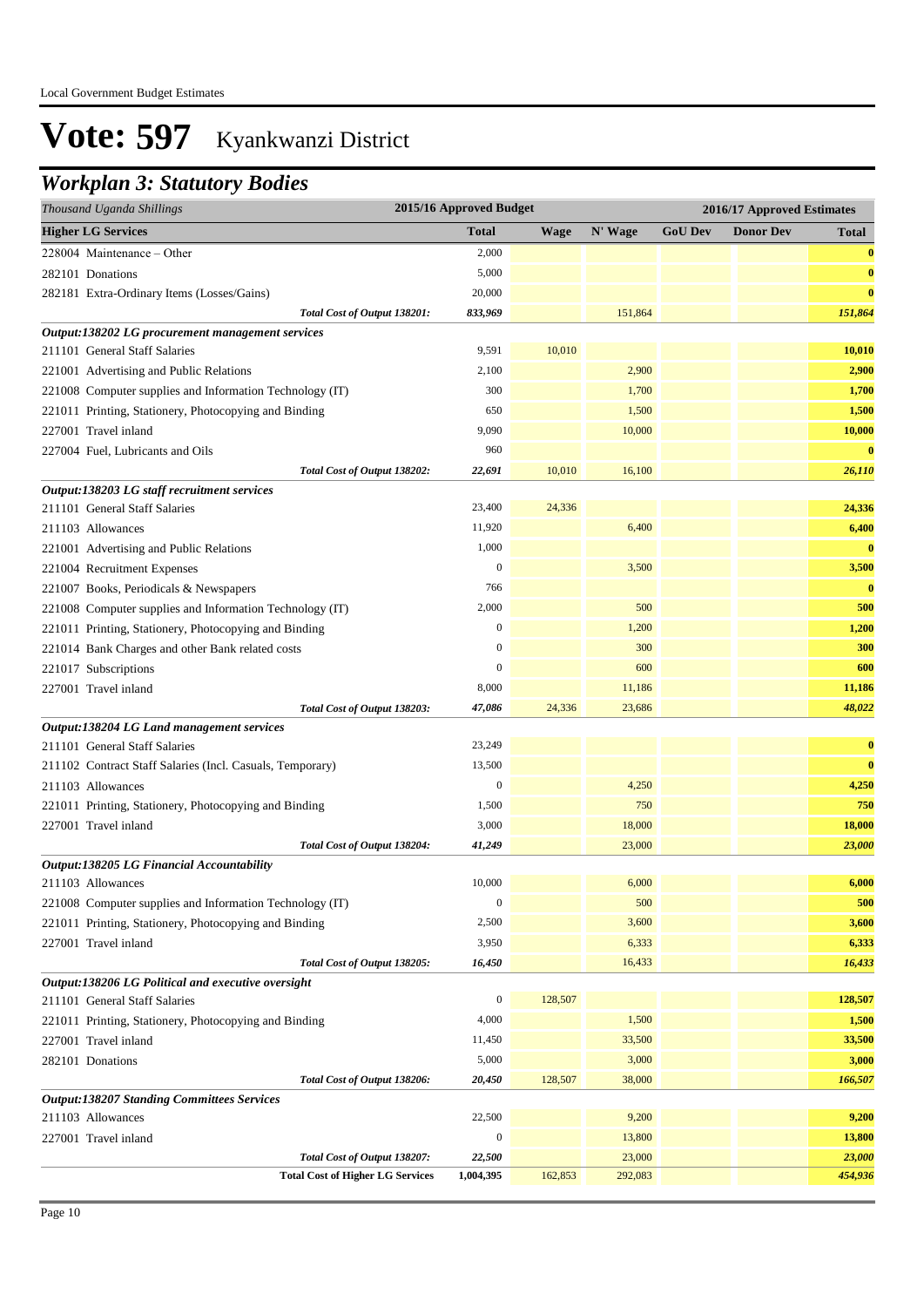## *Workplan 3: Statutory Bodies*

|                                       | <b>Total Cost of function Local Statutory Bodies</b> | 1.004.395 | 162,853 | 292.083 |  | 454.936 |
|---------------------------------------|------------------------------------------------------|-----------|---------|---------|--|---------|
| <b>Total Cost of Statutory Bodies</b> |                                                      | 1.004.395 | 162.853 | 292,083 |  | 454.936 |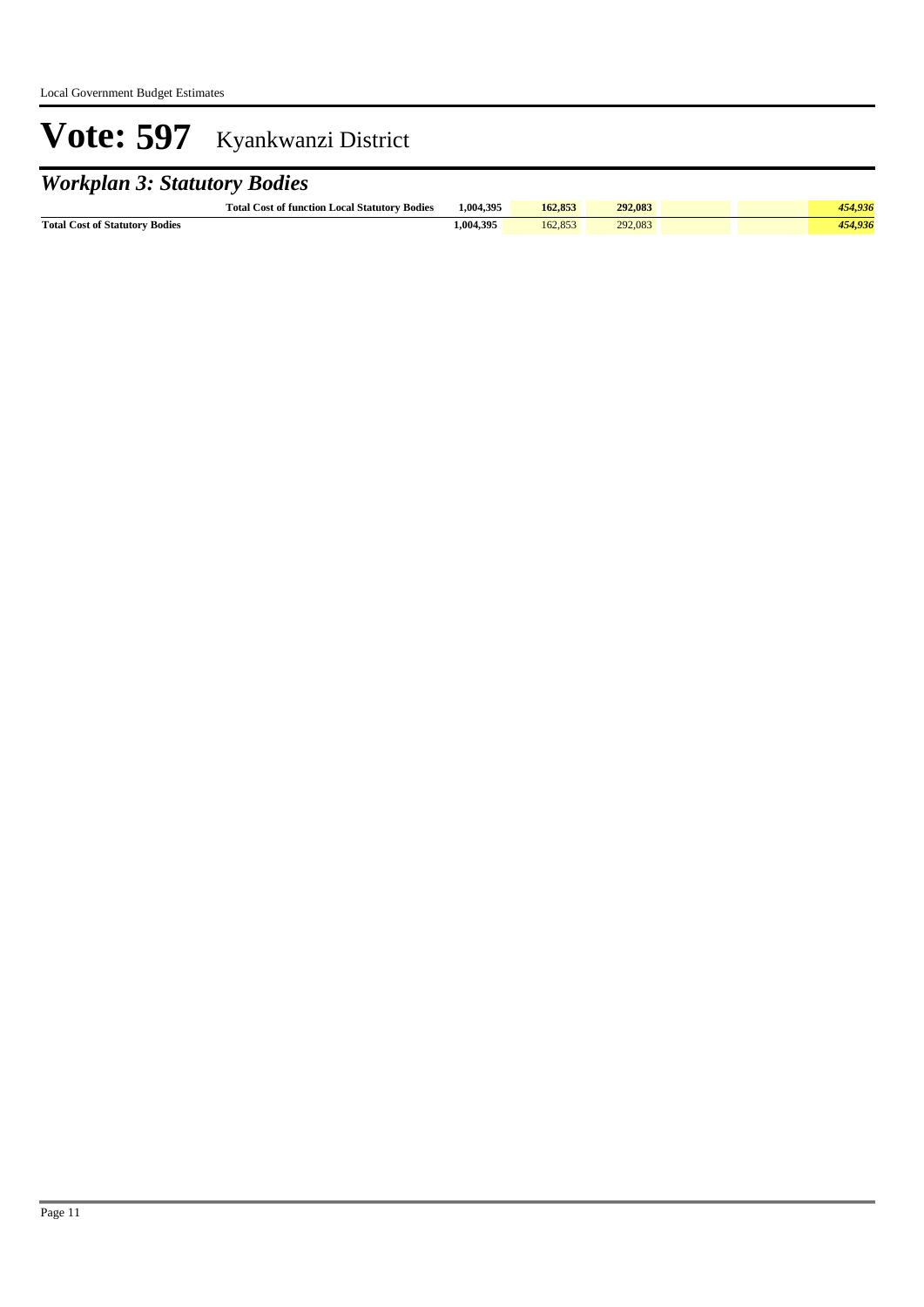### *Workplan 4: Production and Marketing*

#### **(i) Overview of Workplan Revenue and Expenditures**

| <b>UShs Thousand</b>                                 | 2015/16                   |                                | 2016/17                          |
|------------------------------------------------------|---------------------------|--------------------------------|----------------------------------|
|                                                      | Approved<br><b>Budget</b> | <b>Outturn by</b><br>end March | <b>Approved</b><br><b>Budget</b> |
| A: Breakdown of Workplan Revenues:                   |                           |                                |                                  |
| <b>Recurrent Revenues</b>                            | 274,282                   | 154,208                        | 491,047                          |
| District Unconditional Grant (Non-Wage)              | 7,319                     | $\Omega$                       | 6,365                            |
| District Unconditional Grant (Wage)                  | 42,416                    | 26,711                         | 55,567                           |
| <b>Locally Raised Revenues</b>                       | 10.668                    | 4.767                          | 14,078                           |
| Sector Conditional Grant (Non-Wage)                  | 68,281                    | 51,211                         | 40,584                           |
| Sector Conditional Grant (Wage)                      | 145,598                   | 71,520                         | 374,453                          |
| <b>Development Revenues</b>                          | 203,995                   | 396,257                        | 117,531                          |
| Development Grant                                    | 0                         | $\Omega$                       | 37,156                           |
| District Discretionary Development Equalization Gran | 203,995                   | 396,257                        | 80,375                           |
| <b>Total Revenues</b>                                | 478,277                   | 550,465                        | 608,578                          |
| <b>B: Breakdown of Workplan Expenditures:</b>        |                           |                                |                                  |
| Recurrent Expenditure                                | 274.282                   | 143,756                        | 491,047                          |
| Wage                                                 | 188,014                   | 98,231                         | 430,019                          |
| Non Wage                                             | 86,268                    | 45,526                         | 61,028                           |
| Development Expenditure                              | 203,995                   | 65,820                         | 117,531                          |
| Domestic Development                                 | 203,995                   | 65820                          | 117,531                          |
| Donor Development                                    |                           | $\Omega$                       | $\Omega$                         |
| <b>Total Expenditure</b>                             | 478,277                   | 209,576                        | 608,578                          |

**(ii) Details of Workplan Revenues and Expenditures**

#### *Expenditure Details for Workplan 4: Production and Marketing*

| LG Function 0181 Agricultural Extension Services |                                                               |              |         |         |                |                            |              |  |  |
|--------------------------------------------------|---------------------------------------------------------------|--------------|---------|---------|----------------|----------------------------|--------------|--|--|
| Thousand Uganda Shillings                        | 2015/16 Approved Budget                                       |              |         |         |                | 2016/17 Approved Estimates |              |  |  |
| <b>Higher LG Services</b>                        |                                                               | <b>Total</b> | Wage    | N' Wage | <b>GoU Dev</b> | <b>Donor Dev</b>           | <b>Total</b> |  |  |
| <b>Output:018101 Extension Worker Services</b>   |                                                               |              |         |         |                |                            |              |  |  |
| 211101 General Staff Salaries                    |                                                               |              | 374,453 |         |                |                            | 374,453      |  |  |
|                                                  | Total Cost of Output 018101:                                  | 0            | 374,453 |         |                |                            | 374,453      |  |  |
|                                                  | <b>Total Cost of Higher LG Services</b>                       | 0            | 374,453 |         |                |                            | 374,453      |  |  |
|                                                  | <b>Total Cost of function Agricultural Extension Services</b> | 0            | 374,453 |         |                |                            | 374,453      |  |  |
|                                                  |                                                               |              |         |         |                |                            |              |  |  |

#### **LG Function 0182 District Production Services**

| Thousand Uganda Shillings                                    | 2015/16 Approved Budget |        |         | 2016/17 Approved Estimates |                  |              |
|--------------------------------------------------------------|-------------------------|--------|---------|----------------------------|------------------|--------------|
| <b>Higher LG Services</b>                                    | <b>Total</b>            | Wage   | N' Wage | <b>GoU Dev</b>             | <b>Donor Dev</b> | <b>Total</b> |
| <b>Output:018201 District Production Management Services</b> |                         |        |         |                            |                  |              |
| 211101 General Staff Salaries                                | 188,014                 | 55,566 |         |                            |                  | 55,566       |
| 221002 Workshops and Seminars                                | 5,000                   |        |         |                            |                  | $\mathbf{0}$ |
| 221003 Staff Training                                        | 2,500                   |        |         |                            |                  | $\bf{0}$     |
| 221008 Computer supplies and Information Technology (IT)     | $\mathbf{0}$            |        | 600     |                            |                  | 600          |
| 221011 Printing, Stationery, Photocopying and Binding        | 2,000                   |        | 1,100   |                            |                  | 1,100        |
| 221014 Bank Charges and other Bank related costs             | $\mathbf{0}$            |        | 600     |                            |                  | 600          |
| 223005 Electricity                                           | 1,000                   |        | 1,200   |                            |                  | 1,200        |
| 224004 Cleaning and Sanitation                               | $\Omega$                |        | 421     |                            |                  | 421          |
| 224006 Agricultural Supplies                                 | 14,928                  |        |         |                            |                  | $\mathbf{0}$ |
| 227001 Travel inland                                         | 12,100                  |        | 8,989   |                            |                  | 8,989        |
| 228001 Maintenance - Civil                                   | $\boldsymbol{0}$        |        |         | 9,000                      |                  | 9,000        |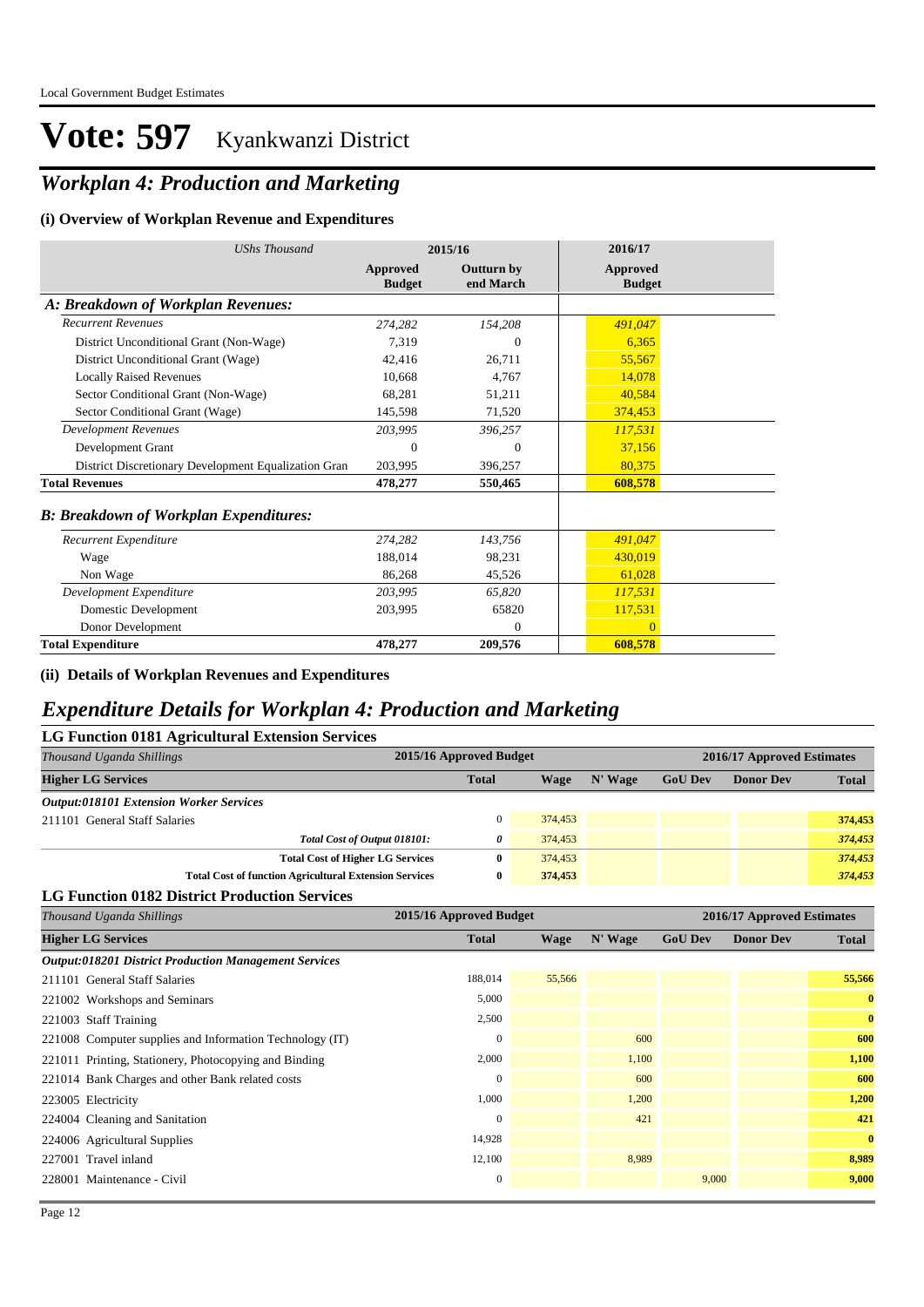### *Workplan 4: Production and Marketing*

| 2015/16 Approved Budget<br>2016/17 Approved Estimates<br>Thousand Uganda Shillings |                         |             |         |                |                            |              |
|------------------------------------------------------------------------------------|-------------------------|-------------|---------|----------------|----------------------------|--------------|
| <b>Higher LG Services</b>                                                          | <b>Total</b>            | <b>Wage</b> | N' Wage | <b>GoU Dev</b> | <b>Donor Dev</b>           | Total        |
| 228002 Maintenance - Vehicles                                                      | 0                       |             | 3,500   |                |                            | 3,500        |
| 228003 Maintenance - Machinery, Equipment & Furniture                              | $\boldsymbol{0}$        |             | 500     |                |                            | 500          |
| Total Cost of Output 018201:                                                       | 225,542                 | 55,566      | 16,910  | 9,000          |                            | 81,476       |
| Output:018202 Crop disease control and marketing                                   |                         |             |         |                |                            |              |
| 221001 Advertising and Public Relations                                            | 2,000                   |             |         |                |                            | $\bf{0}$     |
| 221002 Workshops and Seminars                                                      | 5,000                   |             | 1,500   |                |                            | 1,500        |
| 221011 Printing, Stationery, Photocopying and Binding                              | $\boldsymbol{0}$        |             | 500     |                |                            | 500          |
| 221012 Small Office Equipment                                                      | $\boldsymbol{0}$        |             | 500     |                |                            | 500          |
| 224006 Agricultural Supplies                                                       | 19,148                  |             |         | 14,000         |                            | 14,000       |
| 227001 Travel inland                                                               | 8,820                   |             | 9,000   |                |                            | 9,000        |
| 228001 Maintenance - Civil                                                         | 0                       |             |         | 10,000         |                            | 10,000       |
| 228002 Maintenance - Vehicles                                                      | $\Omega$                |             | 2,474   |                |                            | 2,474        |
| Total Cost of Output 018202:                                                       | 34,968                  |             | 13,974  | 24,000         |                            | 37,974       |
| Output:018204 Livestock Health and Marketing                                       |                         |             |         |                |                            |              |
| 221002 Workshops and Seminars                                                      | $\boldsymbol{0}$        |             | 1,001   |                |                            | 1,001        |
| 224001 Medical and Agricultural supplies                                           | 4,873                   |             |         |                |                            | $\bf{0}$     |
| 224006 Agricultural Supplies                                                       | 39,526                  |             |         |                |                            | $\bf{0}$     |
| 227001 Travel inland                                                               | 8,975                   |             | 3,000   |                |                            | 3,000        |
| 228001 Maintenance - Civil                                                         | 28,127                  |             |         | 53,875         |                            | 53,875       |
| 228002 Maintenance - Vehicles                                                      | $\boldsymbol{0}$        |             | 1,500   |                |                            | 1,500        |
| Total Cost of Output 018204:                                                       | 81,502                  |             | 5,501   | 53,875         |                            | 59,376       |
| Output:018205 Fisheries regulation                                                 |                         |             |         |                |                            |              |
| 221011 Printing, Stationery, Photocopying and Binding                              | $\boldsymbol{0}$        |             | 500     |                |                            | 500          |
| 224006 Agricultural Supplies                                                       | $\boldsymbol{0}$        |             |         | 11,000         |                            | 11,000       |
| 227001 Travel inland                                                               | 2,870                   |             | 3,450   |                |                            | 3,450        |
| 228001 Maintenance - Civil                                                         | 5,000                   |             |         |                |                            | $\bf{0}$     |
| 228004 Maintenance – Other                                                         | $\boldsymbol{0}$        |             |         | 17,500         |                            | 17,500       |
| Total Cost of Output 018205:                                                       | 7,870                   |             | 3,950   | 28,500         |                            | 32,450       |
| Output:018206 Vermin control services                                              |                         |             |         |                |                            |              |
| 224001 Medical and Agricultural supplies                                           | 0                       |             | 1,000   |                |                            | 1,000        |
| 227001 Travel inland                                                               | 3,000                   |             | 2,668   |                |                            | 2,668        |
| Total Cost of Output 018206:                                                       | 3,000                   |             | 3,668   |                |                            | 3,668        |
| Output:018207 Tsetse vector control and commercial insects farm promotion          |                         |             |         |                |                            |              |
| 221011 Printing, Stationery, Photocopying and Binding                              | $\boldsymbol{0}$        |             | 600     |                |                            | 600          |
| 224001 Medical and Agricultural supplies                                           | $\boldsymbol{0}$        |             | 500     | 2,156          |                            | 2,656        |
| 224006 Agricultural Supplies                                                       | 3,950                   |             |         |                |                            | $\bf{0}$     |
| 227001 Travel inland                                                               | 1,024                   |             | 5,915   |                |                            | 5,915        |
| Total Cost of Output 018207:                                                       | 4,974                   |             | 7,015   | 2,156          |                            | 9,171        |
| <b>Total Cost of Higher LG Services</b>                                            | 357,855                 | 55,566      | 51,018  | 117,531        |                            | 224,115      |
| <b>Total Cost of function District Production Services</b>                         | 357,855                 | 55,566      | 51,018  | 117,531        |                            | 224,115      |
| <b>LG Function 0183 District Commercial Services</b>                               |                         |             |         |                |                            |              |
| Thousand Uganda Shillings                                                          | 2015/16 Approved Budget |             |         |                | 2016/17 Approved Estimates |              |
| <b>Higher LG Services</b>                                                          | <b>Total</b>            | <b>Wage</b> | N' Wage | <b>GoU Dev</b> | <b>Donor Dev</b>           | <b>Total</b> |
| <b>Output:018301 Trade Development and Promotion Services</b>                      |                         |             |         |                |                            |              |
| 221001 Advertising and Public Relations                                            | $\boldsymbol{0}$        |             | 400     |                |                            | 400          |
| 227001 Travel inland                                                               | 2,100                   |             | 2,369   |                |                            | 2,369        |

*Total Cost of Output 018301:* 2,100 2,769 2,769 2,769 2,769 2,769

*Output:018302 Enterprise Development Services*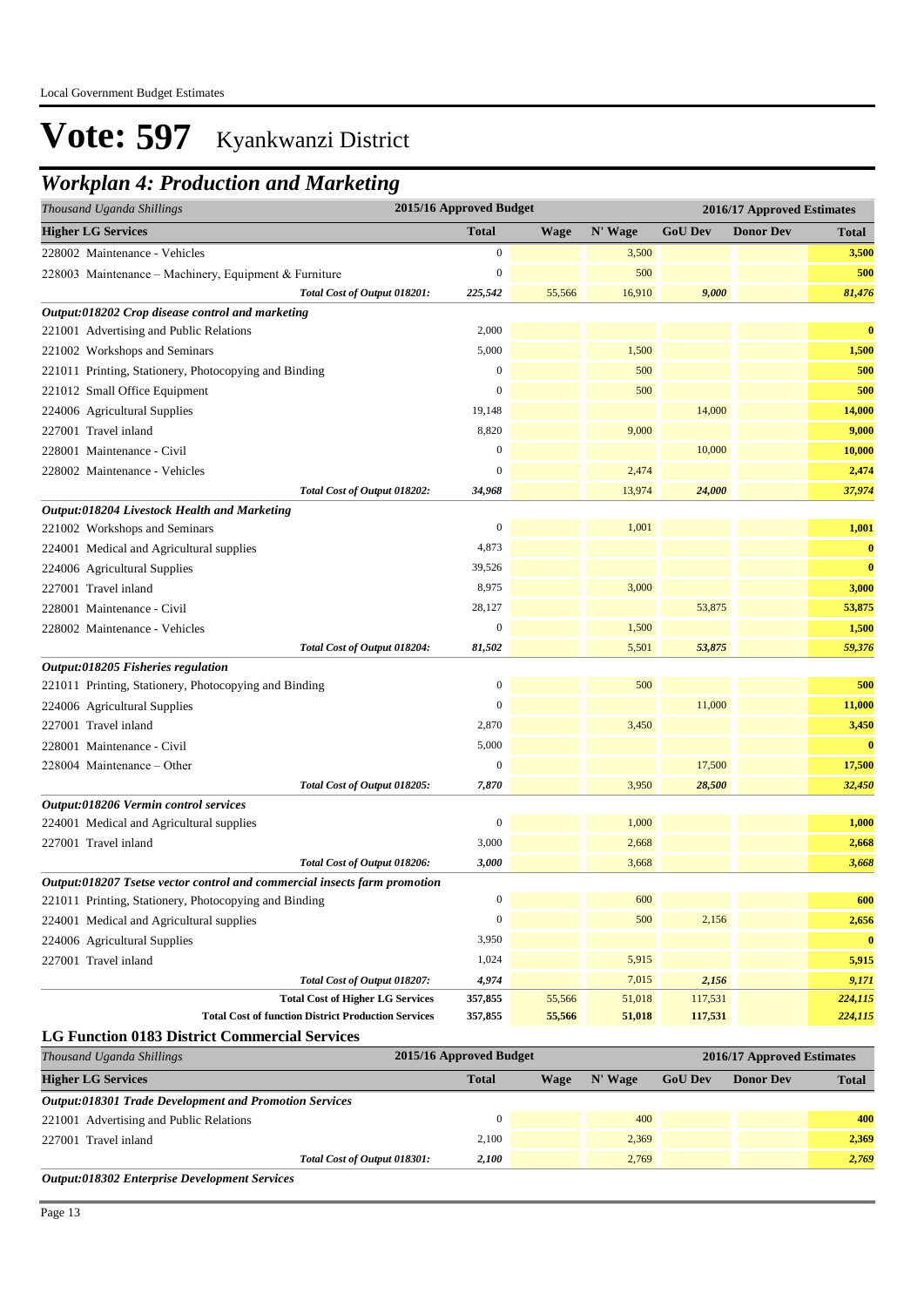## *Workplan 4: Production and Marketing*

| Thousand Uganda Shillings                                     | 2015/16 Approved Budget                 |              |             | 2016/17 Approved Estimates |                |                  |         |
|---------------------------------------------------------------|-----------------------------------------|--------------|-------------|----------------------------|----------------|------------------|---------|
| <b>Higher LG Services</b>                                     |                                         | <b>Total</b> | <b>Wage</b> | N' Wage                    | <b>GoU Dev</b> | <b>Donor Dev</b> | Total   |
| 227001 Travel inland                                          |                                         | $\mathbf{0}$ |             | 2,000                      |                |                  | 2,000   |
|                                                               | Total Cost of Output 018302:            | 0            |             | 2,000                      |                |                  | 2,000   |
| Output:018304 Cooperatives Mobilisation and Outreach Services |                                         |              |             |                            |                |                  |         |
| 227001 Travel inland                                          |                                         | 3,000        |             | 3,381                      |                |                  | 3,381   |
|                                                               | Total Cost of Output 018304:            | 3,000        |             | 3,381                      |                |                  | 3,381   |
| <b>Output:018305 Tourism Promotional Services</b>             |                                         |              |             |                            |                |                  |         |
| 227001 Travel inland                                          |                                         | $\mathbf{0}$ |             | 1,060                      |                |                  | 1,060   |
|                                                               | Total Cost of Output 018305:            | 0            |             | 1,060                      |                |                  | 1,060   |
| <b>Output:018306 Industrial Development Services</b>          |                                         |              |             |                            |                |                  |         |
| 227001 Travel inland                                          |                                         | $\mathbf{0}$ |             | 600                        |                |                  | 600     |
|                                                               | Total Cost of Output 018306:            | 0            |             | 600                        |                |                  | 600     |
| Output:018307 Tourism Development                             |                                         |              |             |                            |                |                  |         |
| 227001 Travel inland                                          |                                         | $\mathbf{0}$ |             | 200                        |                |                  | 200     |
|                                                               | Total Cost of Output 018307:            | 0            |             | 200                        |                |                  | 200     |
|                                                               | <b>Total Cost of Higher LG Services</b> | 5,100        |             | 10,010                     |                |                  | 10,010  |
| <b>Total Cost of function District Commercial Services</b>    |                                         | 5,100        |             | 10,010                     |                |                  | 10,010  |
| <b>Total Cost of Production and Marketing</b>                 |                                         | 362,955      | 430,019     | 61,028                     | 117,531        |                  | 608,578 |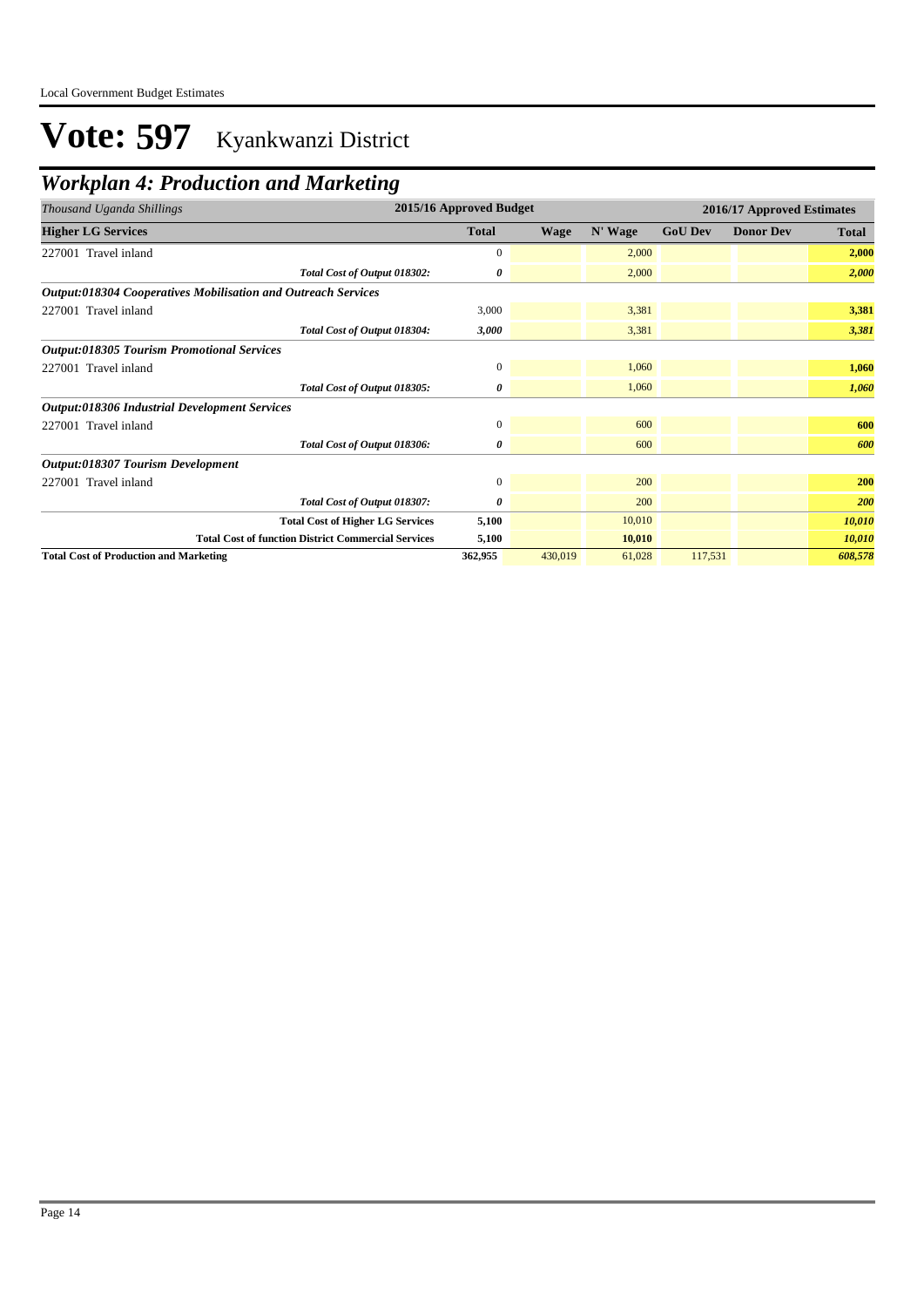### *Workplan 5: Health*

#### **(i) Overview of Workplan Revenue and Expenditures**

| <b>UShs Thousand</b>                                 |                           | 2015/16                        | 2016/17                   |
|------------------------------------------------------|---------------------------|--------------------------------|---------------------------|
|                                                      | Approved<br><b>Budget</b> | <b>Outturn by</b><br>end March | Approved<br><b>Budget</b> |
| A: Breakdown of Workplan Revenues:                   |                           |                                |                           |
| <b>Recurrent Revenues</b>                            | 1,458,630                 | 1,138,081                      | 1,485,180                 |
| District Unconditional Grant (Non-Wage)              | 4.000                     | $\Omega$                       | 4.000                     |
| <b>Locally Raised Revenues</b>                       | 33,000                    | 1,464                          | 2.000                     |
| Sector Conditional Grant (Non-Wage)                  | 173,243                   | 129,932                        | 173,243                   |
| Sector Conditional Grant (Wage)                      | 1,248,387                 | 1,006,685                      | 1,305,938                 |
| Development Revenues                                 | 17.019                    | 271,351                        | 10,000                    |
| Development Grant                                    | 12.419                    | 12,419                         | $\overline{0}$            |
| District Discretionary Development Equalization Gran | 4,600                     | $\Omega$                       | 10,000                    |
| Donor Funding                                        |                           | 258,932                        |                           |
| <b>Total Revenues</b>                                | 1,475,648                 | 1,409,432                      | 1,495,180                 |
| <b>B: Breakdown of Workplan Expenditures:</b>        |                           |                                |                           |
| Recurrent Expenditure                                | 1,458,630                 | 1,138,081                      | 1,485,180                 |
| Wage                                                 | 1.224.363                 | 1,003,708                      | 1,305,938                 |
| Non Wage                                             | 234,267                   | 134,374                        | 179,243                   |
| Development Expenditure                              | 17,019                    | 281,990                        | 10,000                    |
| Domestic Development                                 | 17,019                    | 27898.96                       | 10,000                    |
| Donor Development                                    |                           | 254,091                        | $\Omega$                  |
| <b>Total Expenditure</b>                             | 1,475,649                 | 1,420,071                      | 1,495,180                 |

**(ii) Details of Workplan Revenues and Expenditures**

### *Expenditure Details for Workplan 5: Health*

#### **LG Function 0881 Primary Healthcare**

| Thousand Uganda Shillings                         |                    | 2015/16 Approved Budget         |              |                          |         |                                          | 2016/17 Approved Estimates |              |
|---------------------------------------------------|--------------------|---------------------------------|--------------|--------------------------|---------|------------------------------------------|----------------------------|--------------|
| <b>Lower Local Services</b>                       |                    |                                 | <b>Total</b> | Wage                     | N' Wage | <b>GoU Dev</b>                           | <b>Donor Dev</b>           | <b>Total</b> |
| Output:088153 NGO Basic Healthcare Services (LLS) |                    |                                 |              |                          |         |                                          |                            |              |
| 263104 Transfers to other govt. units (Current)   |                    |                                 | $\Omega$     | $\overline{0}$           | 43,822  | $\mathbf{0}$                             | $\overline{0}$             | 43,822       |
| <b>Total LCIII: BUTEMBA T/C</b>                   |                    |                                 |              | <b>LCIV: KIBOGA WEST</b> |         |                                          |                            | 7,600        |
| LCII: BUTEMBA WARD                                | LCI: Not Specified | <b>Bukwiri church of Uganda</b> |              |                          |         | Source: Conditional Grant to PHC - devel |                            | 7.600        |
| <b>Total LCIII: KYANKWANZI S/C</b>                |                    |                                 |              | <b>LCIV: KIBOGA WEST</b> |         |                                          |                            | 12,856       |
| <i>LCII: LUBIRI</i>                               | LCI: Not Specified | st. balikudembe                 |              |                          |         | Source: Conditional Grant to PHC - devel |                            | 12,856       |
| <b>Total LCIII: MULAGI S/C</b>                    |                    |                                 |              | <b>LCIV: KIBOGA WEST</b> |         |                                          |                            | 7,600        |
| LCII: KIGANDO                                     | LCI: Not Specified | st. Noah Dispensery             |              |                          |         | Source: Conditional Grant to PHC - devel |                            | 7,600        |
| <b>Total LCIII: NTWETWE T.C</b>                   |                    |                                 |              | <b>LCIV: KIBOGA WEST</b> |         |                                          |                            | 8,166        |
| LCII: KISOJJO WARD                                | LCI: Not Specified | st, theresa health center       |              |                          |         | Source: Conditional Grant to PHC - devel |                            | 8,166        |
| <b>Total LCIII: WATTUBA S/C</b>                   |                    |                                 |              | <b>LCIV: KIBOGA WEST</b> |         |                                          |                            | 7,600        |
| LCII: MASODDE                                     | LCI: Not Specified | masodde social service center   |              |                          |         | Source: Conditional Grant to PHC - devel |                            | 7,600        |
|                                                   |                    | Total Cost of Output 088153:    | 0            | $\overline{0}$           | 43,822  | $\boldsymbol{\theta}$                    | $\boldsymbol{\theta}$      | 43,822       |

*Output:088154 Basic Healthcare Services (HCIV-HCII-LLS)*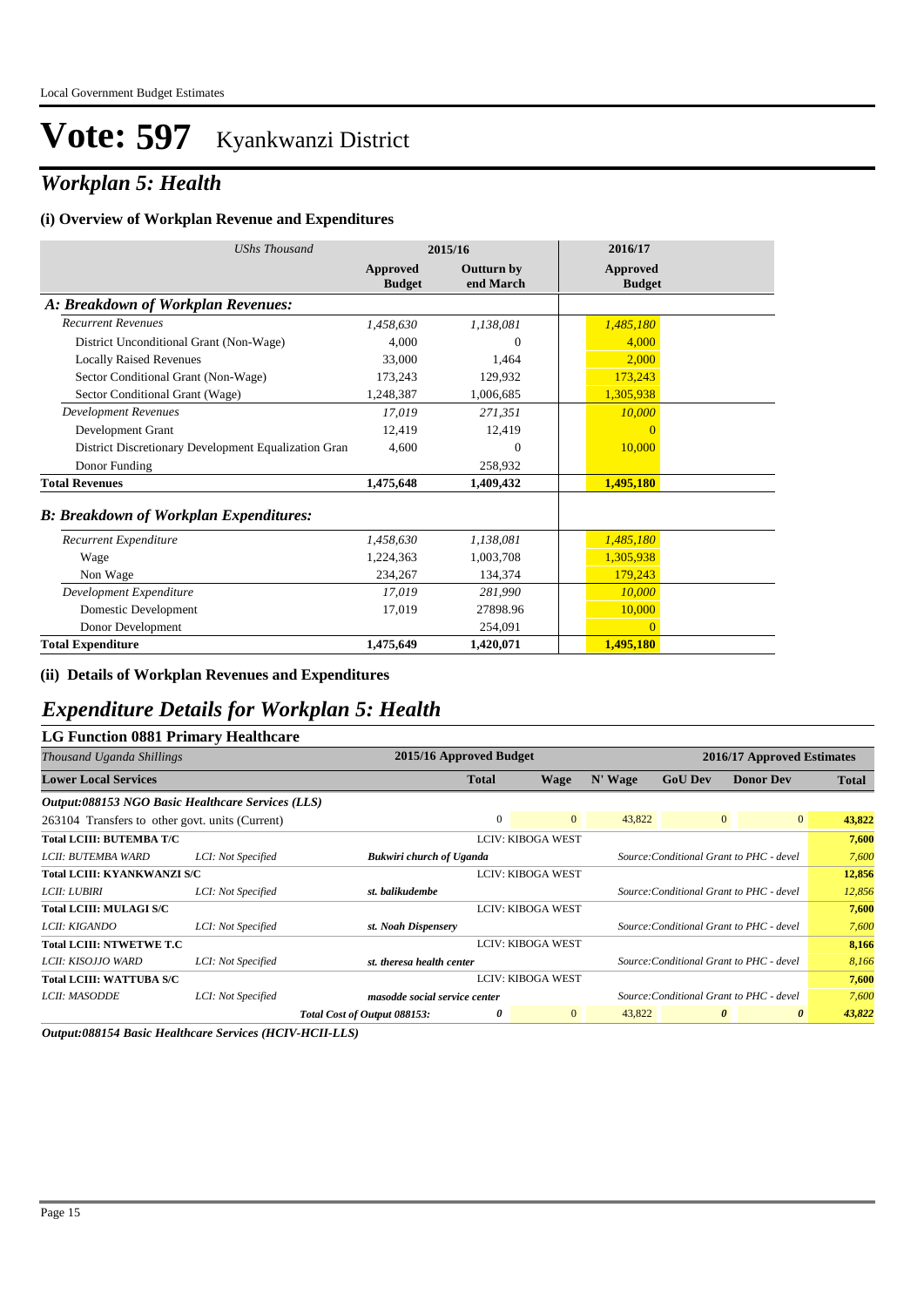## *Workplan 5: Health*

| Thousand Uganda Shillings                           |                    |                                                                           | 2015/16 Approved Budget   |                                |                   | 2016/17 Approved Estimates            |                                          |                                                |  |
|-----------------------------------------------------|--------------------|---------------------------------------------------------------------------|---------------------------|--------------------------------|-------------------|---------------------------------------|------------------------------------------|------------------------------------------------|--|
| <b>Lower Local Services</b>                         |                    |                                                                           | <b>Total</b>              | <b>Wage</b>                    | N' Wage           | <b>GoU Dev</b>                        | <b>Donor Dev</b>                         | <b>Total</b>                                   |  |
| 263104 Transfers to other govt. units (Current)     |                    |                                                                           | $\boldsymbol{0}$          | $\mathbf{0}$                   | 97,675            | $\mathbf{0}$                          | $\boldsymbol{0}$                         | 97,675                                         |  |
| <b>Total LCIII: BANANYWA S/C</b>                    |                    |                                                                           |                           | <b>LCIV: KIBOGA WEST</b>       |                   |                                       |                                          | 6,277                                          |  |
| LCII: BANANYWA                                      | LCI: Not Specified | Bananywa HC 11                                                            |                           |                                |                   |                                       | Source: Conditional Grant to PHC - devel | 3,138                                          |  |
| LCII: MUJUNZA                                       | LCI: Not Specified | Mujunza HC 11                                                             |                           |                                |                   |                                       | Source: Conditional Grant to PHC - devel | 3,138                                          |  |
| <b>Total LCIII: BUTEMBA T/C</b>                     |                    |                                                                           |                           | LCIV: KIBOGA WEST              |                   |                                       |                                          | 8,800                                          |  |
| LCII: BUTEMBA WARD                                  | LCI: Not Specified | <b>Butemba HC 111</b>                                                     |                           |                                |                   |                                       | Source: Conditional Grant to PHC - devel | 8,800                                          |  |
| <b>Total LCIII: GAYAZA S/C</b>                      |                    |                                                                           |                           | LCIV: KIBOGA WEST              |                   |                                       |                                          | 11,697                                         |  |
| LCII: KIKUUBYA                                      | LCI: Not Specified | kikubya                                                                   |                           |                                |                   |                                       | Source: Conditional Grant to PHC - devel | 3,138                                          |  |
| LCII: KIYUNI                                        | LCI: Not Specified | Kiyuni HC 111                                                             |                           |                                |                   |                                       | Source: Conditional Grant to PHC - devel | 5,420                                          |  |
| LCII: LUWUUNA                                       | LCI: Not Specified | Kisala HC 11                                                              |                           |                                |                   |                                       | Source: Conditional Grant to PHC - devel | 3,138                                          |  |
| Total LCIII: KYANKWANZI S/C                         |                    |                                                                           |                           | LCIV: KIBOGA WEST              |                   |                                       |                                          | 8,559                                          |  |
| LCII: BANDA                                         | LCI: Not Specified | <b>Banda HC 11</b>                                                        |                           |                                |                   |                                       | Source: Conditional Grant to PHC - devel | 3,138                                          |  |
| LCII: KYANKWANZI                                    | LCI: Not Specified | Kyankwanzi HC 111                                                         |                           |                                |                   |                                       | Source: Conditional Grant to PHC - devel | 5,420                                          |  |
| <b>Total LCIII: MULAGI S/C</b>                      |                    |                                                                           |                           | <b>LCIV: KIBOGA WEST</b>       |                   |                                       |                                          | 5,420                                          |  |
| LCII: KIGANDO                                       | LCI: Not Specified | Nalinya Ndagire HC 111                                                    |                           |                                |                   |                                       | Source: Conditional Grant to PHC - devel | 5,420                                          |  |
| <b>Total LCIII: NSAMBYA S/C</b>                     |                    |                                                                           |                           | <b>LCIV: KIBOGA WEST</b>       |                   |                                       |                                          | 5,420                                          |  |
| LCII: KIKONDA                                       | LCI: Not Specified | Kikonda HC 111                                                            |                           |                                |                   |                                       | Source: Conditional Grant to PHC - devel | 5,420                                          |  |
| <b>Total LCIII: NTWETWE S/C</b>                     |                    |                                                                           |                           | <b>LCIV: KIBOGA WEST</b>       |                   |                                       |                                          | 3,138                                          |  |
| LCII: SIRIMULA                                      | LCI: Not Specified | Sirimula HC 11                                                            |                           |                                |                   |                                       | Source: Conditional Grant to PHC - devel | 3,138                                          |  |
| <b>Total LCIII: NTWETWE T.C</b>                     |                    |                                                                           |                           | <b>LCIV: KIBOGA WEST</b>       |                   |                                       |                                          | 42,087                                         |  |
| LCII: NTWETWE CENTRAL WA                            | LCI: Not Specified | Ntwetwe HC IV                                                             |                           |                                |                   |                                       | Source: Conditional Grant to PHC - devel | 42,087                                         |  |
| <b>Total LCIII: WATTUBA S/C</b>                     |                    |                                                                           |                           | <b>LCIV: KIBOGA WEST</b>       |                   |                                       | Source: Conditional Grant to PHC - devel | 6,277                                          |  |
| LCII: LWANSAMA<br>LCII: NAKITEMBE                   | LCI: Not Specified | Kikolimbo HC 11<br>Nakitembe HC 11                                        |                           |                                |                   |                                       | Source: Conditional Grant to PHC - devel | 3,138<br>3,138                                 |  |
|                                                     | LCI: Not Specified |                                                                           | 81,691                    | $\mathbf{0}$                   | $\mathbf{0}$      | $\mathbf{0}$                          | $\boldsymbol{0}$                         | $\bf{0}$                                       |  |
| 291001 Transfers to Government Institutions         |                    |                                                                           |                           |                                |                   |                                       |                                          |                                                |  |
|                                                     |                    | Total Cost of Output 088154:<br><b>Total Cost of Lower Local Services</b> | 81,691<br>81,691          | $\mathbf{0}$<br>$\overline{0}$ | 97,675<br>141,497 | $\boldsymbol{\theta}$<br>$\mathbf{0}$ | 0<br>$\bf{0}$                            | 97,675<br>141,497                              |  |
| <b>Higher LG Services</b>                           |                    |                                                                           | Total                     | <b>Wage</b>                    | N' Wage           | <b>GoU</b> Dev                        | <b>Donor Dev</b>                         | <b>Total</b>                                   |  |
| <b>Output:088101 Public Health Promotion</b>        |                    |                                                                           |                           |                                |                   |                                       |                                          |                                                |  |
| 211101 General Staff Salaries                       |                    |                                                                           | 1,224,363                 |                                |                   |                                       |                                          | $\bf{0}$                                       |  |
| 227001 Travel inland                                |                    |                                                                           | 108,754                   |                                |                   |                                       |                                          | $\bf{0}$                                       |  |
|                                                     |                    |                                                                           |                           |                                |                   |                                       |                                          |                                                |  |
|                                                     |                    | Total Cost of Output 088101:                                              | 1,333,117                 |                                |                   |                                       |                                          | $\boldsymbol{\theta}$<br>$\boldsymbol{\theta}$ |  |
| <b>Capital Purchases</b>                            |                    | <b>Total Cost of Higher LG Services</b>                                   | 1,333,117<br><b>Total</b> | <b>Wage</b>                    | N' Wage           | <b>GoU Dev</b>                        | <b>Donor Dev</b>                         | <b>Total</b>                                   |  |
|                                                     |                    |                                                                           |                           |                                |                   |                                       |                                          |                                                |  |
| Output:088175 Non Standard Service Delivery Capital |                    |                                                                           |                           |                                |                   |                                       |                                          |                                                |  |
| 312102 Residential Buildings                        |                    |                                                                           | $\overline{0}$            | $\Omega$                       | $\mathbf{0}$      | 10,000                                | $\mathbf{0}$                             | 10,000                                         |  |
| <b>Total LCIII: NTWETWE T.C</b>                     |                    |                                                                           |                           | <b>LCIV: KIBOGA WEST</b>       |                   |                                       |                                          | 10,000                                         |  |
| LCII: NTWETWE CENTRAL WA LCI: Not Specified         |                    | <b>Construction of motuary at Ntwetwe HCIV</b>                            |                           |                                |                   |                                       | Source: District Discretionary Developme | 10,000                                         |  |
|                                                     |                    | Total Cost of Output 088175:                                              | 0                         | $\mathbf{0}$                   | $\boldsymbol{0}$  | 10,000                                | 0                                        | 10,000                                         |  |
|                                                     |                    | <b>Total Cost of Capital Purchases</b>                                    | 0                         | $\mathbf{0}$                   | $\boldsymbol{0}$  | 10,000                                | $\bf{0}$                                 | 10,000                                         |  |
|                                                     |                    | <b>Total Cost of function Primary Healthcare</b>                          | 1,414,808                 | $\bf{0}$                       | 141,497           | 10,000                                | $\bf{0}$                                 | 151,497                                        |  |
| LG Function 0883 Health Management and Supervision  |                    |                                                                           |                           |                                |                   |                                       |                                          |                                                |  |
| Thousand Uganda Shillings                           |                    |                                                                           | 2015/16 Approved Budget   |                                |                   |                                       | 2016/17 Approved Estimates               |                                                |  |

| <b>Higher LG Services</b>                                | <b>Total</b> | Wage      | N' Wage | <b>GoU Dev</b> | <b>Donor Dev</b> | <b>Total</b> |
|----------------------------------------------------------|--------------|-----------|---------|----------------|------------------|--------------|
| Output:088301 Healthcare Management Services             |              |           |         |                |                  |              |
| 211101 General Staff Salaries                            | $\Omega$     | 1,305,938 |         |                |                  | 1,305,938    |
| 221008 Computer supplies and Information Technology (IT) | 0            |           | 1.000   |                |                  | 1,000        |
| 221011 Printing, Stationery, Photocopying and Binding    | $\Omega$     |           | 1.500   |                |                  | 1,500        |
| 221014 Bank Charges and other Bank related costs         | $\Omega$     |           | 1.000   |                |                  | 1,000        |
| 223005 Electricity                                       | $\Omega$     |           | 1.500   |                |                  | 1,500        |
| 224004 Cleaning and Sanitation                           | $\Omega$     |           | 700     |                |                  | 700          |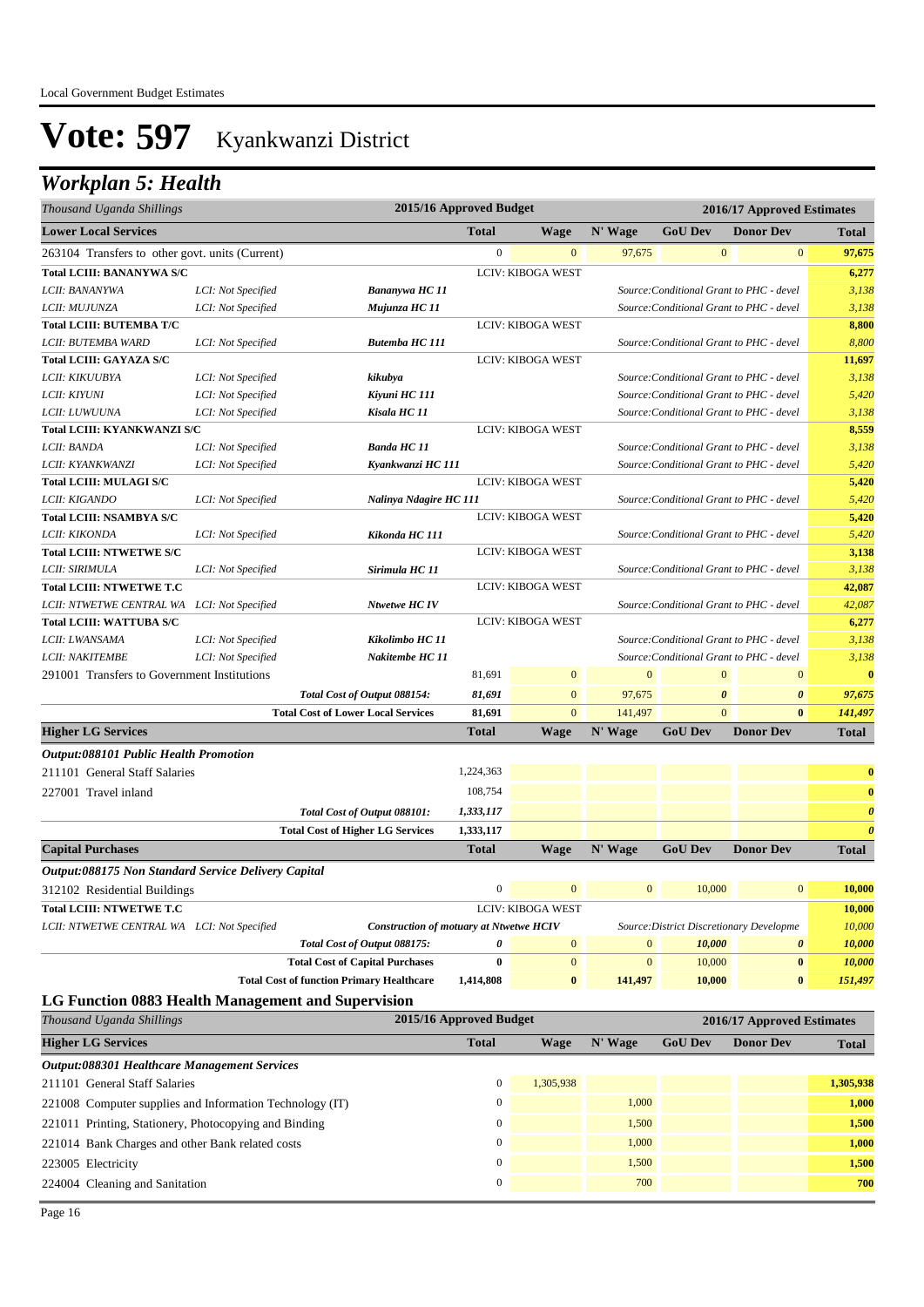## *Workplan 5: Health*

| Thousand Uganda Shillings                                       | 2015/16 Approved Budget<br>2016/17 Approved Estimates |           |         |                |                  |              |
|-----------------------------------------------------------------|-------------------------------------------------------|-----------|---------|----------------|------------------|--------------|
| <b>Higher LG Services</b>                                       | <b>Total</b>                                          | Wage      | N' Wage | <b>GoU Dev</b> | <b>Donor Dev</b> | <b>Total</b> |
| 227001 Travel inland                                            | $\mathbf{0}$                                          |           | 26,046  |                |                  | 26,046       |
| 227004 Fuel, Lubricants and Oils                                | 0                                                     |           | 1.000   |                |                  | 1.000        |
| 228002 Maintenance - Vehicles                                   | $\mathbf{0}$                                          |           | 3.500   |                |                  | 3.500        |
| $228004$ Maintenance – Other                                    | $\Omega$                                              |           | 1.500   |                |                  | 1,500        |
| Total Cost of Output 088301:                                    | 0                                                     | 1.305.938 | 37,746  |                |                  | 1,343,684    |
| <b>Total Cost of Higher LG Services</b>                         | 0                                                     | 1,305,938 | 37,746  |                |                  | 1,343,684    |
| <b>Total Cost of function Health Management and Supervision</b> | $\bf{0}$                                              | 1.305,938 | 37,746  |                |                  | 1,343,684    |
| <b>Total Cost of Health</b>                                     | 1.414.808                                             | 1.305.938 | 179,243 | 10,000         | $\bf{0}$         | 1,495,181    |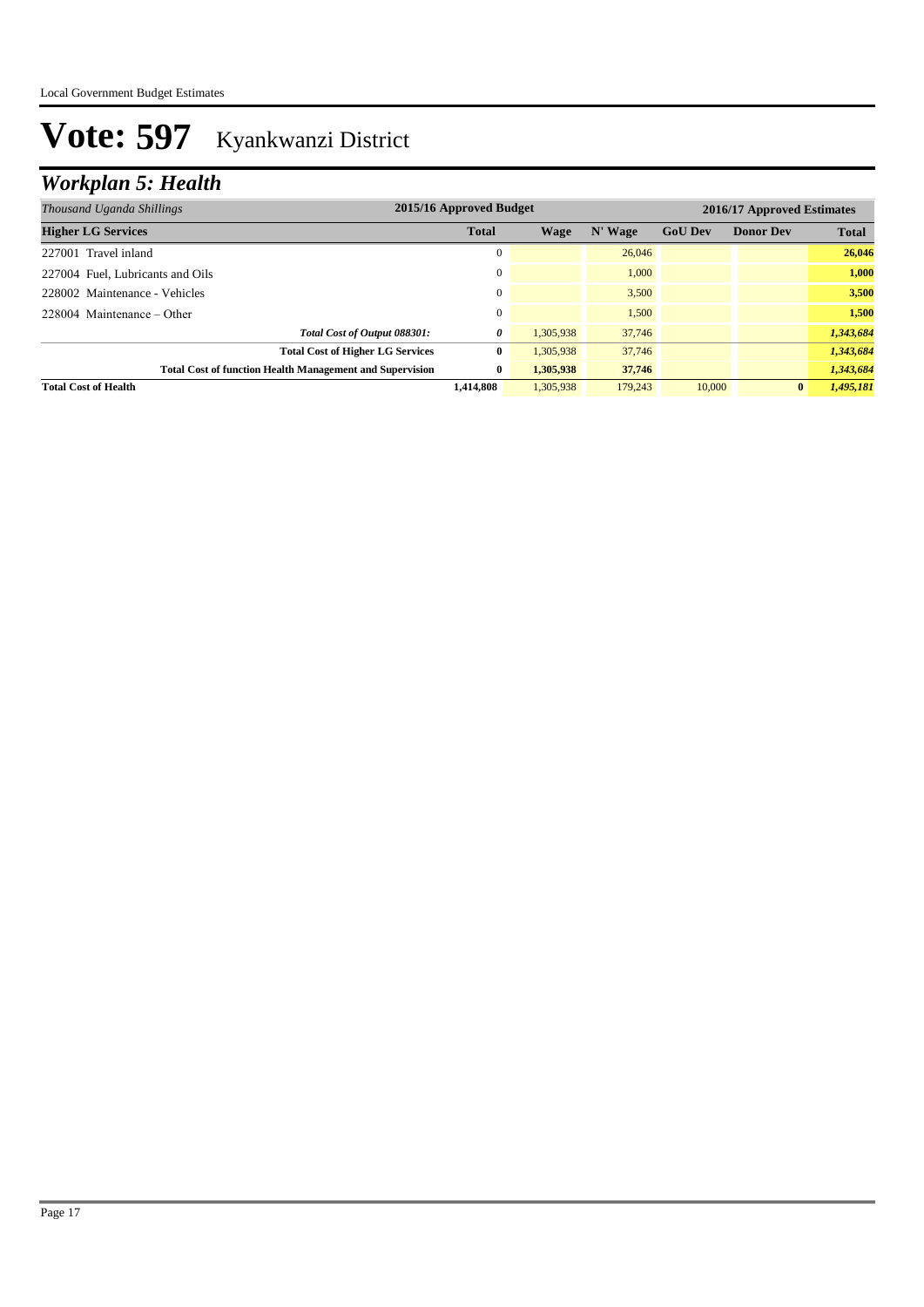### *Workplan 6: Education*

#### **(i) Overview of Workplan Revenue and Expenditures**

| <b>UShs Thousand</b>                                 |                           | 2015/16                        | 2016/17                   |
|------------------------------------------------------|---------------------------|--------------------------------|---------------------------|
|                                                      | Approved<br><b>Budget</b> | <b>Outturn by</b><br>end March | Approved<br><b>Budget</b> |
| A: Breakdown of Workplan Revenues:                   |                           |                                |                           |
| <b>Recurrent Revenues</b>                            | 7,679,885                 | 4.883.821                      | 7,360,798                 |
| District Unconditional Grant (Non-Wage)              | 6.000                     | 1.000                          | 4.000                     |
| District Unconditional Grant (Wage)                  | 34,148                    | 26,971                         | 29,380                    |
| <b>Locally Raised Revenues</b>                       | 7.658                     | 4,739                          | 10,000                    |
| Sector Conditional Grant (Non-Wage)                  | 793,397                   | 530,073                        | 793,397                   |
| Sector Conditional Grant (Wage)                      | 6,838,682                 | 4,321,038                      | 6,524,021                 |
| <b>Development Revenues</b>                          | 503.169                   | 497.448                        | 431.274                   |
| Development Grant                                    | 478.737                   | 478,737                        | 209,274                   |
| District Discretionary Development Equalization Gran | 24,432                    | 18,711                         | 22,000                    |
| <b>Transitional Development Grant</b>                |                           | 0                              | 200,000                   |
| <b>Total Revenues</b>                                | 8,183,054                 | 5,381,269                      | 7,792,072                 |
| <b>B: Breakdown of Workplan Expenditures:</b>        |                           |                                |                           |
| Recurrent Expenditure                                | 7,679,885                 | 4,882,370                      | 7,360,798                 |
| Wage                                                 | 6,872,830                 | 4,342,432                      | 6,553,401                 |
| Non Wage                                             | 807,055                   | 539,939                        | 807.397                   |
| Development Expenditure                              | 503,169                   | 253.245                        | 431,274                   |
| Domestic Development                                 | 503,169                   | 253244.571                     | 431,274                   |
| Donor Development                                    |                           | 0                              | $\Omega$                  |
| <b>Total Expenditure</b>                             | 8.183.054                 | 5,135,615                      | 7.792,072                 |

**(ii) Details of Workplan Revenues and Expenditures**

### *Expenditure Details for Workplan 6: Education*

#### **LG Function 0781 Pre-Primary and Primary Education**

| Thousand Uganda Shillings                               | 2015/16 Approved Budget |      |         |                | 2016/17 Approved Estimates |              |  |  |
|---------------------------------------------------------|-------------------------|------|---------|----------------|----------------------------|--------------|--|--|
| <b>Lower Local Services</b>                             | <b>Total</b>            | Wage | N' Wage | <b>GoU Dev</b> | <b>Donor Dev</b>           | <b>Total</b> |  |  |
| <b>Output:078151 Primary Schools Services UPE (LLS)</b> |                         |      |         |                |                            |              |  |  |
| 263101 LG Conditional grants (Current)                  | 366,185                 |      |         |                | 0                          |              |  |  |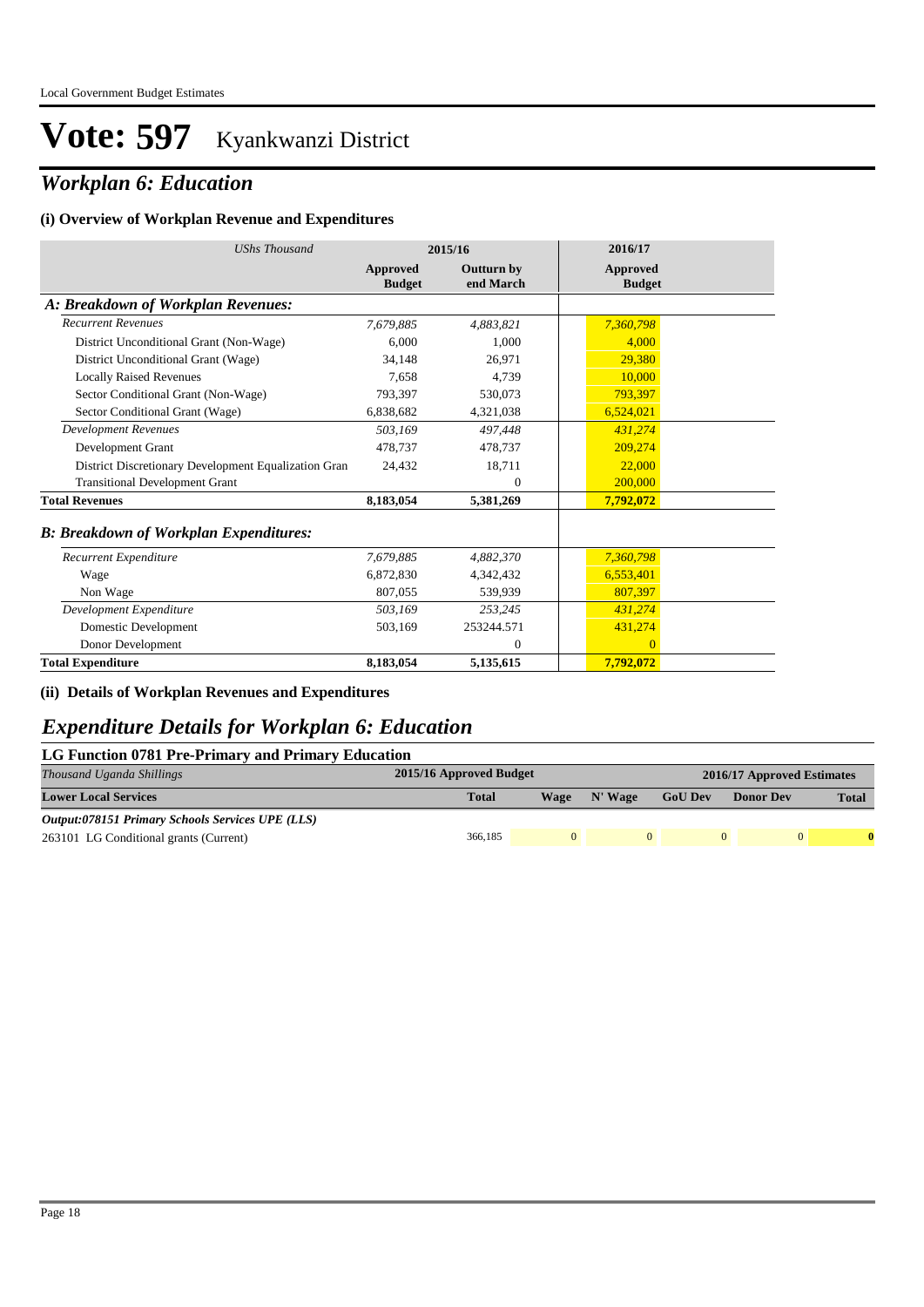## *Workplan 6: Education*

| Thousand Uganda Shillings                       | 2015/16 Approved Budget<br>2016/17 Approved Estimates |                                  |                  |                          |         |                |              |                                          |                           |
|-------------------------------------------------|-------------------------------------------------------|----------------------------------|------------------|--------------------------|---------|----------------|--------------|------------------------------------------|---------------------------|
| <b>Lower Local Services</b>                     |                                                       |                                  | <b>Total</b>     | <b>Wage</b>              | N' Wage | <b>GoU Dev</b> |              | <b>Donor Dev</b>                         | <b>Total</b>              |
| 263104 Transfers to other govt. units (Current) |                                                       |                                  | $\boldsymbol{0}$ | 6,553,401                | 366,185 |                | $\mathbf{0}$ |                                          | $\mathbf{0}$<br>6,919,586 |
| <b>Total LCIII: BANANYWA S/C</b>                |                                                       |                                  |                  | <b>LCIV: KIBOGA WEST</b> |         |                |              |                                          | 33,969                    |
| LCII: KIRIMBI                                   | LCI: Bananywa ps                                      | Bananywa                         |                  |                          |         |                |              | Source: Sector Conditional Grant (Non-W  | 3,794                     |
| LCII: KIRIMBI                                   | LCI: Kirimbi Parents                                  | Kirimbi Parents                  |                  |                          |         |                |              | Source: Sector Conditional Grant (Non-W  | 4,732                     |
| LCII: KIRYANONGO                                | LCI: Kiryanongo                                       | Kiryanongo                       |                  |                          |         |                |              | Source: Sector Conditional Grant (Non-W  | 3,990                     |
| LCII: KITEESA                                   | LCI: Lwengo                                           | Lwengo                           |                  |                          |         |                |              | Source: Sector Conditional Grant (Non-W  | 3,337                     |
| LCII: KITEESA                                   | LCI: Kiteesa                                          | <b>Kiteesa</b>                   |                  |                          |         |                |              | Source: Sector Conditional Grant (Non-W  | 2,714                     |
| LCII: KITEESA                                   | LCI: Kigangazi                                        | Kigangazi                        |                  |                          |         |                |              | Source: Sector Conditional Grant (Non-W  | 3,646                     |
| LCII: MUJUNZA                                   | LCI: Mujjunza Quran                                   | Mujjunza Quran                   |                  |                          |         |                |              | Source: Sector Conditional Grant (Non-W  | 3,931                     |
| LCII: MUJUNZA                                   | LCI: Ndaweringa                                       | Ndaweringa                       |                  |                          |         |                |              | Source: Sector Conditional Grant (Non-W  | 3,088                     |
| LCII: NTUNDA                                    | LCI: Ntunda                                           | Ntunda                           |                  |                          |         |                |              | Source: Sector Conditional Grant (Non-W  | 4,738                     |
| <b>Total LCIII: BUTEMBA S/C</b>                 |                                                       |                                  |                  | <b>LCIV: KIBOGA WEST</b> |         |                |              |                                          | 40,977                    |
| LCII: BUGULUMA                                  | LCI: Buguluma                                         | <b>Buguluma</b>                  |                  |                          |         |                |              | Source: Sector Conditional Grant (Non-W  | 4,791                     |
| LCII: BULAMULA                                  | LCI: Kabagaya                                         | Kabagaya                         |                  |                          |         |                |              | Source: Sector Conditional Grant (Non-W  | 4,524                     |
| LCII: BYERIMA                                   | LCI: Byerima                                          | <b>Byerima</b>                   |                  |                          |         |                |              | Source: Sector Conditional Grant (Non-W  | 5,189                     |
| LCII: KIJJUBYA                                  | LCI: Bugondi Public                                   | <b>Bugondi Public</b>            |                  |                          |         |                |              | Source: Sector Conditional Grant (Non-W  | 3,539                     |
| LCII: KIJJUBYA                                  | LCI: Kijubya                                          | Kijubya                          |                  |                          |         |                |              | Source: Sector Conditional Grant (Non-W  | 2,464                     |
| LCII: KIKOMA                                    | LCI: Lwamagali                                        | Lwamagali                        |                  |                          |         |                |              | Source: Sector Conditional Grant (Non-W  | 2,963                     |
| LCII: KIKOMA                                    | LCI: Bikoma C/U                                       | <b>Bikoma C/U</b>                |                  |                          |         |                |              | Source: Sector Conditional Grant (Non-W  | 3,485                     |
| <b>LCII: KITEREDDE</b>                          | LCI: Kiteredde Community                              | <b>Kiteredde Community</b>       |                  |                          |         |                |              | Source: Sector Conditional Grant (Non-W  | 2,536                     |
| <i>LCII: LWENDAGI</i>                           | LCI: Lwendagi                                         | Lwendagi                         |                  |                          |         |                |              | Source: Sector Conditional Grant (Non-W  | 2,809                     |
| LCII: MISAGO                                    | LCI: Kayunga R/C                                      | Kayunga R/C                      |                  |                          |         |                |              | Source: Sector Conditional Grant (Non-W  | 3,005                     |
| LCII: NABITAKULI                                | LCI: Bisiika                                          | <b>Bisiika</b>                   |                  |                          |         |                |              | Source: Sector Conditional Grant (Non-W  | 3,509                     |
| LCII: NABITAKULI                                | LCI: Namukozi                                         | Namukozi                         |                  |                          |         |                |              | Source: Sector Conditional Grant (Non-W  | 2,162                     |
| <b>Total LCIII: BUTEMBA T/C</b>                 |                                                       |                                  |                  | <b>LCIV: KIBOGA WEST</b> |         |                |              |                                          | 6,573,785                 |
| LCII: BUKWIRI WARD                              | LCI: Bukwiri C/U                                      | <b>Bukwiri C/U</b>               |                  |                          |         |                |              | Source: Sector Conditional Grant (Non-W  | 4,388                     |
| LCII: BUTEMBA WARD                              | LCI: Not Specified                                    | <b>Payment of staff salaries</b> |                  |                          |         |                |              | Source: Conditional Grant to Primary Sal | 6,553,401                 |
| LCII: BUTEMBA WARD                              | LCI: Kaseeta                                          | <b>Kaseeta</b>                   |                  |                          |         |                |              | Source: Sector Conditional Grant (Non-W  | 3,058                     |
| LCII: BUTEMBA WARD                              | LCI: Kanywamahuri                                     | Kanywamahuri                     |                  |                          |         |                |              | Source: Sector Conditional Grant (Non-W  | 2,221                     |
| LCII: BUTEMBA WARD                              | LCI: Kagalama                                         | Kagalama                         |                  |                          |         |                |              | Source: Sector Conditional Grant (Non-W  | 3,818                     |
| LCII: BUTEMBA WARD                              | LCI: Rwenjiri                                         | Rwenjiri                         |                  |                          |         |                |              | Source: Sector Conditional Grant (Non-W  | 1,984                     |
| LCII: KATANABIRWA WARD                          | LCI: Kyabajojo                                        | Kyabajojo                        |                  |                          |         |                |              | Source: Sector Conditional Grant (Non-W  | 4,916                     |
| Total LCIII: GAYAZA S/C                         |                                                       |                                  |                  | <b>LCIV: KIBOGA WEST</b> |         |                |              |                                          | 43,364                    |
| LCII: GAYAZA                                    | LCI: Kamudindi                                        | Kamudindi                        |                  |                          |         |                |              | Source: Sector Conditional Grant (Non-W  | 3,278                     |
| LCII: GAYAZA                                    | LCI: Kalungu R/C                                      | Kalungu R/C                      |                  |                          |         |                |              | Source: Sector Conditional Grant (Non-W  | 2,334                     |
| LCII: GAYAZA                                    | LCI: Kasimbi                                          | <b>Kasimbi</b>                   |                  |                          |         |                |              | Source: Sector Conditional Grant (Non-W  | 3,034                     |
| LCII: KIKUUBYA                                  | LCI: Kikuubya                                         | Kikuubya                         |                  |                          |         |                |              | Source: Sector Conditional Grant (Non-W  | 6,382                     |
| <i>LCII: KIRYAJJOBYO</i>                        | LCI: Kasubi Community                                 | Kasubi Community                 |                  |                          |         |                |              | Source: Sector Conditional Grant (Non-W  | 2,518                     |
| LCII: KIRYAJJOBYO                               | LCI: Kiryajjobyo                                      | Kiryajjobyo                      |                  |                          |         |                |              | Source: Sector Conditional Grant (Non-W  | 3,557                     |
| LCII: KIRYAJJOBYO                               | LCI: Butambuka                                        | <b>Butambuka</b>                 |                  |                          |         |                |              | Source: Sector Conditional Grant (Non-W  | 3,438                     |
| LCII: KISALA                                    | LCI: Kisala                                           | Kisala                           |                  |                          |         |                |              | Source: Sector Conditional Grant (Non-W  | 3,313                     |
| LCII: KIYUNI                                    | LCI: Kyamulalama                                      | Kyamulalama                      |                  |                          |         |                |              | Source: Sector Conditional Grant (Non-W  | 3,111                     |
| LCII: KIYUNI                                    | LCI: Nankandula                                       | Nankandula                       |                  |                          |         |                |              | Source: Sector Conditional Grant (Non-W  | 4,251                     |
| <b>LCII: KIYUNI</b>                             | LCI: King Kalema                                      | <b>King Kalema</b>               |                  |                          |         |                |              | Source: Sector Conditional Grant (Non-W  | 3,236                     |
| LCII: LUWUUNA                                   | LCI: Kiteredde R/C                                    | Kiteredde R/C                    |                  |                          |         |                |              | Source: Sector Conditional Grant (Non-W  | 2,542                     |
| <b>LCII: NKONDO</b>                             | LCI: Nkondo                                           | Nkondo                           |                  |                          |         |                |              | Source: Sector Conditional Grant (Non-W  | 2,369                     |
| <b>Total LCIII: KYANKWANZI S/C</b>              |                                                       |                                  |                  | LCIV: KIBOGA WEST        |         |                |              |                                          | 37,814                    |
| LCII: GGALA                                     | LCI: Gala                                             | Gala                             |                  |                          |         |                |              | Source: Sector Conditional Grant (Non-W  | 3,545                     |
| LCII: GGALA                                     | LCI: Rwengaju                                         | Rwengaju                         |                  |                          |         |                |              | Source: Sector Conditional Grant (Non-W  | 2,073                     |
| LCII: KYANKWANZI                                | LCI: Kayanja Army School                              | Kayanja Army School              |                  |                          |         |                |              | Source: Sector Conditional Grant (Non-W  | 2,945                     |
| LCII: KYANKWANZI                                | LCI: Sunga                                            | Sunga                            |                  |                          |         |                |              | Source: Sector Conditional Grant (Non-W  | 2,732                     |
| LCII: KYANKWANZI                                | LCI: Nteyera                                          | <b>Nteyera</b>                   |                  |                          |         |                |              | Source: Sector Conditional Grant (Non-W  | 2,933                     |
| LCII: KYANKWANZI                                | LCI: Kayanja                                          | Kayanja                          |                  |                          |         |                |              | Source: Sector Conditional Grant (Non-W  | 2,916                     |
| <i>LCII: LUBIRI</i>                             | LCI: Rwomujubwe                                       | Rwomujubwe                       |                  |                          |         |                |              | Source: Sector Conditional Grant (Non-W  | 2,702                     |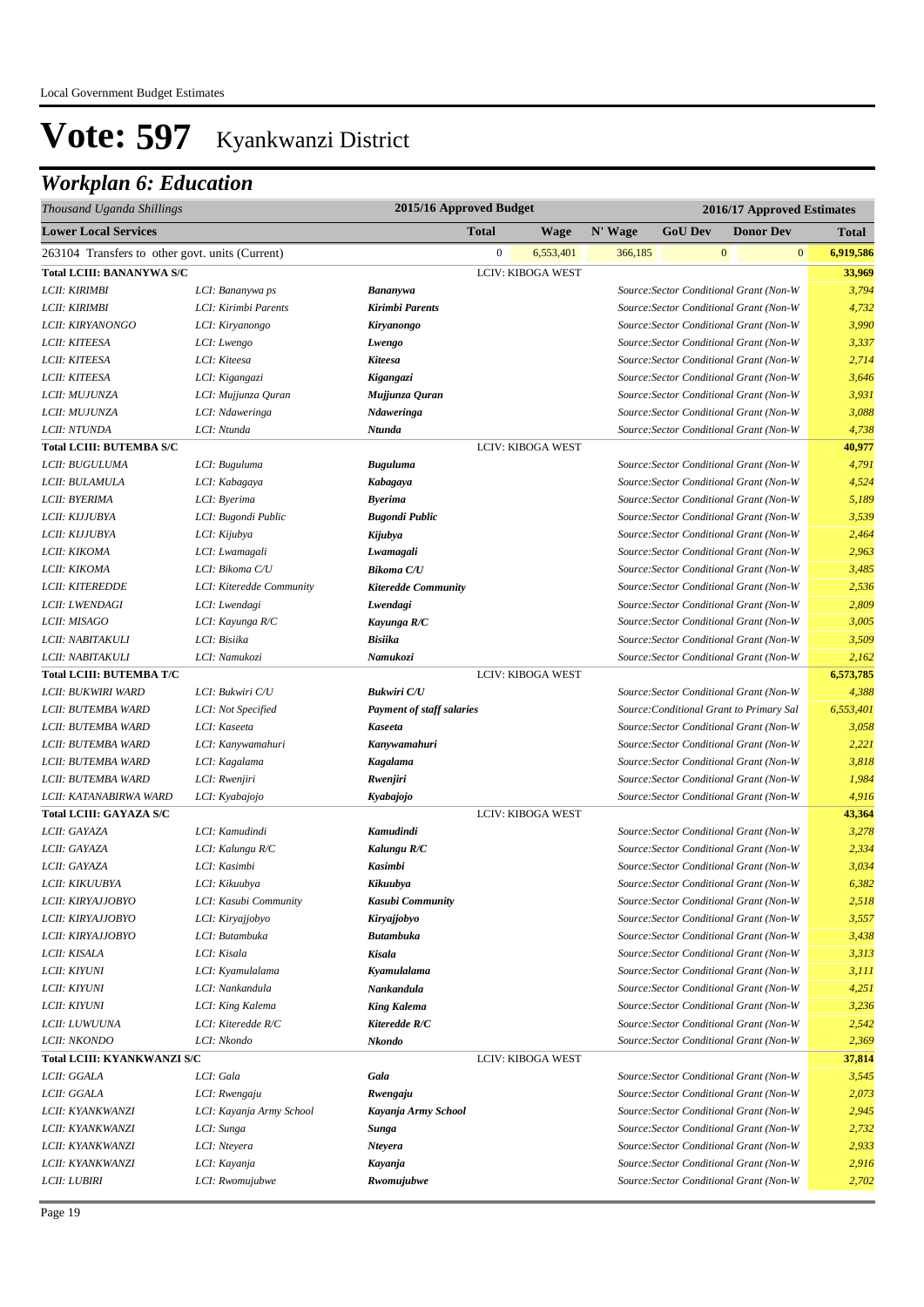## *Workplan 6: Education*

| Thousand Uganda Shillings       |                            | 2015/16 Approved Budget<br>2016/17 Approved Estimates |                          |         |                |                                         |              |
|---------------------------------|----------------------------|-------------------------------------------------------|--------------------------|---------|----------------|-----------------------------------------|--------------|
| <b>Lower Local Services</b>     |                            |                                                       | <b>Total</b><br>Wage     | N' Wage | <b>GoU Dev</b> | <b>Donor Dev</b>                        | <b>Total</b> |
| LCII: LUBIRI                    | LCI: Kyankwanzi St. Kizito | Kyankwanzi St. Kizito                                 |                          |         |                | Source: Sector Conditional Grant (Non-W | 3,058        |
| LCII: LUBIRI                    | LCI: Lubiri                | Lubiri                                                |                          |         |                | Source: Sector Conditional Grant (Non-W | 2,387        |
| LCII: LWEBISANJA                | LCI: Banda                 | <b>Banda</b>                                          |                          |         |                | Source: Sector Conditional Grant (Non-W | 3,616        |
| LCII: LWEBISANJA                | LCI: Not Specified         | Kitegwa                                               |                          |         |                | Source: Sector Conditional Grant (Non-W | 2,951        |
| LCII: RWEMIGANDA                | LCI: Masodde Stand.Buwaga  | <b>Masodde Stand.Buwaga</b>                           |                          |         |                | Source: Sector Conditional Grant (Non-W | 2,441        |
| LCII: RWEMIGANDA                | LCI: Kasejjere             | <b>Kasejjere</b>                                      |                          |         |                | Source: Sector Conditional Grant (Non-W | 3,515        |
| <b>Total LCIII: MULAGI S/C</b>  |                            |                                                       | <b>LCIV: KIBOGA WEST</b> |         |                |                                         | 26,448       |
| LCII: BUMBIRI                   | LCI: Bumbiri               | <b>Bumbiri</b>                                        |                          |         |                | Source: Sector Conditional Grant (Non-W | 2,916        |
| LCII: KIGANDO                   | LCI: Mulagi                | Mulagi                                                |                          |         |                | Source: Sector Conditional Grant (Non-W | 3,355        |
| LCII: KIGANDO                   | LCI: St. Joseph Kigando    | <b>St. Joseph Kigando</b>                             |                          |         |                | Source: Sector Conditional Grant (Non-W | 3,385        |
| <b>LCII: KITEREDDE</b>          | LCI: Kampiri Islamic       | Kampiri Islamic                                       |                          |         |                | Source: Sector Conditional Grant (Non-W | 2,862        |
| <b>LCII: KITEREDDE</b>          | LCI: Kiteredde             | Kiteredde                                             |                          |         |                | Source: Sector Conditional Grant (Non-W | 2,512        |
| LCII: KIWAGUZI                  | LCI: Kiwaguzi              | Kiwaguzi                                              |                          |         |                | Source: Sector Conditional Grant (Non-W | 2,138        |
| LCII: KIWAGUZI                  | LCI: Kiboga Parents        | <b>Kiboga Parents</b>                                 |                          |         |                | Source: Sector Conditional Grant (Non-W | 3,361        |
| LCII: LUWAWU                    | LCI: Kikabala              | Kikabala                                              |                          |         |                | Source: Sector Conditional Grant (Non-W | 2,221        |
| LCII: LUWAWU                    | LCI: Vvumba St. Joseph     | Vvumba St. Joseph                                     |                          |         |                | Source: Sector Conditional Grant (Non-W | 3,699        |
| Total LCIII: NKANDWA S/C        |                            |                                                       | LCIV: KIBOGA WEST        |         |                |                                         | 27,867       |
| LCII: BUGOMOLWA                 | LCI: Bugomolwa             | <b>Bugomolwa</b>                                      |                          |         |                | Source: Sector Conditional Grant (Non-W | 3,800        |
| LCII: BULAGWE                   | LCI: Bulagwe               | <b>Bulagwe</b>                                        |                          |         |                | Source: Sector Conditional Grant (Non-W | 2,126        |
| LCII: KABUWUKA                  | LCI: Kabuwuka              | Kabuwuka                                              |                          |         |                | Source: Sector Conditional Grant (Non-W | 2,832        |
| <i>LCII: KASOOLO</i>            | LCI: Kasoolo SDA           | <b>Kasoolo SDA</b>                                    |                          |         |                | Source: Sector Conditional Grant (Non-W | 2,957        |
| LCII: KIRYANONGO                | LCI: Kiryanongo R/C        | Kiryanongo R/C                                        |                          |         |                | Source: Sector Conditional Grant (Non-W | 2,993        |
| LCII: NAKALAMA                  | LCI: St. Joseph Nakalama   | St. Joseph Nakalama                                   |                          |         |                | Source: Sector Conditional Grant (Non-W | 3,224        |
| LCII: NATYOLE                   | LCI: St. Charles Natyole   | <b>St. Charles Natyole</b>                            |                          |         |                | Source: Sector Conditional Grant (Non-W | 3,284        |
| <b>LCII: NATYOLE</b>            | LCI: Magala Memorial       | Magala Memorial                                       |                          |         |                | Source: Sector Conditional Grant (Non-W | 3,402        |
| LCII: NKANDWA                   | LCI: Nkandwa Muslim        | Nkandwa Muslim                                        |                          |         |                | Source: Sector Conditional Grant (Non-W | 3,248        |
| Total LCIII: NSAMBYA S/C        |                            |                                                       | LCIV: KIBOGA WEST        |         |                |                                         | 37,379       |
| LCII: KATUUGO                   | LCI: Mbaali                | Mbaali                                                |                          |         |                | Source: Sector Conditional Grant (Non-W | 2,975        |
| LCII: KATUUGO                   | LCI: Katuugo Public        | Katuugo Public                                        |                          |         |                | Source: Sector Conditional Grant (Non-W | 2,927        |
| LCII: KATUUGO                   | LCI: Kijogolo              | Kijogolo                                              |                          |         |                | Source: Sector Conditional Grant (Non-W | 2,423        |
| LCII: KIGABWA                   | LCI: Kigabwa               | Kigabwa                                               |                          |         |                | Source: Sector Conditional Grant (Non-W | 2,607        |
| LCII: KIGANDO                   | LCI: Bukhari               | <b>Bukhari</b>                                        |                          |         |                | Source: Sector Conditional Grant (Non-W | 4,055        |
| LCII: KIGANDO                   | LCI: Kigando Public        | Kigando Public                                        |                          |         |                | Source: Sector Conditional Grant (Non-W | 4,370        |
| LCII: KIGANDO                   | LCI: Katuugo (Kigando)     | Katuugo (Kigando)                                     |                          |         |                | Source: Sector Conditional Grant (Non-W | 2,548        |
| LCII: KIKONDA                   | LCI: Kikonda               | Kikonda                                               |                          |         |                | Source: Sector Conditional Grant (Non-W | 4,465        |
| LCII: KYAKABUGA                 | LCI: Bulongo               | <b>Bulongo</b>                                        |                          |         |                | Source: Sector Conditional Grant (Non-W | 2,660        |
| LCII: KYAKABUGA                 | LCI: Kyakabuga             | Kyakabuga                                             |                          |         |                | Source: Sector Conditional Grant (Non-W | 4,026        |
| <i>LCII: MBOGOBBIRI</i>         | LCI: Mbogobbiri            | Mbogobbiri                                            |                          |         |                | Source: Sector Conditional Grant (Non-W | 4,323        |
| <b>Total LCIII: NTWETWE S/C</b> |                            |                                                       | LCIV: KIBOGA WEST        |         |                |                                         | 31,482       |
| LCII: KAYINDIYINDI              | LCI: Kayindiyindi          | Kayindiyindi                                          |                          |         |                | Source: Sector Conditional Grant (Non-W | 3,147        |
| LCII: KITABONA                  | LCI: St. Balikuddembe      | St. Balikuddembe                                      |                          |         |                | Source: Sector Conditional Grant (Non-W | 3,307        |
| LCII: KITWALA                   | LCI: Degeya                | Degeya                                                |                          |         |                | Source: Sector Conditional Grant (Non-W | 3,195        |
| LCII: KITWALA                   | LCI: Nzoo                  | Nzoo                                                  |                          |         |                | Source: Sector Conditional Grant (Non-W | 3,854        |
| LCII: KITWALA                   | LCI: Nsambya               | <b>Nsambya</b>                                        |                          |         |                | Source: Sector Conditional Grant (Non-W | 3,212        |
| LCII: KITWALA                   | LCI: Kitwala               | Kitwala                                               |                          |         |                | Source: Sector Conditional Grant (Non-W | 4,483        |
| LCII: KITWALA                   | LCI: Bambala ps            | <b>Bambala</b> ps                                     |                          |         |                | Source: Sector Conditional Grant (Non-W | 3,052        |
| LCII: SIRIMULA                  | LCI: Sirimula              | Sirimula                                              |                          |         |                | Source: Sector Conditional Grant (Non-W | 3,563        |
| LCII: SIRIMULA                  | LCI: Kambuzi               | Kambuzi                                               |                          |         |                | Source: Sector Conditional Grant (Non-W | 3,670        |
| <b>Total LCIII: NTWETWE T.C</b> |                            |                                                       | LCIV: KIBOGA WEST        |         |                |                                         | 12,719       |
| LCII: KISOJJO WARD              | LCI: Ndibata               | Ndibata                                               |                          |         |                | Source: Sector Conditional Grant (Non-W | 2,975        |
| LCII: KISOJJO WARD              | LCI: Kisojjo               | <b>Kisojjo</b>                                        |                          |         |                | Source: Sector Conditional Grant (Non-W | 3,011        |
| LCII: NTUUTI WARD               | LCI: Kyabasiita            | Kyabasiita                                            |                          |         |                | Source: Sector Conditional Grant (Non-W | 3,391        |
| LCII: NTUUTI WARD               | LCI: Kiryamakobe           | Kiryamakobe                                           |                          |         |                | Source: Sector Conditional Grant (Non-W | 3,343        |
| <b>Total LCIII: WATTUBA S/C</b> |                            |                                                       | LCIV: KIBOGA WEST        |         |                |                                         | 53,782       |
|                                 |                            |                                                       |                          |         |                |                                         |              |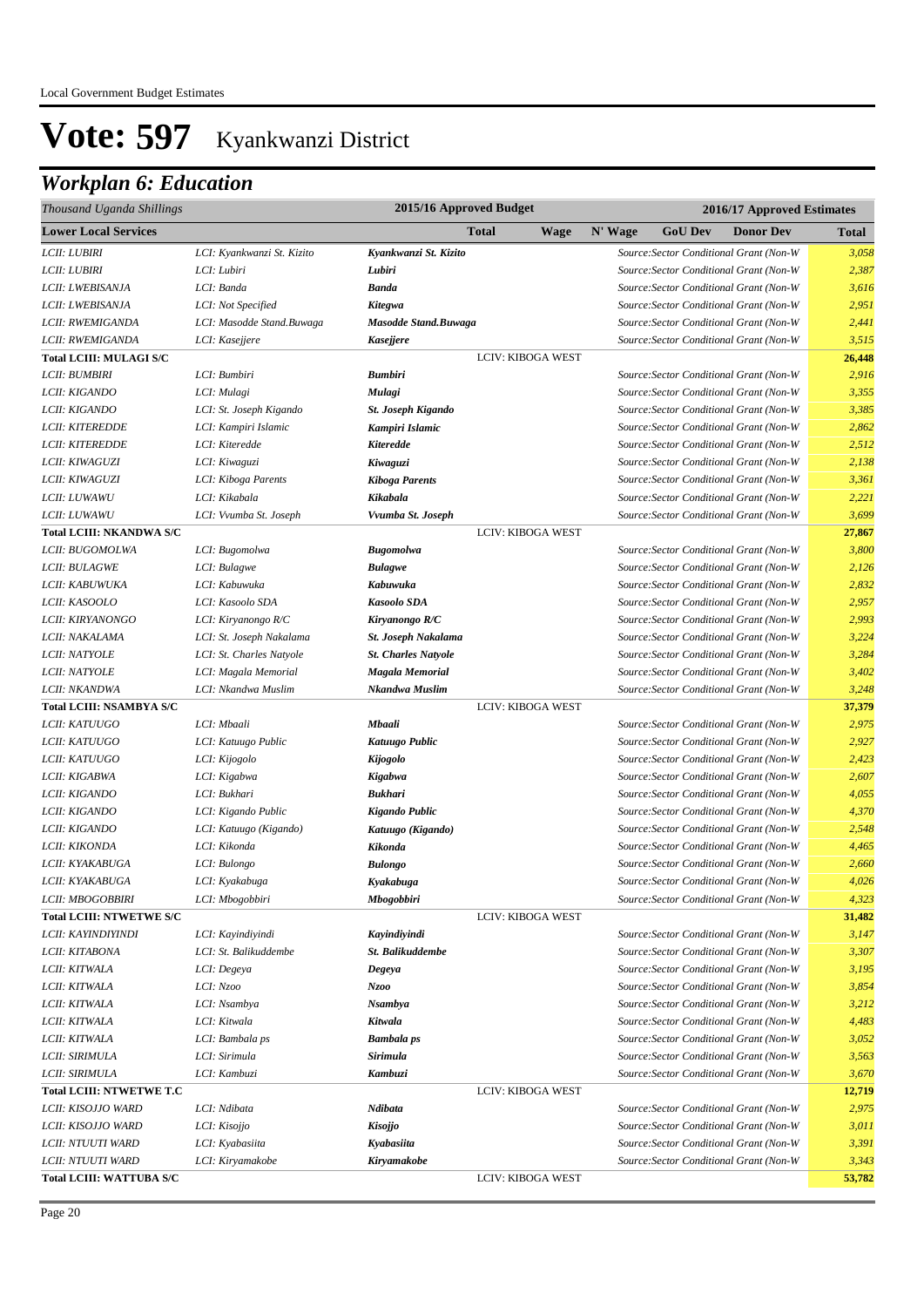## *Workplan 6: Education*

| Thousand Uganda Shillings                                                                 |                                                                 | 2015/16 Approved Budget                   |                  |                          |                  | 2016/17 Approved Estimates          |                                         |                       |
|-------------------------------------------------------------------------------------------|-----------------------------------------------------------------|-------------------------------------------|------------------|--------------------------|------------------|-------------------------------------|-----------------------------------------|-----------------------|
| <b>Lower Local Services</b>                                                               |                                                                 |                                           | Total            | <b>Wage</b>              | N' Wage          | <b>GoU Dev</b>                      | <b>Donor Dev</b>                        | Total                 |
| LCII: KIDUUMI                                                                             | LCI: Nakakabala                                                 | Nakakabala                                |                  |                          |                  |                                     | Source:Sector Conditional Grant (Non-W  | 2,933                 |
| LCII: KIKOLIMBO                                                                           | LCI: Kikolimbo Islamic                                          | Kikolimbo Islamic                         |                  |                          |                  |                                     | Source: Sector Conditional Grant (Non-W | 2,672                 |
| LCII: KIKOLIMBO                                                                           | LCI: Gayaza C/U                                                 | Gayaza C/U                                |                  |                          |                  |                                     | Source: Sector Conditional Grant (Non-W | 2,215                 |
| LCII: KISOLOZA                                                                            | LCI: Kasambya                                                   | Kasambya                                  |                  |                          |                  |                                     | Source: Sector Conditional Grant (Non-W | 4,180                 |
| LCII: KISOZI                                                                              | LCI: Kisozi                                                     | Kisozi                                    |                  |                          |                  |                                     | Source: Sector Conditional Grant (Non-W | 2,209                 |
| LCII: KISOZI                                                                              | LCI: Kanyogoga                                                  | Kanyogoga                                 |                  |                          |                  |                                     | Source: Sector Conditional Grant (Non-W | 2,162                 |
| LCII: KIYOMBYA                                                                            | LCI: Kiyombya                                                   | Kiyombya                                  |                  |                          |                  |                                     | Source: Sector Conditional Grant (Non-W | 2,963                 |
| LCII: LWANSAMA                                                                            | LCI: Kabanga                                                    | Kabanga                                   |                  |                          |                  |                                     | Source: Sector Conditional Grant (Non-W | 2,150                 |
| LCII: LWANSAMA                                                                            | LCI: Goodwill Masodde                                           | Goodwill Masodde                          |                  |                          |                  |                                     | Source: Sector Conditional Grant (Non-W | 2,672                 |
| <b>LCII: MASODDE</b>                                                                      | LCI: Kirangazi                                                  | Kirangazi                                 |                  |                          |                  |                                     | Source: Sector Conditional Grant (Non-W | 2,316                 |
| <b>LCII: MASODDE</b>                                                                      | LCI: Kiryamasasa                                                | Kiryamasasa                               |                  |                          |                  |                                     | Source: Sector Conditional Grant (Non-W | 2,666                 |
| LCII: MASODDE                                                                             | LCI: Masodde Muslim                                             | <b>Masodde Muslim</b>                     |                  |                          |                  |                                     | Source: Sector Conditional Grant (Non-W | 4,441                 |
| LCII: NABULEMBEKO                                                                         | LCI: Kikajjo                                                    | Kikajjo                                   |                  |                          |                  |                                     | Source: Sector Conditional Grant (Non-W | 2,672                 |
| LCII: NABULEMBEKO                                                                         | LCI: Nabulembeko                                                | Nabulembeko                               |                  |                          |                  |                                     | Source: Sector Conditional Grant (Non-W | 3,474                 |
| LCII: NABULEMBEKO                                                                         | LCI: Nabidondolo                                                | Nabidondolo                               |                  |                          |                  |                                     | Source: Sector Conditional Grant (Non-W | 2,666                 |
| <b>LCII: NAKITEMBE</b>                                                                    | LCI: Lubuga                                                     | Lubuga                                    |                  |                          |                  |                                     | Source: Sector Conditional Grant (Non-W | 2,548                 |
| <b>LCII: NAKITEMBE</b>                                                                    | LCI: Kiremeera                                                  | Kiremeera                                 |                  |                          |                  |                                     | Source: Sector Conditional Grant (Non-W | 3,616                 |
| LCII: WATTUBA                                                                             | LCI: Kalukwaju                                                  | Kalukwaju                                 |                  |                          |                  |                                     | Source: Sector Conditional Grant (Non-W | 2,470                 |
| LCII: WATTUBA                                                                             | LCI: Kitabowa                                                   | Kitabowa                                  |                  |                          |                  |                                     | Source: Sector Conditional Grant (Non-W | 2,755                 |
|                                                                                           |                                                                 | Total Cost of Output 078151:              | 366,185          | 6,553,401                | 366,185          | 0                                   | $\boldsymbol{\theta}$                   | 6,919,586             |
|                                                                                           |                                                                 | <b>Total Cost of Lower Local Services</b> | 366,185          | 6,553,401                | 366,185          | $\overline{0}$                      | $\bf{0}$                                | 6,919,586             |
| <b>Higher LG Services</b>                                                                 |                                                                 |                                           | Total            | <b>Wage</b>              | N' Wage          | <b>GoU Dev</b>                      | <b>Donor Dev</b>                        | <b>Total</b>          |
| <b>Output:078101 Primary Teaching Services</b>                                            |                                                                 |                                           |                  |                          |                  |                                     |                                         |                       |
| 211101 General Staff Salaries                                                             |                                                                 |                                           | 5,958,915        |                          |                  |                                     |                                         | $\bf{0}$              |
| 227001 Travel inland                                                                      |                                                                 |                                           | 3,856            |                          |                  |                                     |                                         | $\bf{0}$              |
|                                                                                           |                                                                 | Total Cost of Output 078101:              | 5,962,771        |                          |                  |                                     |                                         | $\boldsymbol{\theta}$ |
|                                                                                           |                                                                 | <b>Total Cost of Higher LG Services</b>   | 5,962,771        |                          |                  |                                     |                                         | $\theta$              |
| <b>Capital Purchases</b>                                                                  |                                                                 |                                           | <b>Total</b>     | Wage                     | N' Wage          | <b>GoU Dev</b>                      | <b>Donor Dev</b>                        | <b>Total</b>          |
|                                                                                           |                                                                 |                                           |                  |                          |                  |                                     |                                         |                       |
| Output:078181 Latrine construction and rehabilitation<br>312101 Non-Residential Buildings |                                                                 |                                           | $\boldsymbol{0}$ | $\mathbf{0}$             | $\mathbf{0}$     | 68,871                              | $\mathbf{0}$                            | 68,871                |
|                                                                                           |                                                                 |                                           |                  | <b>LCIV: KIBOGA WEST</b> |                  |                                     |                                         |                       |
| <b>Total LCIII: BANANYWA S/C</b><br>LCII: NTUNDA                                          |                                                                 |                                           |                  |                          |                  | Source: Conditional Grant to SFG    |                                         | 28,624<br>28,624      |
| <b>Total LCIII: BUTEMBA S/C</b>                                                           | LCI: Ntunda ps                                                  | Latrine construction                      |                  | <b>LCIV: KIBOGA WEST</b> |                  |                                     |                                         | 28,624                |
| LCII: MISAGO                                                                              |                                                                 | Latrine construction                      |                  |                          |                  | Source: Conditional Grant to SFG    |                                         | 28,624                |
| <b>Total LCIII: KYANKWANZI S/C</b>                                                        | LCI: Kayunga RC P/s                                             |                                           |                  | <b>LCIV: KIBOGA WEST</b> |                  |                                     |                                         | 11,624                |
| LCII: Not Specified                                                                       | LCI: Banda P/s                                                  | Latrine construction                      |                  |                          |                  | Source: Conditional Grant to SFG    |                                         | 11,624                |
|                                                                                           |                                                                 | Total Cost of Output 078181:              | 0                | $\mathbf{0}$             | $\boldsymbol{0}$ | 68,871                              | $\boldsymbol{\theta}$                   | 68,871                |
| Output:078182 Teacher house construction and rehabilitation                               |                                                                 |                                           |                  |                          |                  |                                     |                                         |                       |
| 312101 Non-Residential Buildings                                                          |                                                                 |                                           | $\boldsymbol{0}$ | $\overline{0}$           | $\mathbf{0}$     | 17,000                              | $\mathbf{0}$                            | 17,000                |
|                                                                                           |                                                                 |                                           |                  |                          |                  |                                     |                                         |                       |
| <b>Total LCIII: GAYAZA S/C</b>                                                            |                                                                 |                                           |                  | <b>LCIV: KIBOGA WEST</b> |                  |                                     |                                         | 17,000                |
| LCII: LUWUUNA                                                                             | LCI: Kiteredde RC ps                                            | <b>Completion of Teacher Quarters</b>     |                  |                          | $\mathbf{0}$     | Source: Conditional Grant to SFG    |                                         | 17,000                |
|                                                                                           |                                                                 | Total Cost of Output 078182:              | 0                | $\mathbf{0}$             |                  | 17,000                              | $\boldsymbol{\theta}$                   | 17,000                |
| Output:078183 Provision of furniture to primary schools                                   |                                                                 |                                           |                  |                          |                  |                                     |                                         |                       |
| 312203 Furniture & Fixtures                                                               |                                                                 |                                           | $\boldsymbol{0}$ | $\overline{0}$           | $\mathbf{0}$     | 7,761                               | $\mathbf{0}$                            | 7,761                 |
| <b>Total LCIII: NKANDWA S/C</b>                                                           |                                                                 |                                           |                  | <b>LCIV: KIBOGA WEST</b> |                  |                                     |                                         | 3,880                 |
| LCII: KASOOLO                                                                             | LCI: Kasoolo SDA P/S                                            | Procurement of 3 seater desks             |                  |                          |                  | Source: District Equalisation Grant |                                         | 3,880                 |
| <b>Total LCIII: WATTUBA S/C</b>                                                           |                                                                 |                                           |                  | <b>LCIV: KIBOGA WEST</b> |                  |                                     |                                         | 3,880                 |
| LCII: KIKOLIMBO                                                                           | LCI: Gayaza COU P/S                                             | Procurement of 3 seater desks             |                  |                          |                  | Source: District Equalisation Grant |                                         | 3,880                 |
|                                                                                           |                                                                 | Total Cost of Output 078183:              | 0                | $\mathbf{0}$             | $\boldsymbol{0}$ | 7,761                               | $\boldsymbol{\theta}$                   | 7,761                 |
|                                                                                           |                                                                 | <b>Total Cost of Capital Purchases</b>    | $\bf{0}$         | $\mathbf{0}$             | $\mathbf{0}$     | 93,632                              | $\bf{0}$                                | 93,632                |
|                                                                                           | <b>Total Cost of function Pre-Primary and Primary Education</b> |                                           | 6,328,957        | 6,553,401                | 366,185          | 93,632                              | $\bf{0}$                                | 7,013,218             |
| <b>LC Eunction 0782 Secondary Education</b>                                               |                                                                 |                                           |                  |                          |                  |                                     |                                         |                       |

**LG Function 0782 Secondary Education**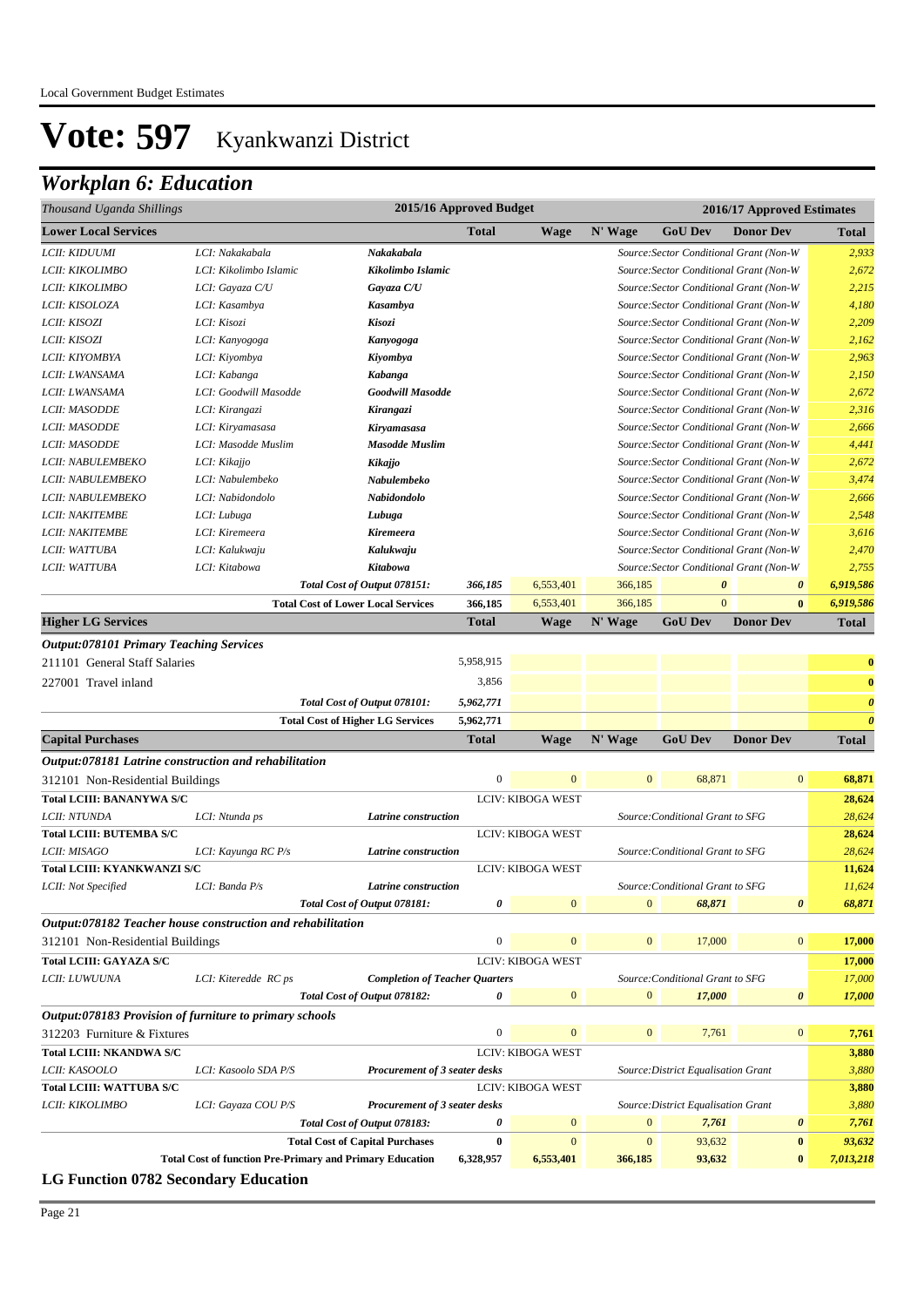### *Workplan 6: Education*

| Thousand Uganda Shillings                          |                                                                           |                                           | 2015/16 Approved Budget |                          |              |                       | 2016/17 Approved Estimates               |                       |
|----------------------------------------------------|---------------------------------------------------------------------------|-------------------------------------------|-------------------------|--------------------------|--------------|-----------------------|------------------------------------------|-----------------------|
| <b>Lower Local Services</b>                        |                                                                           |                                           | <b>Total</b>            | <b>Wage</b>              | N' Wage      | <b>GoU Dev</b>        | <b>Donor Dev</b>                         | <b>Total</b>          |
| Output:078251 Secondary Capitation(USE)(LLS)       |                                                                           |                                           |                         |                          |              |                       |                                          |                       |
| 263104 Transfers to other govt. units (Current)    |                                                                           |                                           | 388,665                 | $\Omega$                 | $\mathbf{0}$ | $\mathbf{0}$          | $\mathbf{0}$                             | $\bf{0}$              |
| 263204 Transfers to other govt. units (Capital)    |                                                                           |                                           | $\overline{0}$          | $\mathbf{0}$             | 388,655      | $\mathbf{0}$          | $\mathbf{0}$                             | 388,655               |
| <b>Total LCIII: BUTEMBA T/C</b>                    |                                                                           |                                           |                         | <b>LCIV: KIBOGA WEST</b> |              |                       |                                          | 50,212                |
| LCII: BUKWIRI WARD                                 | LCI: Butemba College SSS                                                  | <b>Butemba College SSS</b>                |                         |                          |              |                       | Source: Sector Conditional Grant (Non-W  | 50,212                |
| <b>Total LCIII: GAYAZA S/C</b>                     |                                                                           |                                           |                         | <b>LCIV: KIBOGA WEST</b> |              |                       |                                          | 7,013                 |
| LCII: KIYUNI                                       | LCI: Nankandula SSS                                                       | Nankandula SSS                            |                         |                          |              |                       | Source: Sector Conditional Grant (Non-W  | 7,013                 |
| <b>Total LCIII: KYANKWANZI S/C</b>                 |                                                                           |                                           |                         | <b>LCIV: KIBOGA WEST</b> |              |                       |                                          | 12,058                |
| <b>LCII: LUBIRI</b>                                | LCI: St Josephs SS Kyankwanzi                                             | <b>St Josephs SS Kyankwanzi</b>           |                         |                          |              |                       | Source: Sector Conditional Grant (Non-W  | 12,058                |
| <b>Total LCIII: MULAGI S/C</b>                     |                                                                           |                                           |                         | <b>LCIV: KIBOGA WEST</b> |              |                       |                                          | 122,829               |
| <i>LCII: KALAGI</i>                                | LCI: Not Specified                                                        | <b>St Josephs SS Vumba</b>                |                         |                          |              |                       | Source: Sector Conditional Grant (Non-W  | 41,387                |
| <i>LCII: KIGANDO</i>                               | LCI: St Josephs SS Vumba                                                  | <b>St Josephs vocation SS Kigando</b>     |                         |                          |              |                       | Source: Sector Conditional Grant (Non-W  | 44,825                |
| LCII: KIWAGUZI                                     | LCI: Kiboga parents SSS                                                   | Kiboga parents SSS                        |                         |                          |              |                       | Source: Sector Conditional Grant (Non-W  | 36,617                |
| <b>Total LCIII: NKANDWA S/C</b>                    |                                                                           |                                           |                         | <b>LCIV: KIBOGA WEST</b> |              |                       |                                          | 12,912                |
| LCII: KASOOLO                                      | LCI: St Pual CoU SS                                                       | <b>St Pual CoU SS</b>                     |                         |                          |              |                       | Source: Sector Conditional Grant (Non-W  | 12,912                |
| <b>Total LCIII: NTWETWE T.C</b>                    |                                                                           |                                           |                         | <b>LCIV: KIBOGA WEST</b> |              |                       |                                          | 134,406               |
| LCII: NTUUTI WARD                                  | LCI: Buyimbazi Public SSS                                                 | <b>Buyimbazi Public SSS</b>               |                         |                          |              |                       | Source: Sector Conditional Grant (Non-W  | 54,293                |
| LCII: NTWETWE CENTRAL WA                           | LCI: Ntwetwe citizen SS                                                   | Ntwetwe citizen SS                        |                         |                          |              |                       | Source: Sector Conditional Grant (Non-W  | 80,113                |
| <b>Total LCIII: WATTUBA S/C</b>                    |                                                                           |                                           |                         | LCIV: KIBOGA WEST        |              |                       |                                          | 49,224                |
| LCII: MASODDE                                      | LCI: Bright future SSS                                                    | <b>Bright future SSS</b>                  |                         |                          |              |                       | Source: Sector Conditional Grant (Non-W  | 49,224                |
|                                                    |                                                                           | Total Cost of Output 078251:              | 388,665                 | $\mathbf{0}$             | 388,655      | $\boldsymbol{\theta}$ | 0                                        | 388,655               |
|                                                    |                                                                           | <b>Total Cost of Lower Local Services</b> | 388,665                 | $\mathbf{0}$             | 388,655      | $\mathbf{0}$          | $\bf{0}$                                 | 388,655               |
| <b>Higher LG Services</b>                          |                                                                           |                                           | <b>Total</b>            | <b>Wage</b>              | N' Wage      | <b>GoU Dev</b>        | <b>Donor Dev</b>                         | <b>Total</b>          |
| <b>Output:078201 Secondary Teaching Services</b>   |                                                                           |                                           |                         |                          |              |                       |                                          |                       |
| 211101 General Staff Salaries                      |                                                                           |                                           | 879,767                 |                          |              |                       |                                          | $\bf{0}$              |
|                                                    |                                                                           | Total Cost of Output 078201:              | 879,767                 |                          |              |                       |                                          | $\boldsymbol{\theta}$ |
|                                                    |                                                                           | <b>Total Cost of Higher LG Services</b>   | 879,767                 |                          |              |                       |                                          | $\boldsymbol{\theta}$ |
| <b>Capital Purchases</b>                           |                                                                           |                                           | <b>Total</b>            | <b>Wage</b>              | N' Wage      | <b>GoU Dev</b>        | <b>Donor Dev</b>                         | <b>Total</b>          |
|                                                    |                                                                           |                                           |                         |                          |              |                       |                                          |                       |
|                                                    | Output:078280 Classroom construction and rehabilitation                   |                                           |                         |                          |              |                       |                                          |                       |
| 312101 Non-Residential Buildings                   |                                                                           |                                           | $\boldsymbol{0}$        | $\mathbf{0}$             | $\mathbf{0}$ | 200,000               | $\bf{0}$                                 | 200,000               |
| <b>Total LCIII: KYANKWANZI S/C</b>                 |                                                                           |                                           |                         | <b>LCIV: KIBOGA WEST</b> |              |                       |                                          | 200,000               |
| LCII: LUBIRI                                       | LCI: Not Specified                                                        | St Josephs SS Kyankwanzi                  |                         |                          |              |                       | Source: Conditional Grant to Secondary E | 200,000               |
|                                                    |                                                                           | Total Cost of Output 078280:              | 0                       | $\mathbf{0}$             | $\mathbf{0}$ | 200,000               | $\boldsymbol{\theta}$                    | 200,000               |
|                                                    |                                                                           | <b>Total Cost of Capital Purchases</b>    | $\bf{0}$                | $\mathbf{0}$             | $\mathbf{0}$ | 200,000               | $\bf{0}$                                 | 200,000               |
|                                                    | <b>Total Cost of function Secondary Education</b>                         |                                           | 1,268,432               | $\bf{0}$                 | 388,655      | 200,000               | $\bf{0}$                                 | 588,655               |
|                                                    | LG Function 0784 Education & Sports Management and Inspection             |                                           |                         |                          |              |                       |                                          |                       |
| Thousand Uganda Shillings                          |                                                                           |                                           | 2015/16 Approved Budget |                          |              |                       | 2016/17 Approved Estimates               |                       |
| <b>Higher LG Services</b>                          |                                                                           |                                           | <b>Total</b>            | <b>Wage</b>              | N' Wage      | <b>GoU Dev</b>        | <b>Donor Dev</b>                         | <b>Total</b>          |
| <b>Output:078401 Education Management Services</b> |                                                                           |                                           |                         |                          |              |                       |                                          |                       |
| 211101 General Staff Salaries                      |                                                                           |                                           | 34,148                  |                          |              |                       |                                          | $\bf{0}$              |
| 227001 Travel inland                               |                                                                           |                                           | 6,401                   |                          | 8,010        |                       |                                          | 8,010                 |
|                                                    |                                                                           | Total Cost of Output 078401:              | 40,549                  |                          | 8,010        |                       |                                          | 8,010                 |
|                                                    | Output:078402 Monitoring and Supervision of Primary & secondary Education |                                           |                         |                          |              |                       |                                          |                       |
| 227001 Travel inland                               |                                                                           |                                           | 38,547                  |                          | 38,547       |                       |                                          | 38,547                |
|                                                    |                                                                           | Total Cost of Output 078402:              | 38,547                  |                          | 38,547       |                       |                                          |                       |
|                                                    |                                                                           |                                           |                         |                          |              |                       |                                          | 38,547                |
| Output:078403 Sports Development services          |                                                                           |                                           |                         |                          |              |                       |                                          |                       |
| 227001 Travel inland                               |                                                                           |                                           | 6,600                   |                          | 6,000        |                       |                                          | 6,000                 |
|                                                    |                                                                           | Total Cost of Output 078403:              | 6,600                   |                          | 6,000        |                       |                                          | 6,000                 |
|                                                    |                                                                           | <b>Total Cost of Higher LG Services</b>   | 85,696                  |                          | 52,557       |                       |                                          | 52,557                |
| <b>Capital Purchases</b>                           |                                                                           |                                           |                         |                          |              |                       |                                          |                       |
|                                                    |                                                                           |                                           | Total                   | <b>Wage</b>              | N' Wage      | <b>GoU</b> Dev        | <b>Donor Dev</b>                         | <b>Total</b>          |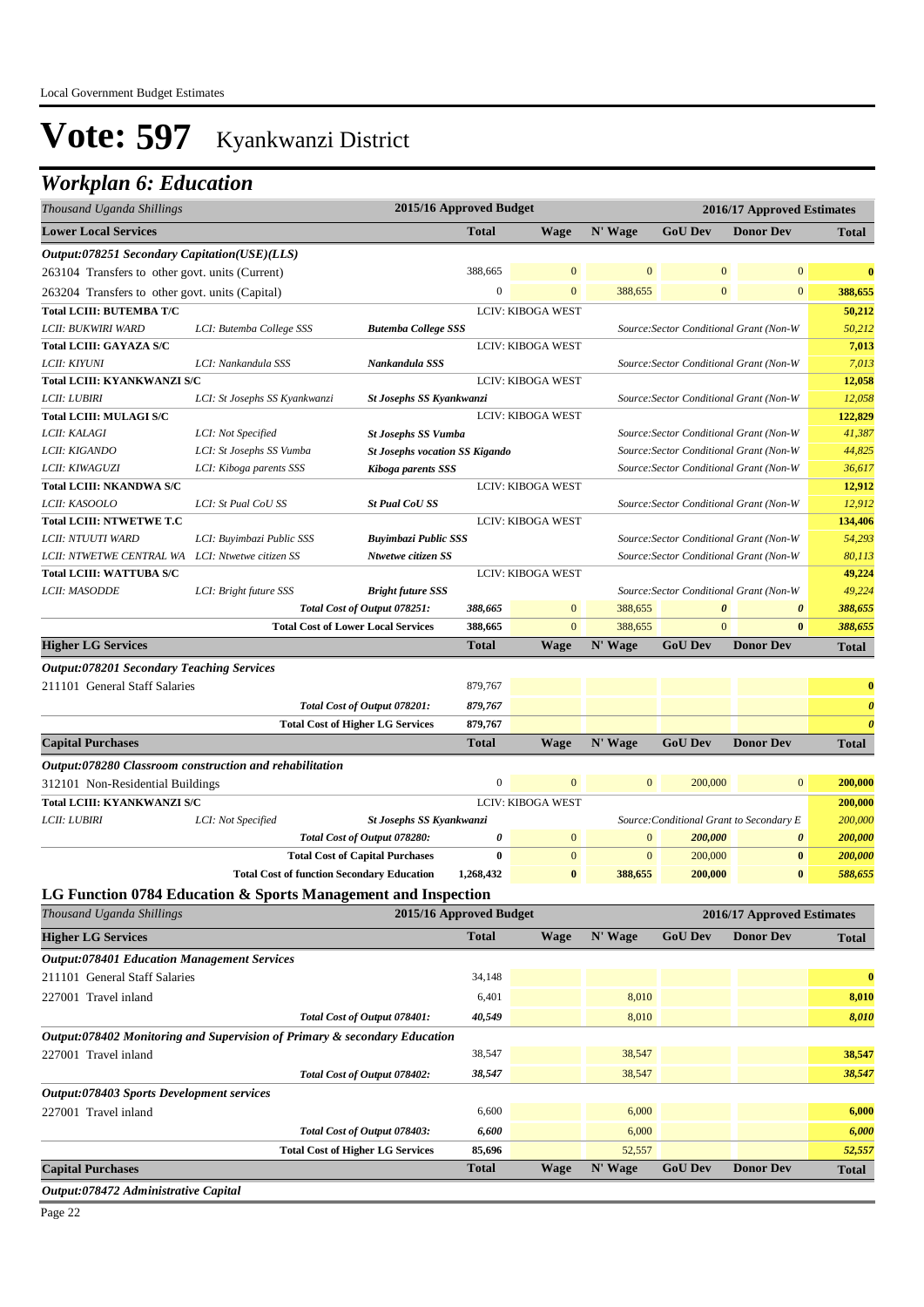## *Workplan 6: Education*

| Thousand Uganda Shillings                                                     |                                  | 2015/16 Approved Budget<br>2016/17 Approved Estimates |              |                |              |                                  |                  |              |
|-------------------------------------------------------------------------------|----------------------------------|-------------------------------------------------------|--------------|----------------|--------------|----------------------------------|------------------|--------------|
| <b>Capital Purchases</b>                                                      |                                  |                                                       | <b>Total</b> | Wage           | N' Wage      | <b>GoU Dev</b>                   | <b>Donor Dev</b> | <b>Total</b> |
| 312201 Transport Equipment                                                    |                                  |                                                       |              | $\overline{0}$ | $\mathbf{0}$ | 137,642                          | $\overline{0}$   | 137,642      |
| <b>Total LCIII: Not Specified</b><br><b>LCIV: KIBOGA WEST</b>                 |                                  |                                                       |              |                | 137,642      |                                  |                  |              |
| LCII: Not Specified                                                           | LCI: Education Department Kyankw | <b>Procurement of office Vehicle</b>                  |              |                |              | Source: Conditional Grant to SFG |                  | 137,642      |
|                                                                               |                                  | Total Cost of Output 078472:                          | 0            | $\overline{0}$ | $\mathbf{0}$ | 137.642                          | $\theta$         | 137,642      |
|                                                                               |                                  | <b>Total Cost of Capital Purchases</b>                | $\mathbf{0}$ | $\Omega$       | $\mathbf{0}$ | 137,642                          | $\mathbf{0}$     | 137,642      |
| 85,696<br>Total Cost of function Education & Sports Management and Inspection |                                  |                                                       |              | $\bf{0}$       | 52,557       | 137,642                          | $\bf{0}$         | 190.199      |
| <b>Total Cost of Education</b>                                                |                                  |                                                       | 7.683.084    | 6.553.401      | 807,397      | 431,274                          | $\mathbf{0}$     | 7,792,072    |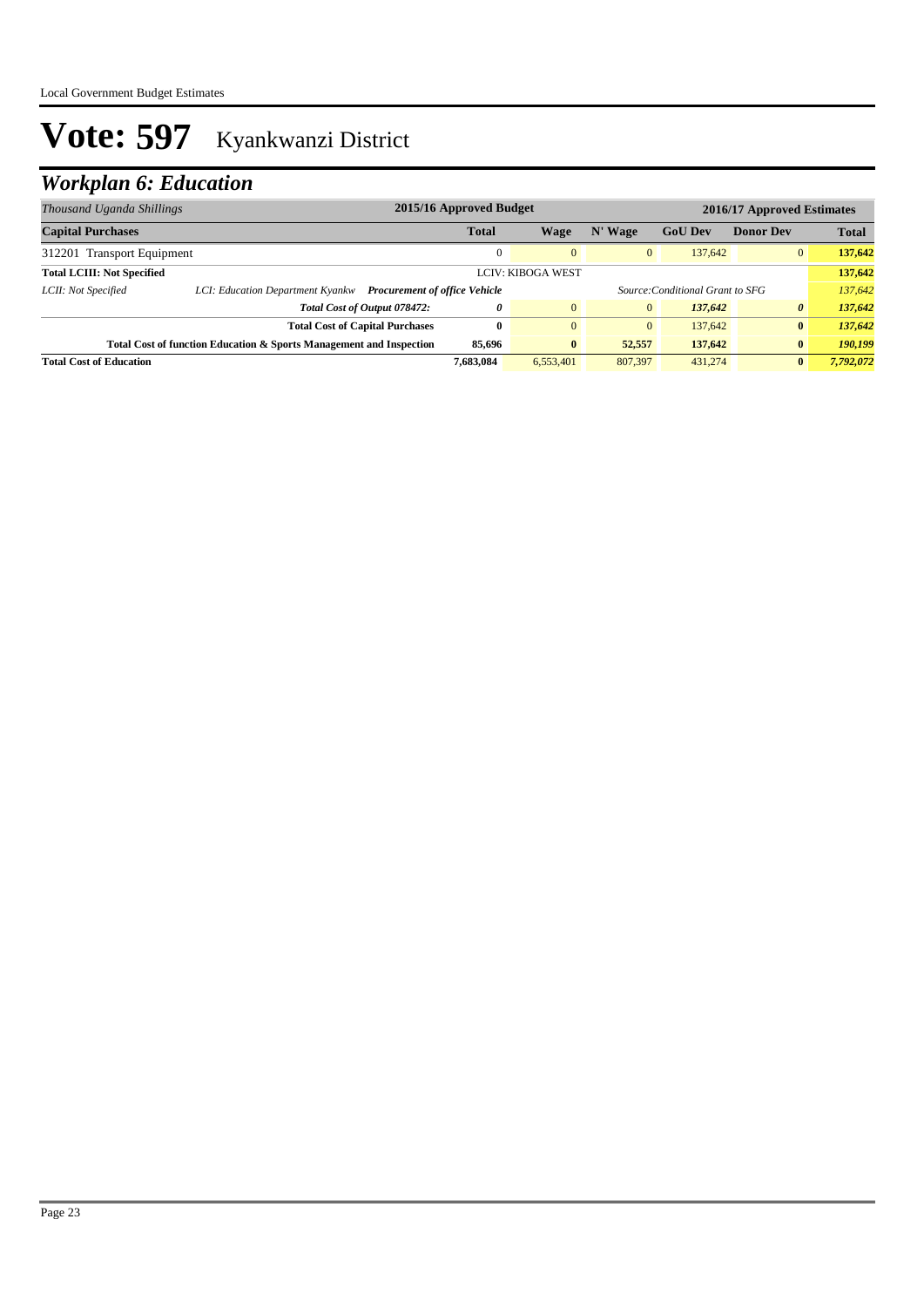## *Workplan 7a: Roads and Engineering*

#### **(i) Overview of Workplan Revenue and Expenditures**

| <b>UShs Thousand</b>                                 |                           | 2015/16                        | 2016/17                          |
|------------------------------------------------------|---------------------------|--------------------------------|----------------------------------|
|                                                      | Approved<br><b>Budget</b> | <b>Outturn by</b><br>end March | <b>Approved</b><br><b>Budget</b> |
| A: Breakdown of Workplan Revenues:                   |                           |                                |                                  |
| <b>Recurrent Revenues</b>                            | 413,462                   | 217,994                        | 717,986                          |
| District Unconditional Grant (Non-Wage)              | 6,331                     | 2,300                          | 4,331                            |
| District Unconditional Grant (Wage)                  | 0                         | 30,150                         | 60,320                           |
| <b>Locally Raised Revenues</b>                       | 2.000                     | 4,570                          | 12,000                           |
| Other Transfers from Central Government              | 405,131                   | 180,974                        |                                  |
| Sector Conditional Grant (Non-Wage)                  |                           | $\Omega$                       | 641,335                          |
| Development Revenues                                 | 77,301                    | 44,359                         | 40,000                           |
| District Discretionary Development Equalization Gran | 77,301                    | 44,359                         | 40,000                           |
| <b>Total Revenues</b>                                | 490,763                   | 262,353                        | 757,986                          |
| <b>B: Breakdown of Workplan Expenditures:</b>        |                           |                                |                                  |
| Recurrent Expenditure                                | 413,462                   | 205,670                        | 717,986                          |
| Wage                                                 |                           | 30.150                         | 44,715                           |
| Non Wage                                             | 413,462                   | 175,520                        | 673,271                          |
| Development Expenditure                              | 77,301                    | 36.859                         | 40,000                           |
| Domestic Development                                 | 77,301                    | 36858.76                       | 40,000                           |
| Donor Development                                    |                           | $\mathbf{0}$                   | $\Omega$                         |
| <b>Total Expenditure</b>                             | 490,763                   | 242,529                        | 757,986                          |

**(ii) Details of Workplan Revenues and Expenditures**

### *Expenditure Details for Workplan 7a: Roads and Engineering*

#### **LG Function 0481 District, Urban and Community Access Roads**

| Thousand Uganda Shillings                             |                    | 2015/16 Approved Budget                      |                          |              |         |                                    | 2016/17 Approved Estimates |                |              |  |
|-------------------------------------------------------|--------------------|----------------------------------------------|--------------------------|--------------|---------|------------------------------------|----------------------------|----------------|--------------|--|
| <b>Lower Local Services</b>                           |                    |                                              | <b>Total</b>             | Wage         | N' Wage | <b>GoU Dev</b>                     | <b>Donor Dev</b>           |                | <b>Total</b> |  |
| Output:048151 Community Access Road Maintenance (LLS) |                    |                                              |                          |              |         |                                    |                            |                |              |  |
| 263367 Sector Conditional Grant (Non-Wage)            |                    |                                              | $\Omega$                 | $\Omega$     | 47,610  |                                    | $\overline{0}$             | $\overline{0}$ | 47,610       |  |
| <b>Total LCIII: BANANYWA S/C</b>                      |                    |                                              | <b>LCIV: KIBOGA WEST</b> |              |         |                                    |                            |                | 5,843        |  |
| LCII: Not Specified                                   | LCI: Not Specified | Kiryanongo-Ndaweringa Road 4km               |                          |              |         | Source: Roads Rehabilitation Grant |                            |                | 5,843        |  |
| <b>Total LCIII: BUTEMBA S/C</b>                       |                    |                                              | <b>LCIV: KIBOGA WEST</b> |              |         |                                    |                            |                | 6,980        |  |
| LCII: Not Specified                                   | LCI: Not Specified | Kaswa- Kamukanga Road                        |                          |              |         | Source: Roads Rehabilitation Grant |                            |                | 6.980        |  |
| <b>Total LCIII: GAYAZA S/C</b>                        |                    |                                              | <b>LCIV: KIBOGA WEST</b> |              |         |                                    |                            |                | 4,350        |  |
| LCII: Not Specified                                   | LCI: Not Specified | Kikayura - Birama road                       |                          |              |         | Source: Roads Rehabilitation Grant |                            |                | 4,350        |  |
| <b>Total LCIII: KYANKWANZI S/C</b>                    |                    |                                              | <b>LCIV: KIBOGA WEST</b> |              |         |                                    |                            |                | 5,228        |  |
| LCII: Not Specified                                   | LCI: Not Specified | Mainatance of Lusozi-Biroboka road           |                          |              |         | Source: Roads Rehabilitation Grant |                            |                | 5,228        |  |
| <b>Total LCIII: MULAGI S/C</b>                        |                    |                                              | <b>LCIV: KIBOGA WEST</b> |              |         |                                    |                            |                | 4,300        |  |
| LCII: Not Specified                                   | LCI: Not Specified | Kigando-Nakabiso                             |                          |              |         | Source: Roads Rehabilitation Grant |                            |                | 4,300        |  |
| <b>Total LCIII: NKANDWA S/C</b>                       |                    |                                              | <b>LCIV: KIBOGA WEST</b> |              |         |                                    |                            |                | 3,586        |  |
| LCII: Not Specified                                   | LCI: Not Specified | Kiryanongo - Nkandwa road                    |                          |              |         | Source: Roads Rehabilitation Grant |                            |                | 3,586        |  |
| <b>Total LCIII: NSAMBYA S/C</b>                       |                    |                                              | <b>LCIV: KIBOGA WEST</b> |              |         |                                    |                            |                | 5,000        |  |
| LCII: Not Specified                                   | LCI: Not Specified | Bulaza-Lwebitomi raod                        |                          |              |         | Source: Roads Rehabilitation Grant |                            |                | 5,000        |  |
| <b>Total LCIII: NTWETWE S/C</b>                       |                    |                                              | <b>LCIV: KIBOGA WEST</b> |              |         |                                    |                            |                | 6,376        |  |
| LCII: Not Specified                                   | LCI: Not Specified | Sport inprovement of Gayaza - Kanyerere Road |                          |              |         | Source: Roads Rehabilitation Grant |                            |                | 6,376        |  |
| <b>Total LCIII: WATTUBA S/C</b>                       |                    |                                              | <b>LCIV: KIBOGA WEST</b> |              |         |                                    |                            |                | 5,947        |  |
| LCII: Not Specified                                   | LCI: Not Specified | Maintainance of Kikolimbo-Lulongo            |                          |              |         | Source: Roads Rehabilitation Grant |                            |                | 5,947        |  |
|                                                       |                    | Total Cost of Output 048151:                 | 0                        | $\mathbf{0}$ | 47,610  |                                    | $\boldsymbol{\theta}$      | 0              | 47,610       |  |

*Output:048156 Urban unpaved roads Maintenance (LLS)*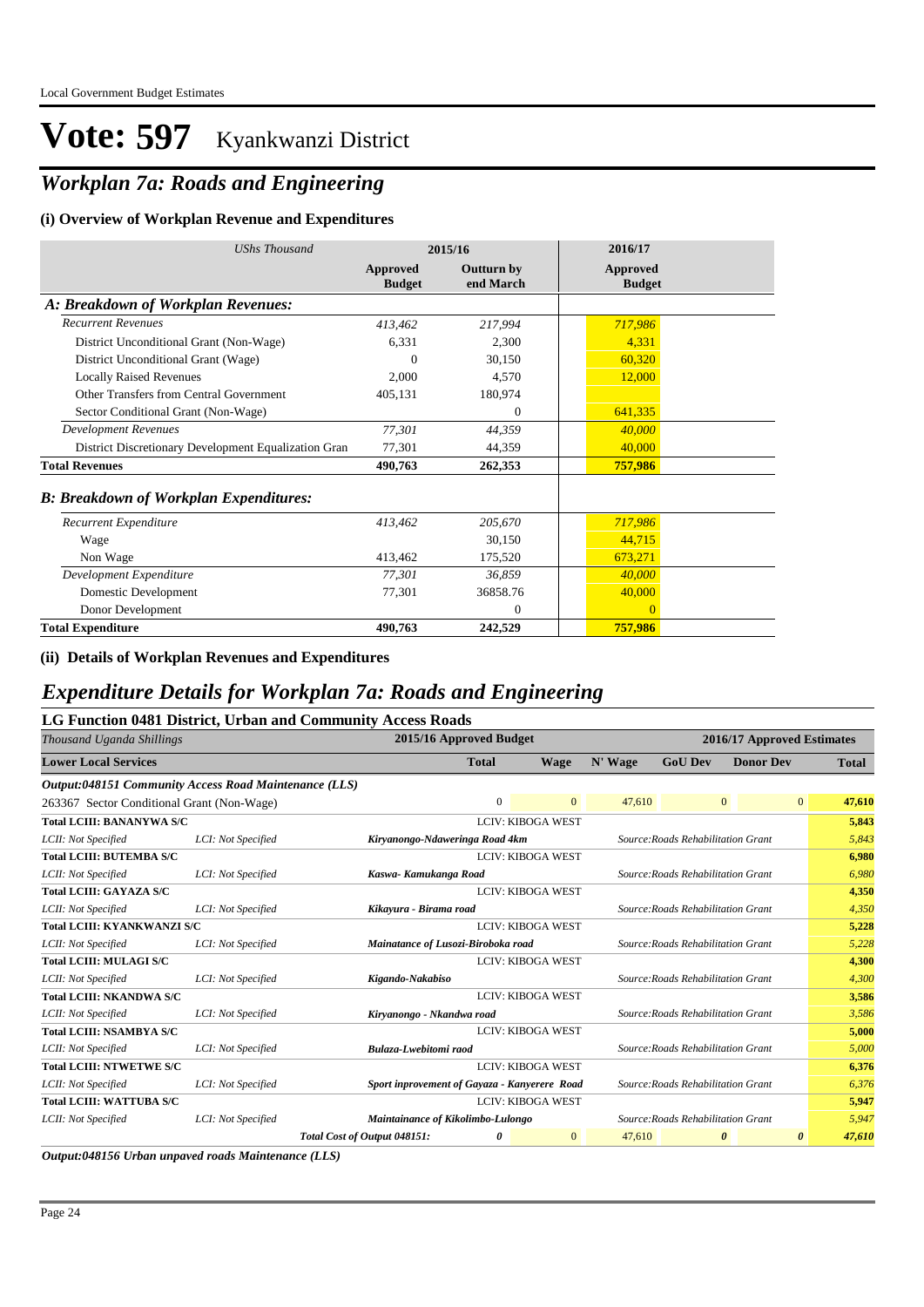### *Workplan 7a: Roads and Engineering*

| Thousand Uganda Shillings                               |                                                                           |                                                                          | 2015/16 Approved Budget |                          |         |                                    | 2016/17 Approved Estimates |                       |
|---------------------------------------------------------|---------------------------------------------------------------------------|--------------------------------------------------------------------------|-------------------------|--------------------------|---------|------------------------------------|----------------------------|-----------------------|
| <b>Lower Local Services</b>                             |                                                                           |                                                                          | <b>Total</b>            | <b>Wage</b>              | N' Wage | <b>GoU Dev</b>                     | <b>Donor Dev</b>           | <b>Total</b>          |
| 263367 Sector Conditional Grant (Non-Wage)              |                                                                           |                                                                          | $\boldsymbol{0}$        | $\mathbf{0}$             | 206,594 | $\boldsymbol{0}$                   | $\mathbf{0}$               | 206,594               |
| <b>Total LCIII: BUTEMBA T/C</b>                         |                                                                           |                                                                          |                         | <b>LCIV: KIBOGA WEST</b> |         |                                    |                            | 109,611               |
| LCII: BUTEMBA WARD                                      | LCI: Not Specified                                                        | Periodic maitenance of Butemba college-Kayungai 1.                       |                         |                          |         | Source: Roads Rehabilitation Grant |                            | 29,000                |
| LCII: LWEBISIRIZA WARD                                  | LCI: Not Specified                                                        | Periodic maitenance of Lwebisriza-Kyampagi 2.5km                         |                         |                          |         | Source: Roads Rehabilitation Grant |                            | 29,000                |
| LCII: Not Specified                                     | LCI: Not Specified                                                        | Routine manual maitenance of Roads in all Wards 42                       |                         |                          |         | Source: Roads Rehabilitation Grant |                            | 21,785                |
| LCII: Not Specified                                     | LCI: Not Specified                                                        | <b>Butemba Town council Headquaters</b>                                  |                         |                          |         | Source: Roads Rehabilitation Grant |                            | 29,826                |
| <b>Total LCIII: NTWETWE T.C</b>                         |                                                                           |                                                                          |                         | LCIV: KIBOGA WEST        |         |                                    |                            | 96,983                |
| LCII: Not Specified                                     | LCI: Not Specified                                                        | <b>Urban council Headquares</b>                                          |                         |                          |         | Source: Roads Rehabilitation Grant |                            | 30,297                |
| LCII: Not Specified                                     | LCI: Not Specified                                                        | Routine Maintenance of all roads in Ntwetwe TC                           |                         |                          |         | Source: Roads Rehabilitation Grant |                            | 14,500                |
| LCII: NTWETWE CENTRAL WA LCI: Not Specified             |                                                                           | Periodic maitenance of Mulengera-Kityo Road 1km                          |                         |                          |         | Source: Roads Rehabilitation Grant |                            | 12,000                |
| LCII: NTWETWE CENTRAL WA LCI: Not Specified             |                                                                           | Periodic maintenance of Periodic Maitenance of Nalu                      |                         |                          |         | Source: Roads Rehabilitation Grant |                            | 13,000                |
| LCII: NTWETWE CENTRAL WA LCI: Not Specified             |                                                                           | Periodic maintance of Kasegu- Mutumba road                               |                         |                          |         | Source: Roads Rehabilitation Grant |                            | 10,000                |
| LCII: NTWETWE CENTRAL WA LCI: Not Specified             |                                                                           | Periodic maintanance of Kaleem-Byasali road                              |                         |                          |         | Source: Roads Rehabilitation Grant |                            | 17,186                |
|                                                         |                                                                           | Total Cost of Output 048156:                                             | 0                       | $\overline{0}$           | 206,594 | $\boldsymbol{\theta}$              | $\boldsymbol{\theta}$      | 206,594               |
| Output:048158 District Roads Maintainence (URF)         |                                                                           |                                                                          |                         |                          |         |                                    |                            |                       |
| 263367 Sector Conditional Grant (Non-Wage)              |                                                                           |                                                                          | $\mathbf{0}$            | $\mathbf{0}$             | 272,452 | $\mathbf{0}$                       | $\mathbf{0}$               | 272,452               |
| <b>Total LCIII: BANANYWA S/C</b>                        |                                                                           |                                                                          |                         | <b>LCIV: KIBOGA WEST</b> |         |                                    |                            | 29,762                |
| LCII: Not Specified                                     | LCI: Not Specified                                                        | Road safety works                                                        |                         |                          |         | Source:uganda Road Fund            |                            | 29,762                |
| Total LCIII: BUTEMBA S/C                                |                                                                           |                                                                          |                         | <b>LCIV: KIBOGA WEST</b> |         |                                    |                            | 35,000                |
| LCII: Not Specified                                     | LCI: Not Specified                                                        | <b>Mechanised Routine Maintenance of Misago-Kamuk</b>                    |                         |                          |         | Source:uganda Road Fund            |                            | 35,000                |
| <b>Total LCIII: KYANKWANZI S/C</b>                      |                                                                           |                                                                          |                         | <b>LCIV: KIBOGA WEST</b> |         |                                    |                            | 55,000                |
| LCII: Not Specified                                     | LCI: Not Specified                                                        | Mechanised Routine Maitenance of Lubir-Mpango 11 Source:uganda Road Fund |                         |                          |         |                                    |                            | 55,000                |
| <b>Total LCIII: Not Specified</b>                       |                                                                           |                                                                          |                         | <b>LCIV: KIBOGA WEST</b> |         |                                    |                            | 122,690               |
| LCII: Not Specified                                     | LCI: Not Specified                                                        | Routine maintainance of 346km                                            |                         |                          |         | Source:uganda Road Fund            |                            | 119,190               |
| LCII: Not Specified                                     | LCI: Not Specified                                                        | Procurement of camera and GPS                                            |                         |                          |         | Source: Roads Rehabilitation Grant |                            | 3,500                 |
| <b>Total LCIII: NSAMBYA S/C</b>                         |                                                                           |                                                                          |                         | LCIV: KIBOGA WEST        |         |                                    |                            | 30,000                |
| LCII: Not Specified                                     | LCI: Not Specified                                                        | spot improvement of works on Kigando-Bugondi Mbo                         |                         |                          |         | Source:uganda Road Fund            |                            | 30,000                |
|                                                         |                                                                           | Total Cost of Output 048158:                                             | 0                       | $\mathbf{0}$             | 272,452 | 0                                  | $\boldsymbol{\theta}$      | 272,452               |
|                                                         | <b>Total Cost of Lower Local Services</b>                                 |                                                                          | $\bf{0}$                | $\mathbf{0}$             | 526,656 | $\mathbf{0}$                       | $\bf{0}$                   | 526,656               |
| <b>Higher LG Services</b>                               |                                                                           |                                                                          | <b>Total</b>            | <b>Wage</b>              | N' Wage | <b>GoU Dev</b>                     | <b>Donor Dev</b>           | <b>Total</b>          |
| <b>Output:048101 Operation of District Roads Office</b> |                                                                           |                                                                          |                         |                          |         |                                    |                            |                       |
| 211101 General Staff Salaries                           |                                                                           |                                                                          | $\boldsymbol{0}$        | 44,715                   |         |                                    |                            | 44,715                |
| 221001 Advertising and Public Relations                 |                                                                           |                                                                          | $\boldsymbol{0}$        |                          | 1,000   |                                    |                            | 1,000                 |
| 221002 Workshops and Seminars                           |                                                                           |                                                                          | $\boldsymbol{0}$        |                          | 5,000   |                                    |                            | 5,000                 |
|                                                         | 221008 Computer supplies and Information Technology (IT)                  |                                                                          | $\mathbf{0}$            |                          | 800     |                                    |                            | 800                   |
| 221011 Printing, Stationery, Photocopying and Binding   |                                                                           |                                                                          | $\boldsymbol{0}$        |                          | 2,000   |                                    |                            | 2,000                 |
| 221012 Small Office Equipment                           |                                                                           |                                                                          | $\boldsymbol{0}$        |                          | 600     |                                    |                            | 600                   |
| 221014 Bank Charges and other Bank related costs        |                                                                           |                                                                          | $\boldsymbol{0}$        |                          | 1,000   |                                    |                            | 1,000                 |
| 224004 Cleaning and Sanitation                          |                                                                           |                                                                          | $\boldsymbol{0}$        |                          | 600     |                                    |                            | 600                   |
| 227001 Travel inland                                    |                                                                           |                                                                          | 6,295                   |                          | 44,200  |                                    |                            | 44,200                |
| 228001 Maintenance - Civil                              |                                                                           |                                                                          | $\boldsymbol{0}$        |                          | 19,400  | 40,000                             |                            | 59,400                |
|                                                         |                                                                           |                                                                          |                         |                          |         |                                    |                            |                       |
| 228002 Maintenance - Vehicles                           |                                                                           |                                                                          | $\boldsymbol{0}$        |                          | 20,137  |                                    |                            | 20,137                |
|                                                         | 228003 Maintenance - Machinery, Equipment & Furniture                     |                                                                          | $\boldsymbol{0}$        |                          | 51,878  |                                    |                            | 51,878                |
|                                                         |                                                                           | Total Cost of Output 048101:                                             | 6,295                   | 44,715                   | 146,615 | 40,000                             |                            | 231,330               |
|                                                         | Output:048102 Promotion of Community Based Management in Road Maintenance |                                                                          |                         |                          |         |                                    |                            |                       |
| 227004 Fuel, Lubricants and Oils                        |                                                                           |                                                                          | 64,301                  |                          |         |                                    |                            | $\bf{0}$              |
|                                                         |                                                                           | Total Cost of Output 048102:                                             | 64,301                  |                          |         |                                    |                            | $\boldsymbol{\theta}$ |
|                                                         |                                                                           | <b>Total Cost of Higher LG Services</b>                                  | 70,596                  | 44,715                   | 146,615 | 40,000                             |                            | 231,330               |
|                                                         | <b>Total Cost of function District, Urban and Community Access Roads</b>  |                                                                          | 70,596                  | 44,715                   | 673,271 | 40,000                             | $\bf{0}$                   | 757,986               |
| <b>Total Cost of Roads and Engineering</b>              |                                                                           |                                                                          | 70,596                  | 44,715                   | 673,271 | 40,000                             | $\bf{0}$                   | 757,986               |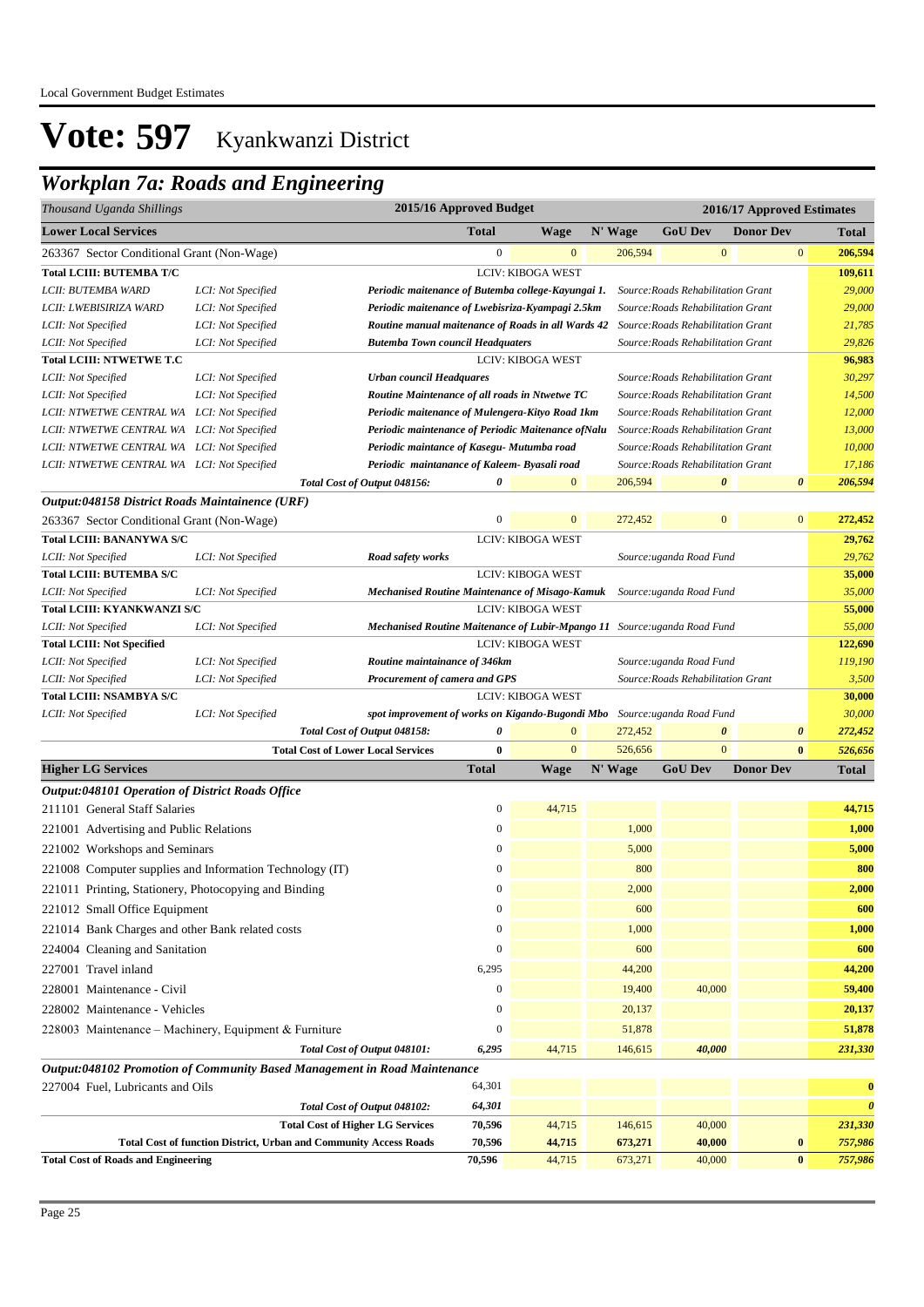### *Workplan 7b: Water*

#### **(i) Overview of Workplan Revenue and Expenditures**

| <b>UShs Thousand</b>                                 |                           | 2015/16                        | 2016/17                          |
|------------------------------------------------------|---------------------------|--------------------------------|----------------------------------|
|                                                      | Approved<br><b>Budget</b> | <b>Outturn by</b><br>end March | <b>Approved</b><br><b>Budget</b> |
| A: Breakdown of Workplan Revenues:                   |                           |                                |                                  |
| <b>Recurrent Revenues</b>                            | 9,942                     | 12,185                         | 58,159                           |
| District Unconditional Grant (Wage)                  | 7,942                     | 9,806                          | 13,074                           |
| <b>Locally Raised Revenues</b>                       | 2,000                     | 2,379                          | 6,000                            |
| Sector Conditional Grant (Non-Wage)                  | $\Omega$                  | $\theta$                       | 39,084                           |
| <b>Development Revenues</b>                          | 583,348                   | 539,587                        | 492,227                          |
| Development Grant                                    | 502,320                   | 502,320                        | 412,523                          |
| District Discretionary Development Equalization Gran | 58,028                    | 20,017                         | 56,704                           |
| <b>Transitional Development Grant</b>                | 23,000                    | 17,250                         | 23,000                           |
| <b>Total Revenues</b>                                | 593,290                   | 551,772                        | 550,386                          |
| <b>B: Breakdown of Workplan Expenditures:</b>        |                           |                                |                                  |
| Recurrent Expenditure                                | 32,942                    | 27,113                         | 58,159                           |
| Wage                                                 | 7,942                     | 9,805                          | 13,074                           |
| Non Wage                                             | 25,000                    | 17,308                         | 45,084                           |
| Development Expenditure                              | 560,348                   | 379.435                        | 492,227                          |
| Domestic Development                                 | 560,348                   | 379435.275                     | 492,227                          |
| Donor Development                                    |                           | $\theta$                       | $\Omega$                         |
| <b>Total Expenditure</b>                             | 593,290                   | 406,549                        | 550,386                          |

#### **(ii) Details of Workplan Revenues and Expenditures**

### *Expenditure Details for Workplan 7b: Water*

#### **LG Function 0981 Rural Water Supply and Sanitation**

| .<br>Thousand Uganda Shillings                                 |                              | 2015/16 Approved Budget |             | 2016/17 Approved Estimates |                |                  |              |
|----------------------------------------------------------------|------------------------------|-------------------------|-------------|----------------------------|----------------|------------------|--------------|
| <b>Higher LG Services</b>                                      |                              | <b>Total</b>            | <b>Wage</b> | N' Wage                    | <b>GoU Dev</b> | <b>Donor Dev</b> | <b>Total</b> |
| Output:098101 Operation of the District Water Office           |                              |                         |             |                            |                |                  |              |
| 211101 General Staff Salaries                                  |                              | 7,942                   | 13,074      |                            |                |                  | 13,074       |
| 221002 Workshops and Seminars                                  |                              | $\bf{0}$                |             | 5,176                      |                |                  | 5,176        |
| 221009 Welfare and Entertainment                               |                              | $\mathbf{0}$            |             | 1,220                      |                |                  | 1,220        |
| 221011 Printing, Stationery, Photocopying and Binding          |                              | $\mathbf{0}$            |             | 2,224                      |                |                  | 2,224        |
| 221014 Bank Charges and other Bank related costs               |                              | $\Omega$                |             | 1,102                      |                |                  | 1,102        |
| 227001 Travel inland                                           |                              | 11,000                  |             |                            |                |                  | $\bf{0}$     |
| 227002 Travel abroad                                           |                              | $\mathbf{0}$            |             |                            | 3,547          |                  | 3,547        |
| 227004 Fuel, Lubricants and Oils                               |                              | $\theta$                |             |                            | 10,369         |                  | 10,369       |
| 228002 Maintenance - Vehicles                                  |                              | $\mathbf{0}$            |             |                            | 8,320          |                  | 8,320        |
|                                                                | Total Cost of Output 098101: | 18,942                  | 13,074      | 9,722                      | 22,236         |                  | 45,032       |
| Output:098102 Supervision, monitoring and coordination         |                              |                         |             |                            |                |                  |              |
| 221002 Workshops and Seminars                                  |                              | $\mathbf{0}$            |             | 5,176                      |                |                  | 5,176        |
| 227001 Travel inland                                           |                              | 20,000                  |             |                            | 10,602         |                  | 10,602       |
| 227004 Fuel, Lubricants and Oils                               |                              | $\Omega$                |             |                            | 3,570          |                  | 3,570        |
|                                                                | Total Cost of Output 098102: | 20,000                  |             | 5,176                      | 14,172         |                  | 19,348       |
| Output:098103 Support for O&M of district water and sanitation |                              |                         |             |                            |                |                  |              |
| 221002 Workshops and Seminars                                  |                              | $\mathbf{0}$            |             |                            | 3,500          |                  | 3,500        |
| 227001 Travel inland                                           |                              | 7,200                   |             |                            | 1,410          |                  | 1,410        |
|                                                                | Total Cost of Output 098103: | 7,200                   |             |                            | 4,910          |                  | 4,910        |
| <b>Output:098104 Promotion of Community Based Management</b>   |                              |                         |             |                            |                |                  |              |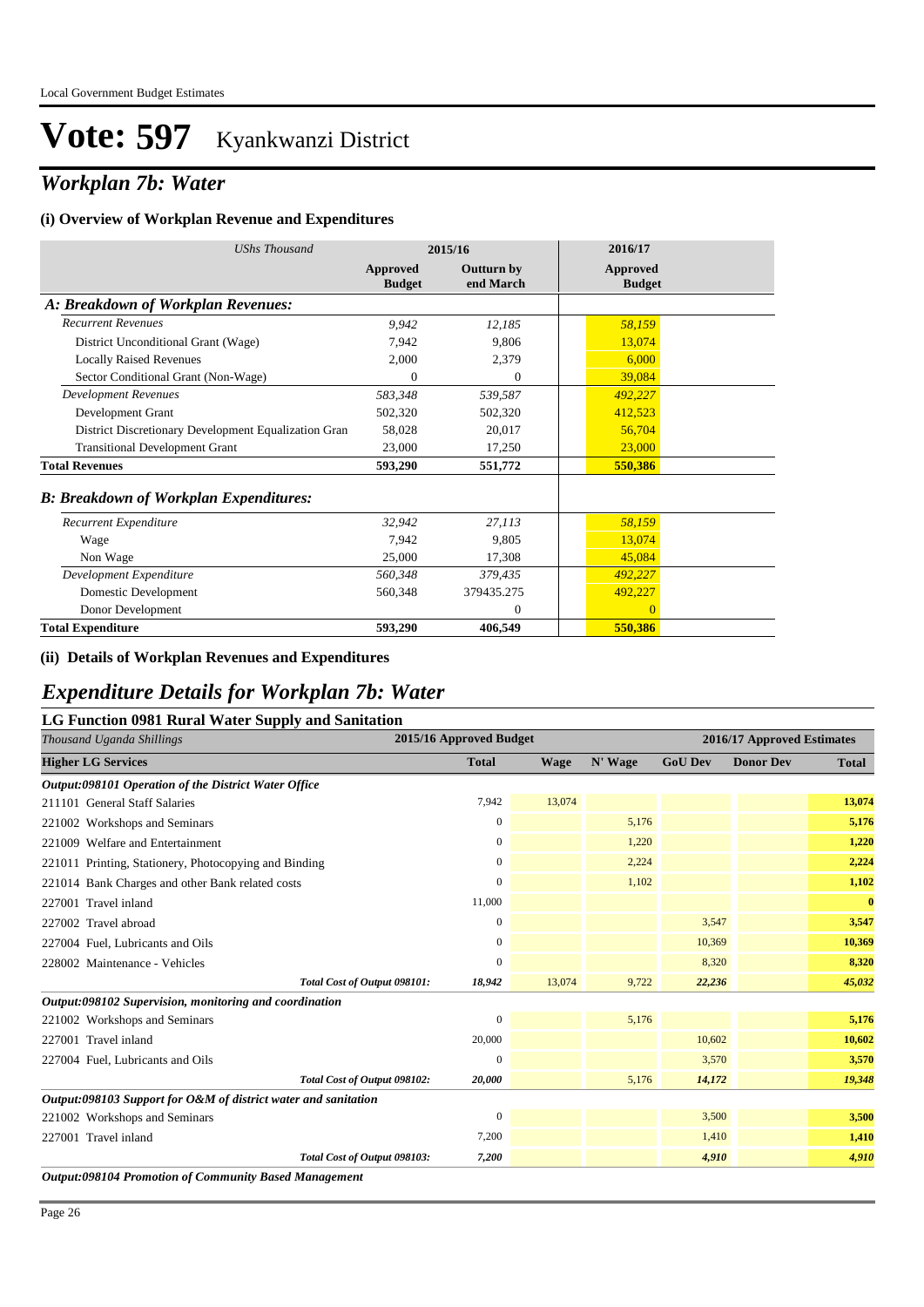### *Workplan 7b: Water*

| Thousand Uganda Shillings                                                                        |                                                        |                                                                                                          | 2015/16 Approved Budget |                          |                  |                | 2016/17 Approved Estimates                |                  |
|--------------------------------------------------------------------------------------------------|--------------------------------------------------------|----------------------------------------------------------------------------------------------------------|-------------------------|--------------------------|------------------|----------------|-------------------------------------------|------------------|
| <b>Higher LG Services</b>                                                                        |                                                        |                                                                                                          | <b>Total</b>            | <b>Wage</b>              | N' Wage          | <b>GoU</b> Dev | <b>Donor Dev</b>                          | Total            |
| 221002 Workshops and Seminars                                                                    |                                                        |                                                                                                          | $\boldsymbol{0}$        |                          | 30,186           |                |                                           | 30,186           |
| 227001 Travel inland                                                                             |                                                        |                                                                                                          | 29,000                  |                          |                  |                |                                           | $\bf{0}$         |
|                                                                                                  |                                                        | Total Cost of Output 098104:                                                                             | 29,000                  |                          | 30,186           |                |                                           | 30,186           |
| Output:098105 Promotion of Sanitation and Hygiene                                                |                                                        |                                                                                                          |                         |                          |                  |                |                                           |                  |
| 221002 Workshops and Seminars                                                                    |                                                        |                                                                                                          | 16,268                  |                          |                  | 15,500         |                                           | 15,500           |
| 227001 Travel inland                                                                             |                                                        |                                                                                                          | 6,732                   |                          |                  | 7,500          |                                           | 7,500            |
|                                                                                                  |                                                        | Total Cost of Output 098105:                                                                             | 23,000                  |                          |                  | 23,000         |                                           | 23,000           |
|                                                                                                  |                                                        | <b>Total Cost of Higher LG Services</b>                                                                  | 98,142                  | 13,074                   | 45,084           | 64,318         |                                           | 122,476          |
| <b>Capital Purchases</b>                                                                         |                                                        |                                                                                                          | Total                   | <b>Wage</b>              | N' Wage          | <b>GoU Dev</b> | <b>Donor Dev</b>                          | <b>Total</b>     |
|                                                                                                  |                                                        |                                                                                                          |                         |                          |                  |                |                                           |                  |
| <i>Output:098180 Construction of public latrines in RGCs</i><br>312101 Non-Residential Buildings |                                                        |                                                                                                          | $\boldsymbol{0}$        | $\mathbf{0}$             | $\mathbf{0}$     | 17,500         | $\boldsymbol{0}$                          | 17,500           |
| Total LCIII: KYANKWANZI S/C                                                                      |                                                        |                                                                                                          |                         | <b>LCIV: KIBOGA WEST</b> |                  |                |                                           |                  |
| <i>LCII: LUBIRI</i>                                                                              | LCI: Lubiri RGC                                        | <b>Construct Demonstration EcoSan Toilet</b>                                                             |                         |                          |                  |                | Source: Conditional transfer for Rural Wa | 17,500<br>17,500 |
|                                                                                                  |                                                        | Total Cost of Output 098180:                                                                             | 0                       | $\mathbf{0}$             | $\overline{0}$   | 17,500         | 0                                         | 17,500           |
| Output:098183 Borehole drilling and rehabilitation                                               |                                                        |                                                                                                          |                         |                          |                  |                |                                           |                  |
|                                                                                                  | 281501 Environment Impact Assessment for Capital Works |                                                                                                          | 0                       | $\mathbf{0}$             | $\overline{0}$   | 900            | $\mathbf{0}$                              | 900              |
| <b>Total LCIII: BANANYWA S/C</b>                                                                 |                                                        |                                                                                                          |                         | LCIV: KIBOGA WEST        |                  |                |                                           | <b>100</b>       |
| LCII: KAZO                                                                                       | LCI: Kazo                                              | <b>Drilling New deep Borehole</b>                                                                        |                         |                          |                  |                | Source: Conditional transfer for Rural Wa | 100              |
| <b>Total LCIII: BUTEMBA S/C</b>                                                                  |                                                        |                                                                                                          |                         | <b>LCIV: KIBOGA WEST</b> |                  |                |                                           | 300              |
| LCII: KIJJUBYA                                                                                   | LCI: Not Specified                                     | <b>Drilling New Deep Borehole</b>                                                                        |                         |                          |                  |                | Source: Conditional transfer for Rural Wa | 100              |
| LCII: KIKOMA                                                                                     | LCI: Not Specified                                     | <b>Drilling New Deep Borehole</b>                                                                        |                         |                          |                  |                | Source: Conditional transfer for Rural Wa | 100              |
| LCII: KITEREDDE                                                                                  | LCI: Not Specified                                     | <b>Drilling eep Borehole</b>                                                                             |                         |                          |                  |                | Source: Conditional transfer for Rural Wa | 100              |
| <b>Total LCIII: NKANDWA S/C</b>                                                                  |                                                        |                                                                                                          |                         | <b>LCIV: KIBOGA WEST</b> |                  |                |                                           | 100              |
| LCII: NAKALAMA                                                                                   | LCI: Not Specified                                     | <b>Drilling New Deep Borehole</b>                                                                        |                         |                          |                  |                | Source: Conditional transfer for Rural Wa | 100              |
| <b>Total LCIII: NTWETWE S/C</b>                                                                  |                                                        |                                                                                                          |                         | <b>LCIV: KIBOGA WEST</b> |                  |                |                                           | 200              |
| LCII: KABUYE                                                                                     | LCI: Not Specified                                     | <b>Drilling New Deep Borehole</b>                                                                        |                         |                          |                  |                | Source: Conditional transfer for Rural Wa | 100              |
| LCII: KITWALA                                                                                    | LCI: Not Specified                                     | <b>Drilling New Deep Borehole</b>                                                                        |                         |                          |                  |                | Source: Conditional transfer for Rural Wa | 100              |
| <b>Total LCIII: WATTUBA S/C</b>                                                                  |                                                        |                                                                                                          |                         | LCIV: KIBOGA WEST        |                  |                |                                           | 200              |
| LCII: KIKOLIMBO                                                                                  | LCI: Not Specified                                     | <b>Drilling New Deep Borehole</b>                                                                        |                         |                          |                  |                | Source: Conditional transfer for Rural Wa | 100              |
| LCII: KISOZI                                                                                     | LCI: Not Specified                                     | <b>Drilling New Deep Borehole</b>                                                                        |                         |                          |                  |                | Source: Conditional transfer for Rural Wa | 100              |
| 281502 Feasibility Studies for Capital Works                                                     |                                                        |                                                                                                          | $\boldsymbol{0}$        | $\mathbf{0}$             | $\boldsymbol{0}$ | 26,100         | $\boldsymbol{0}$                          | 26,100           |
| <b>Total LCIII: BANANYWA S/C</b>                                                                 |                                                        |                                                                                                          |                         | LCIV: KIBOGA WEST        |                  |                |                                           | 2,900            |
| LCII: KAZO                                                                                       | LCI: Not Specified                                     | <b>Consultancy Services for Borehole Siting &amp; Surveyin</b> Source: Conditional transfer for Rural Wa |                         |                          |                  |                |                                           | 2,900            |
| <b>Total LCIII: BUTEMBA S/C</b>                                                                  |                                                        |                                                                                                          |                         | <b>LCIV: KIBOGA WEST</b> |                  |                |                                           | 8,700            |
| LCII: KIJJUBYA                                                                                   | LCI: Not Specified                                     | <b>Consultancy Services for Consultancy Service for Bor</b> Source: Conditional transfer for Rural Wa    |                         |                          |                  |                |                                           | 2,900            |
| LCII: KIKOMA                                                                                     | LCI: Not Specified                                     | Consultancy Services for Consultancy Service for Con Source: Conditional transfer for Rural Wa           |                         |                          |                  |                |                                           | 2,900            |
| <b>LCII: KITEREDDE</b>                                                                           | LCI: Not Specified                                     | <b>Consultancy Services for Consultancy Service for Bor</b> Source: Conditional transfer for Rural Wa    |                         |                          |                  |                |                                           | 2,900            |
| <b>Total LCIII: NKANDWA S/C</b>                                                                  |                                                        |                                                                                                          |                         | <b>LCIV: KIBOGA WEST</b> |                  |                |                                           | 2,900            |
| LCII: NAKALAMA                                                                                   | LCI: Not Specified                                     | Consultancy Services for Consultancy service for Bor Source: Conditional transfer for Rural Wa           |                         |                          |                  |                |                                           | 2,900            |
| <b>Total LCIII: NTWETWE S/C</b>                                                                  |                                                        |                                                                                                          |                         | LCIV: KIBOGA WEST        |                  |                |                                           | 5,800            |
| LCII: KABUYE                                                                                     | LCI: Not Specified                                     | Consultancy Services for Consultancy Service for Bor Source: Conditional transfer for Rural Wa           |                         |                          |                  |                |                                           | 2,900            |
| <i>LCII: KITWALA</i>                                                                             | LCI: Not Specified                                     | Consultancy Services for Consultancy Services for Bo Source: Conditional transfer for Rural Wa           |                         |                          |                  |                |                                           | 2,900            |
| Total LCIII: WATTUBA S/C                                                                         |                                                        |                                                                                                          |                         | <b>LCIV: KIBOGA WEST</b> |                  |                |                                           | 5,800            |
| LCII: KIKOLIMBO                                                                                  | LCI: Not Specified                                     | Consultancy Services for Consultancy Service for Bor Source: Conditional transfer for Rural Wa           |                         |                          |                  |                |                                           | 2,900            |
| LCII: KISOZI                                                                                     | LCI: Not Specified                                     | Consultancy Services for Consultancy Service for Bor Source: Conditional transfer for Rural Wa           |                         |                          |                  |                |                                           | 2,900            |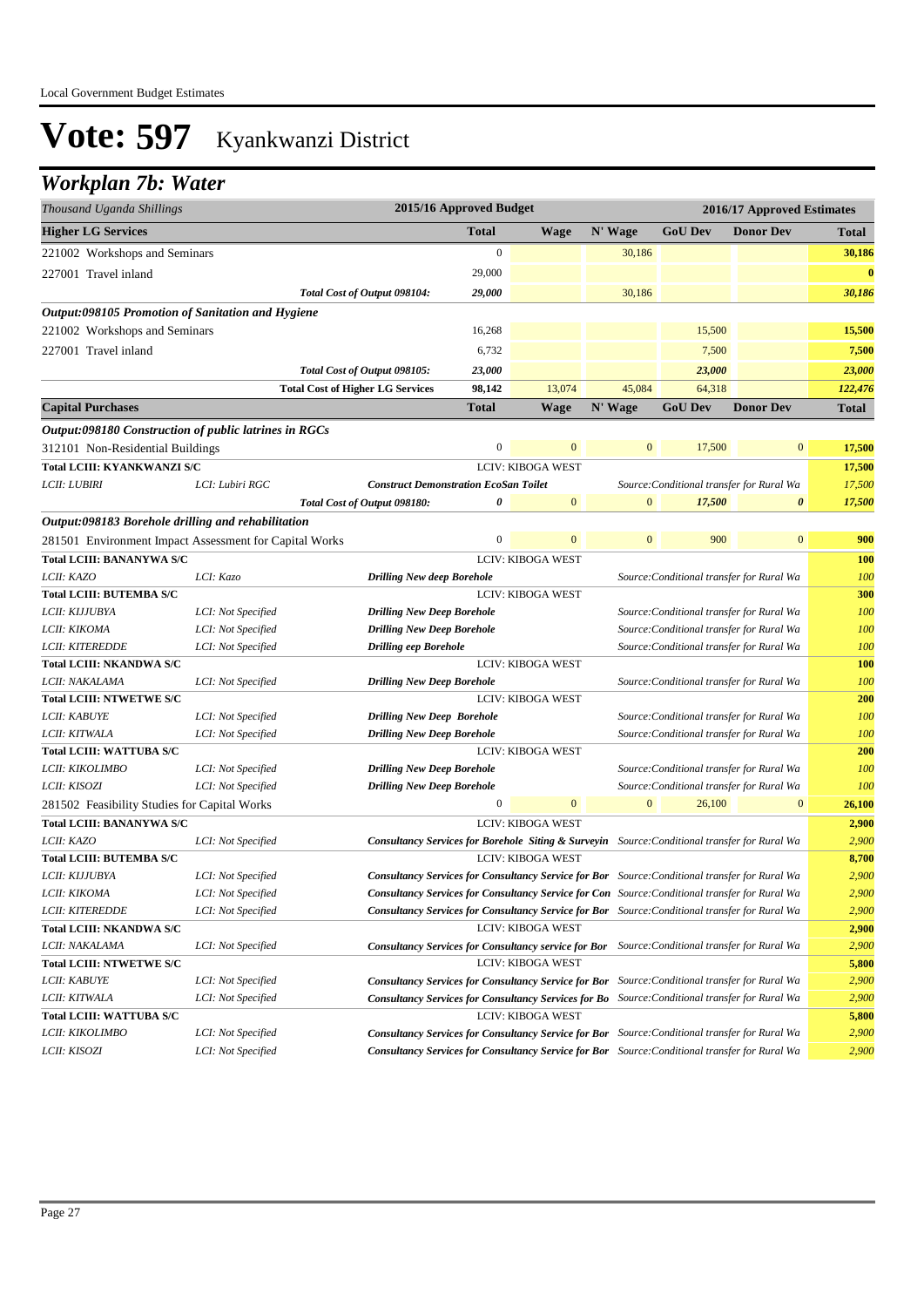## *Workplan 7b: Water*

| Thousand Uganda Shillings          |                                                                 | 2015/16 Approved Budget                                                                         |              |                          |                |                | 2016/17 Approved Estimates                |         |
|------------------------------------|-----------------------------------------------------------------|-------------------------------------------------------------------------------------------------|--------------|--------------------------|----------------|----------------|-------------------------------------------|---------|
| <b>Capital Purchases</b>           |                                                                 |                                                                                                 | <b>Total</b> | <b>Wage</b>              | N' Wage        | <b>GoU Dev</b> | <b>Donor Dev</b>                          | Total   |
| 312104 Other Structures            |                                                                 |                                                                                                 | $\Omega$     | $\overline{0}$           | $\mathbf{0}$   | 260,409        | $\mathbf{0}$                              | 260,409 |
| Total LCIII: BANANYWA S/C          |                                                                 |                                                                                                 |              | <b>LCIV: KIBOGA WEST</b> |                |                |                                           | 22,566  |
| LCII: NTUNDA                       | LCI: Kibirige                                                   | <b>Drilling Deep Borehole</b>                                                                   |              |                          |                |                | Source: Conditional transfer for Rural Wa | 22,566  |
| <b>Total LCIII: BUTEMBA S/C</b>    |                                                                 |                                                                                                 |              | <b>LCIV: KIBOGA WEST</b> |                |                |                                           | 45,133  |
| LCII: KIJJUBYA                     | LCI: Not Specified                                              | <b>Drilling Deep Borehole</b>                                                                   |              |                          |                |                | Source: Conditional transfer for Rural Wa | 22,566  |
| LCII: LWABALANGA                   | LCI: Busana                                                     | <b>Drilling Deep Borehole</b>                                                                   |              |                          |                |                | Source: Conditional transfer for Rural Wa | 22,566  |
| <b>Total LCIII: KYANKWANZI S/C</b> |                                                                 |                                                                                                 |              | <b>LCIV: KIBOGA WEST</b> |                |                |                                           | 22,566  |
| LCII: RWEMIGANDA                   | LCI: Buwanga**                                                  | <b>Drilling Deep Borehole</b>                                                                   |              |                          |                |                | Source: Conditional transfer for Rural Wa | 22,566  |
| <b>Total LCIII: MULAGI S/C</b>     |                                                                 |                                                                                                 |              | <b>LCIV: KIBOGA WEST</b> |                |                |                                           | 22,566  |
| LCII: KALAGI                       | LCI: Kikade                                                     | <b>Drilling Deep Borehole</b>                                                                   |              |                          |                |                | Source: Conditional transfer for Rural Wa | 22,566  |
| <b>Total LCIII: Not Specified</b>  |                                                                 |                                                                                                 |              | <b>LCIV: KIBOGA WEST</b> |                |                |                                           | 57,312  |
| LCII: Not Specified                | LCI: Not Specified                                              | Rehabilitation Water Supply Facilities (Deep Borehole Source: Conditional transfer for Rural Wa |              |                          |                |                |                                           | 57,312  |
| <b>Total LCIII: NSAMBYA S/C</b>    |                                                                 |                                                                                                 |              | <b>LCIV: KIBOGA WEST</b> |                |                |                                           | 22,566  |
| LCII: MBOGOBBIRI                   | LCI: Kamuchope                                                  | <b>Drilling Deep Borehole</b>                                                                   |              |                          |                |                | Source: Conditional transfer for Rural Wa | 22,566  |
| <b>Total LCIII: NTWETWE S/C</b>    |                                                                 |                                                                                                 |              | <b>LCIV: KIBOGA WEST</b> |                |                |                                           | 45,133  |
| LCII: KABUYE                       | LCI: Kitabona West - Nsambya Pr S                               | <b>Drilling Deep Borehole</b>                                                                   |              |                          |                |                | Source: Conditional transfer for Rural Wa | 22,566  |
| LCII: MUWANGI                      | LCI: Nzoo                                                       | <b>Drilling Deep Borehole</b>                                                                   |              |                          |                |                | Source: Conditional transfer for Rural Wa | 22,566  |
| <b>Total LCIII: WATTUBA S/C</b>    |                                                                 |                                                                                                 |              | <b>LCIV: KIBOGA WEST</b> |                |                |                                           | 22,566  |
| LCII: KISOZI                       | LCI: Not Specified                                              | <b>Drilling Deep Borehole</b>                                                                   |              |                          |                |                | Source: Conditional transfer for Rural Wa | 22,566  |
|                                    |                                                                 | Total Cost of Output 098183:                                                                    | 0            | $\overline{0}$           | $\overline{0}$ | 287,409        | $\boldsymbol{\theta}$                     | 287,409 |
|                                    | Output:098184 Construction of piped water supply system         |                                                                                                 |              |                          |                |                |                                           |         |
|                                    | 281501 Environment Impact Assessment for Capital Works          |                                                                                                 | $\mathbf{0}$ | $\overline{0}$           | $\mathbf{0}$   | 1,500          | $\mathbf{0}$                              | 1,500   |
| <b>Total LCIII: KYANKWANZI S/C</b> |                                                                 |                                                                                                 |              | <b>LCIV: KIBOGA WEST</b> |                |                |                                           | 1,500   |
| <b>LCII: LUBIRI</b>                | LCI: Lubiri RGC                                                 | <b>Construct Mini Solar Powered Water Supply System</b>                                         |              |                          |                |                | Source: Conditional transfer for Rural Wa | 1.500   |
| 312104 Other Structures            |                                                                 |                                                                                                 | $\mathbf{0}$ | $\mathbf{0}$             | $\mathbf{0}$   | 121,500        | $\mathbf{0}$                              | 121,500 |
| <b>Total LCIII: KYANKWANZI S/C</b> |                                                                 |                                                                                                 |              | <b>LCIV: KIBOGA WEST</b> |                |                |                                           | 121,500 |
| LCII: LUBIRI                       | LCI: Lubiri RGC                                                 | <b>Construct Mini Solar Powered Water Supply System</b>                                         |              |                          |                |                | Source: Conditional transfer for Rural Wa | 121,500 |
|                                    |                                                                 | Total Cost of Output 098184:                                                                    | $\theta$     | $\mathbf{0}$             | $\mathbf{0}$   | 123,000        | $\boldsymbol{\theta}$                     | 123,000 |
|                                    | <b>Total Cost of Capital Purchases</b>                          |                                                                                                 | $\mathbf{0}$ | $\Omega$                 | $\Omega$       | 427,909        | $\bf{0}$                                  | 427,909 |
|                                    | <b>Total Cost of function Rural Water Supply and Sanitation</b> |                                                                                                 | 98,142       | 13,074                   | 45,084         | 492,227        | $\bf{0}$                                  | 550,385 |
| <b>Total Cost of Water</b>         |                                                                 |                                                                                                 | 98.142       | 13,074                   | 45,084         | 492,227        | $\bf{0}$                                  | 550,385 |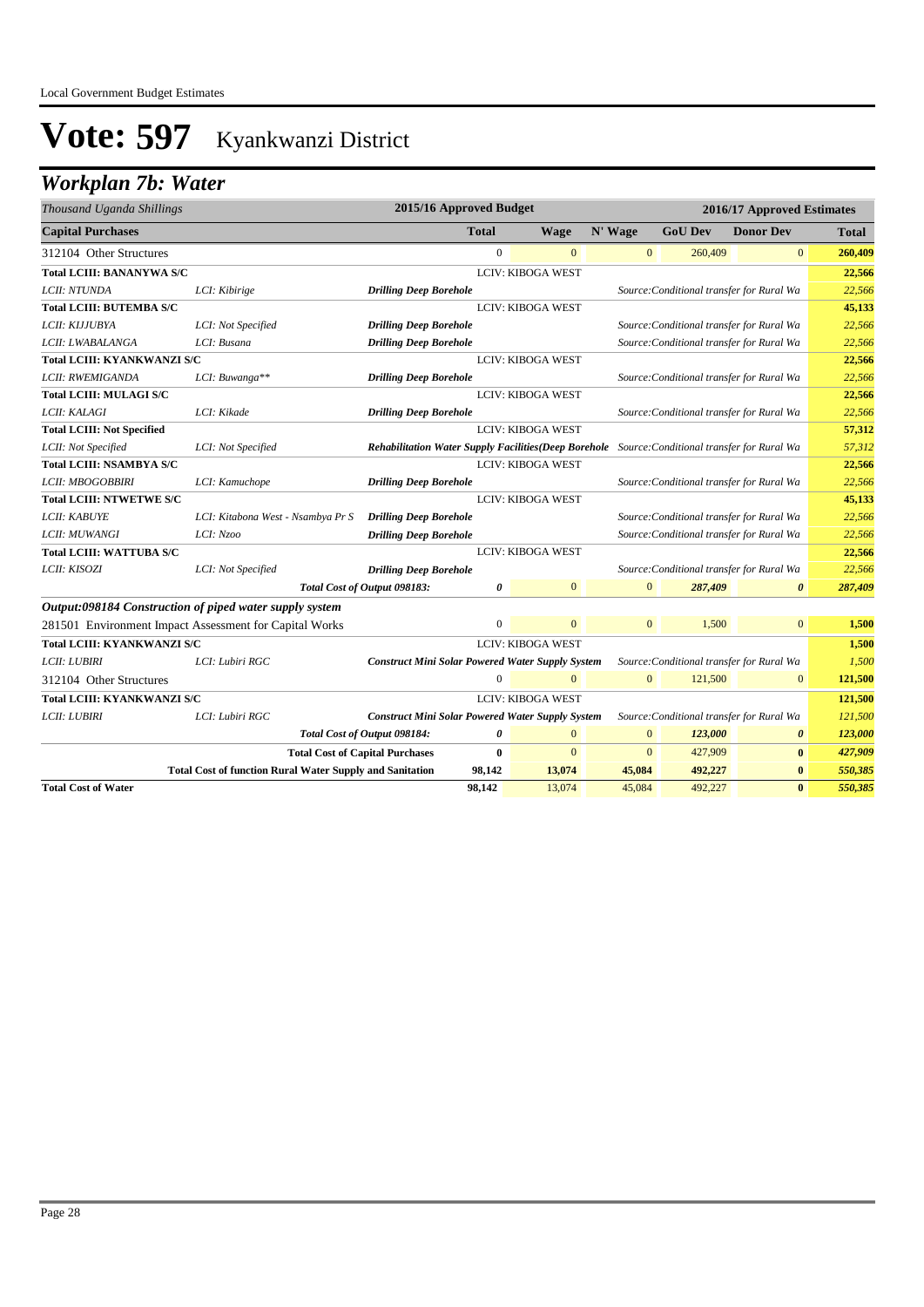## *Workplan 8: Natural Resources*

#### **(i) Overview of Workplan Revenue and Expenditures**

| <b>UShs Thousand</b>                                 | 2015/16                   |                                | 2016/17                          |  |
|------------------------------------------------------|---------------------------|--------------------------------|----------------------------------|--|
|                                                      | Approved<br><b>Budget</b> | <b>Outturn by</b><br>end March | <b>Approved</b><br><b>Budget</b> |  |
| A: Breakdown of Workplan Revenues:                   |                           |                                |                                  |  |
| <b>Recurrent Revenues</b>                            | 52,648                    | 38,188                         | 99,593                           |  |
| District Unconditional Grant (Non-Wage)              | 4,000                     | 6,920                          | 5,000                            |  |
| District Unconditional Grant (Wage)                  | 18,248                    | 13,686                         | 48,194                           |  |
| <b>Locally Raised Revenues</b>                       | 24,779                    | 13,367                         | 40,779                           |  |
| Sector Conditional Grant (Non-Wage)                  | 5,621                     | 4,215                          | 5,620                            |  |
| <b>Development Revenues</b>                          | 7.800                     | 5,000                          | 11,000                           |  |
| District Discretionary Development Equalization Gran | 5,000                     | 5,000                          | 11,000                           |  |
| <b>Locally Raised Revenues</b>                       | 2,800                     | $\theta$                       |                                  |  |
| <b>Total Revenues</b>                                | 60,448                    | 43,188                         | 110,593                          |  |
| <b>B: Breakdown of Workplan Expenditures:</b>        |                           |                                |                                  |  |
| Recurrent Expenditure                                | 52,648                    | 38,037                         | 99,593                           |  |
| Wage                                                 | 18,248                    | 13,686                         | 48,419                           |  |
| Non Wage                                             | 34,400                    | 24,351                         | 51,175                           |  |
| Development Expenditure                              | 7,800                     | 5,000                          | 11,000                           |  |
| Domestic Development                                 | 7.800                     | 5000                           | 11,000                           |  |
| Donor Development                                    |                           | $\Omega$                       | $\Omega$                         |  |
| <b>Total Expenditure</b>                             | 60,448                    | 43,037                         | 110,593                          |  |

#### **(ii) Details of Workplan Revenues and Expenditures**

### *Expenditure Details for Workplan 8: Natural Resources*

#### **LG Function 0983 Natural Resources Management**

| Thousand Uganda Shillings                                                                     | 2015/16 Approved Budget |             | 2016/17 Approved Estimates |                |                  |              |
|-----------------------------------------------------------------------------------------------|-------------------------|-------------|----------------------------|----------------|------------------|--------------|
| <b>Higher LG Services</b>                                                                     | <b>Total</b>            | <b>Wage</b> | N' Wage                    | <b>GoU Dev</b> | <b>Donor Dev</b> | <b>Total</b> |
| Output:098301 District Natural Resource Management                                            |                         |             |                            |                |                  |              |
| 211101 General Staff Salaries                                                                 | 18,248                  | 48,419      |                            |                |                  | 48,419       |
| 221011 Printing, Stationery, Photocopying and Binding                                         | 1,000                   |             | 1,938                      |                |                  | 1,938        |
| 221014 Bank Charges and other Bank related costs                                              | 510                     |             | 500                        |                |                  | 500          |
| 221017 Subscriptions                                                                          | $\Omega$                |             | 420                        |                |                  | 420          |
| 227001 Travel inland                                                                          | 2,000                   |             | 2,000                      |                |                  | 2,000        |
| Total Cost of Output 098301:                                                                  | 21,758                  | 48,419      | 4,858                      |                |                  | 53,277       |
| Output:098303 Tree Planting and Afforestation                                                 |                         |             |                            |                |                  |              |
| 224006 Agricultural Supplies                                                                  | 5,000                   |             |                            | 5,000          |                  | 5,000        |
| Total Cost of Output 098303:                                                                  | 5,000                   |             |                            | 5,000          |                  | 5,000        |
| Output:098304 Training in forestry management (Fuel Saving Technology, Water Shed Management) |                         |             |                            |                |                  |              |
| 221002 Workshops and Seminars                                                                 | 4,800                   |             | 3,500                      |                |                  | 3,500        |
| 225001 Consultancy Services- Short term                                                       | $\mathbf{0}$            |             | 9,500                      |                |                  | 9,500        |
| Total Cost of Output 098304:                                                                  | 4.800                   |             | 13,000                     |                |                  | 13,000       |
| Output:098305 Forestry Regulation and Inspection                                              |                         |             |                            |                |                  |              |
| 227001 Travel inland                                                                          | 5,000                   |             | 5,000                      |                |                  | 5,000        |
| Total Cost of Output 098305:                                                                  | 5,000                   |             | 5,000                      |                |                  | 5,000        |
| Output:098306 Community Training in Wetland management                                        |                         |             |                            |                |                  |              |
| 221002 Workshops and Seminars                                                                 | 4,500                   |             | 2,000                      |                |                  | 2,000        |
| Total Cost of Output 098306:                                                                  | 4,500                   |             | 2,000                      |                |                  | 2,000        |
| Output:098308 Stakeholder Environmental Training and Sensitisation                            |                         |             |                            |                |                  |              |
| 221002 Workshops and Seminars                                                                 | $\boldsymbol{0}$        |             | 2,000                      |                |                  | 2,000        |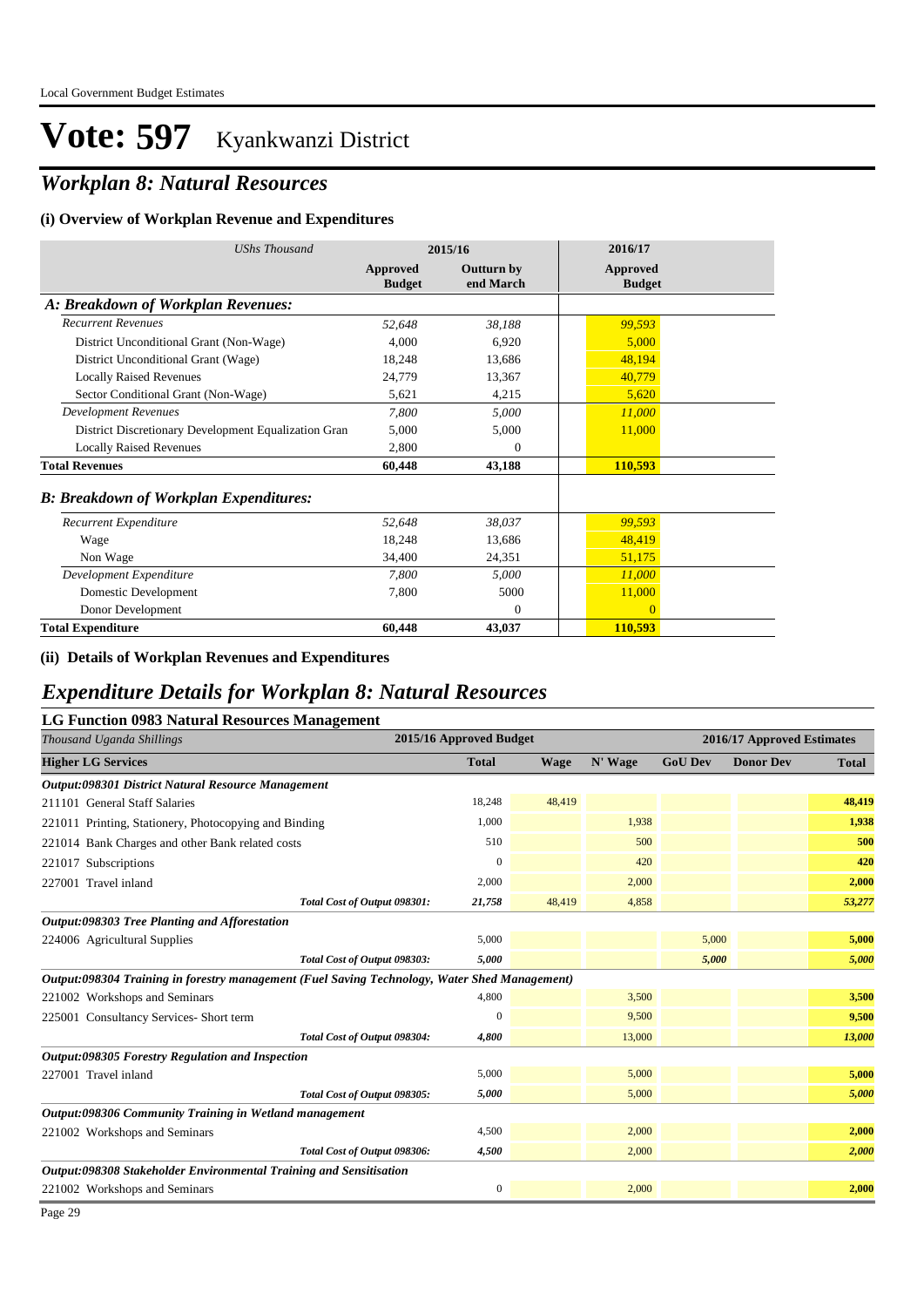### *Workplan 8: Natural Resources*

| Thousand Uganda Shillings               |                                                                     |                                                                                               | 2015/16 Approved Budget |                     |                |                | 2016/17 Approved Estimates               |              |
|-----------------------------------------|---------------------------------------------------------------------|-----------------------------------------------------------------------------------------------|-------------------------|---------------------|----------------|----------------|------------------------------------------|--------------|
| <b>Higher LG Services</b>               |                                                                     |                                                                                               | <b>Total</b>            | <b>Wage</b>         | N' Wage        | <b>GoU Dev</b> | <b>Donor Dev</b>                         | <b>Total</b> |
|                                         |                                                                     | Total Cost of Output 098308:                                                                  | 0                       |                     | 2,000          |                |                                          | 2,000        |
|                                         | Output:098309 Monitoring and Evaluation of Environmental Compliance |                                                                                               |                         |                     |                |                |                                          |              |
| 227001 Travel inland                    |                                                                     |                                                                                               | 2,360                   |                     | 1,360          |                |                                          | 1,360        |
|                                         |                                                                     | Total Cost of Output 098309:                                                                  | 2,360                   |                     | 1,360          |                |                                          | 1,360        |
|                                         |                                                                     | Output:098310 Land Management Services (Surveying, Valuations, Tittling and lease management) |                         |                     |                |                |                                          |              |
| 221001 Advertising and Public Relations |                                                                     |                                                                                               | 1,400                   |                     | 1,600          |                |                                          | 1,600        |
|                                         | 221008 Computer supplies and Information Technology (IT)            |                                                                                               | 0                       |                     | 3,600          |                |                                          | 3,600        |
|                                         | 221011 Printing, Stationery, Photocopying and Binding               |                                                                                               | 1,210                   |                     | 2,000          |                |                                          | 2,000        |
| 221012 Small Office Equipment           |                                                                     |                                                                                               | 2,400                   |                     | 2,400          |                |                                          | 2,400        |
| 227001 Travel inland                    |                                                                     |                                                                                               | 12,020                  |                     | 13,357         |                |                                          | 13,357       |
|                                         |                                                                     | Total Cost of Output 098310:                                                                  | 17,030                  |                     | 22,957         |                |                                          | 22,957       |
|                                         |                                                                     | <b>Total Cost of Higher LG Services</b>                                                       | 60,448                  | 48,419              | 51,175         | 5,000          |                                          | 104,594      |
| <b>Capital Purchases</b>                |                                                                     |                                                                                               | <b>Total</b>            | <b>Wage</b>         | N' Wage        | <b>GoU Dev</b> | <b>Donor Dev</b>                         | Total        |
| Output:098372 Administrative Capital    |                                                                     |                                                                                               |                         |                     |                |                |                                          |              |
| 312211 Office Equipment                 |                                                                     |                                                                                               | $\mathbf{0}$            | $\mathbf{0}$        | $\overline{0}$ | 6,000          | $\overline{0}$                           | 6,000        |
| <b>Total LCIII: Not Specified</b>       |                                                                     |                                                                                               |                         | LCIV: Not Specified |                |                |                                          | 6,000        |
| LCII: Not Specified                     | LCI: Not Specified                                                  | Drawing equipment for Land.                                                                   |                         |                     |                |                | Source: Other Transfers from Central Gov | 6,000        |
|                                         |                                                                     | Total Cost of Output 098372:                                                                  | 0                       | $\mathbf{0}$        | $\mathbf{0}$   | 6,000          | 0                                        | 6,000        |
|                                         |                                                                     | <b>Total Cost of Capital Purchases</b>                                                        | $\bf{0}$                | $\overline{0}$      | $\overline{0}$ | 6,000          | $\bf{0}$                                 | 6,000        |
|                                         |                                                                     | <b>Total Cost of function Natural Resources Management</b>                                    | 60,448                  | 48,419              | 51,175         | 11,000         | $\bf{0}$                                 | 110,594      |
| <b>Total Cost of Natural Resources</b>  |                                                                     |                                                                                               | 60,448                  | 48,419              | 51,175         | 11,000         | $\bf{0}$                                 | 110,594      |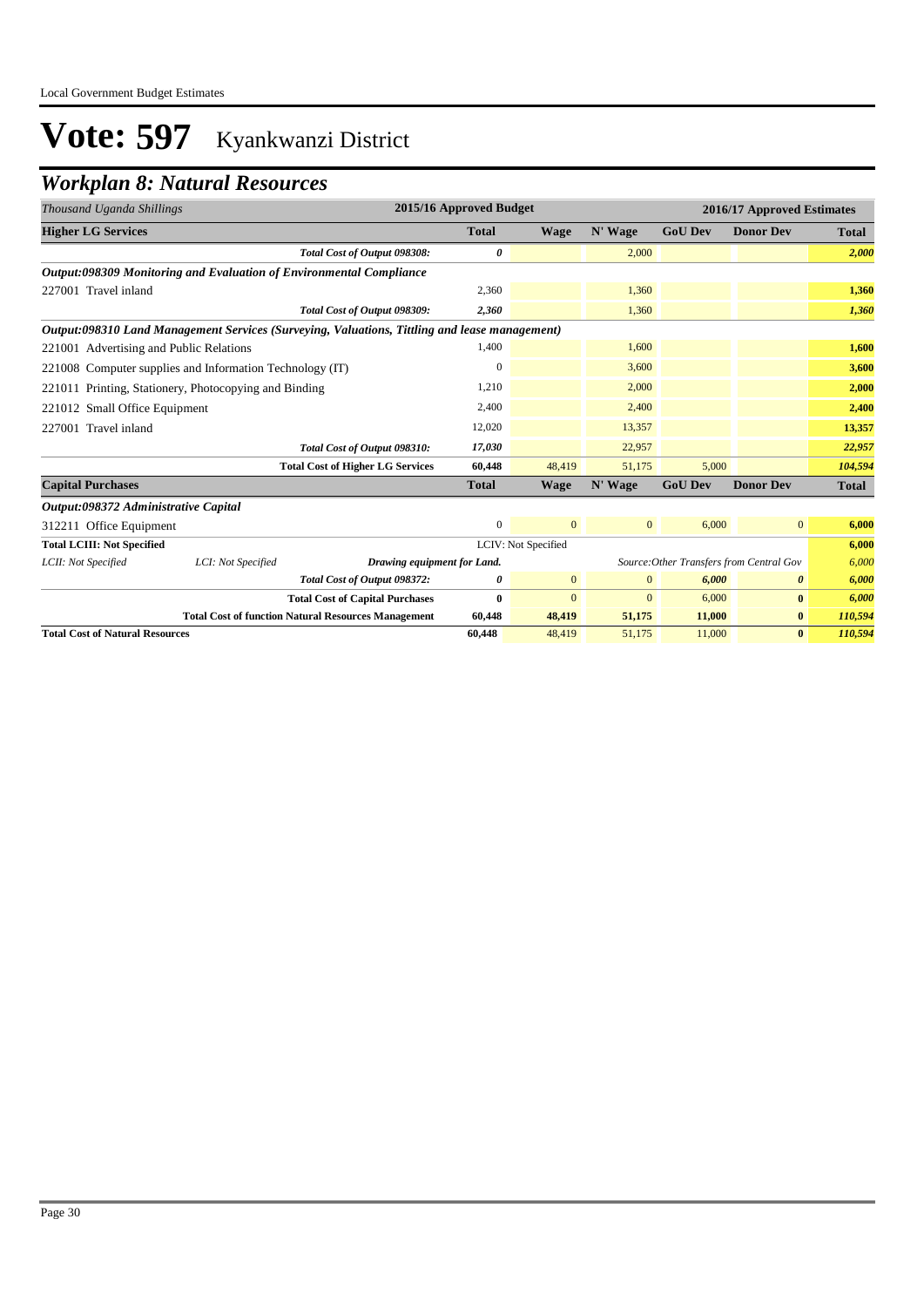## *Workplan 9: Community Based Services*

#### **(i) Overview of Workplan Revenue and Expenditures**

| <b>UShs Thousand</b>                          | 2015/16                   |                                | 2016/17                          |
|-----------------------------------------------|---------------------------|--------------------------------|----------------------------------|
|                                               | Approved<br><b>Budget</b> | <b>Outturn by</b><br>end March | <b>Approved</b><br><b>Budget</b> |
| A: Breakdown of Workplan Revenues:            |                           |                                |                                  |
| <b>Recurrent Revenues</b>                     | 134,289                   | 59,310                         | 95,198                           |
| District Unconditional Grant (Non-Wage)       | 6,000                     | 5,000                          | 6,694                            |
| District Unconditional Grant (Wage)           | 88,753                    | 25,549                         | 40,895                           |
| <b>Locally Raised Revenues</b>                | 4.000                     | 2,109                          | 10,000                           |
| Sector Conditional Grant (Non-Wage)           | 35,536                    | 26,652                         | 37,609                           |
| <b>Development Revenues</b>                   | 375,000                   | 3,960                          | 379,348                          |
| Other Transfers from Central Government       | 375,000                   | 3,960                          | 375,000                          |
| <b>Transitional Development Grant</b>         |                           | $\theta$                       | 4,348                            |
| <b>Total Revenues</b>                         | 509,289                   | 63,270                         | 474,546                          |
| <b>B: Breakdown of Workplan Expenditures:</b> |                           |                                |                                  |
| Recurrent Expenditure                         | 134,289                   | 54,492                         | 95,198                           |
| Wage                                          | 11,911                    | 26,804                         | 40,895                           |
| Non Wage                                      | 122,378                   | 27,688                         | 54,303                           |
| Development Expenditure                       | 375,000                   | 594                            | 379,348                          |
| Domestic Development                          | 375,000                   | 594                            | 379,348                          |
| Donor Development                             |                           | $\Omega$                       | $\Omega$                         |
| <b>Total Expenditure</b>                      | 509,289                   | 55,086                         | 474,546                          |

#### **(ii) Details of Workplan Revenues and Expenditures**

#### *Expenditure Details for Workplan 9: Community Based Services*

#### **LG Function 1081 Community Mobilisation and Empowerment**

| Thousand Uganda Shillings                                         | 2015/16 Approved Budget |             |         |                | 2016/17 Approved Estimates |                       |
|-------------------------------------------------------------------|-------------------------|-------------|---------|----------------|----------------------------|-----------------------|
| <b>Higher LG Services</b>                                         | <b>Total</b>            | <b>Wage</b> | N' Wage | <b>GoU Dev</b> | <b>Donor Dev</b>           | <b>Total</b>          |
| Output:108101 Operation of the Community Based Sevices Department |                         |             |         |                |                            |                       |
| 211101 General Staff Salaries                                     | 11,911                  | 40,895      |         |                |                            | 40,895                |
| 221008 Computer supplies and Information Technology (IT)          | 0                       |             | 500     |                |                            | 500                   |
| 221011 Printing, Stationery, Photocopying and Binding             | 0                       |             | 500     |                |                            | 500                   |
| 221014 Bank Charges and other Bank related costs                  | 0                       |             | 500     |                |                            | 500                   |
| 227001 Travel inland                                              | 1,000                   |             | 2,548   | 1,348          |                            | 3,896                 |
| Total Cost of Output 108101:                                      | 12,911                  | 40,895      | 4,048   | 1,348          |                            | 46,291                |
| Output:108102 Probation and Welfare Support                       |                         |             |         |                |                            |                       |
| 221011 Printing, Stationery, Photocopying and Binding             | $\boldsymbol{0}$        |             | 300     |                |                            | 300                   |
| 227001 Travel inland                                              | 5,000                   |             | 4,254   | 3,000          |                            | 7,254                 |
| Total Cost of Output 108102:                                      | 5,000                   |             | 4,554   | 3,000          |                            | 7,554                 |
| <b>Output:108104 Community Development Services (HLG)</b>         |                         |             |         |                |                            |                       |
| 227001 Travel inland                                              | 3,392                   |             | 4,704   |                |                            | 4,704                 |
| Total Cost of Output 108104:                                      | 3,392                   |             | 4,704   |                |                            | 4,704                 |
| Output:108105 Adult Learning                                      |                         |             |         |                |                            |                       |
| 221002 Workshops and Seminars                                     | $\mathbf{0}$            |             | 7,131   |                |                            | 7,131                 |
| 227001 Travel inland                                              | 8,731                   |             | 1,600   |                |                            | 1,600                 |
| Total Cost of Output 108105:                                      | 8,731                   |             | 8,731   |                |                            | 8,731                 |
| <b>Output:108106 Support to Public Libraries</b>                  |                         |             |         |                |                            |                       |
| 227001 Travel inland                                              | 1,000                   |             |         |                |                            | $\bf{0}$              |
| Total Cost of Output 108106:                                      | 1,000                   |             |         |                |                            | $\boldsymbol{\theta}$ |
| <b>Output:108107 Gender Mainstreaming</b>                         |                         |             |         |                |                            |                       |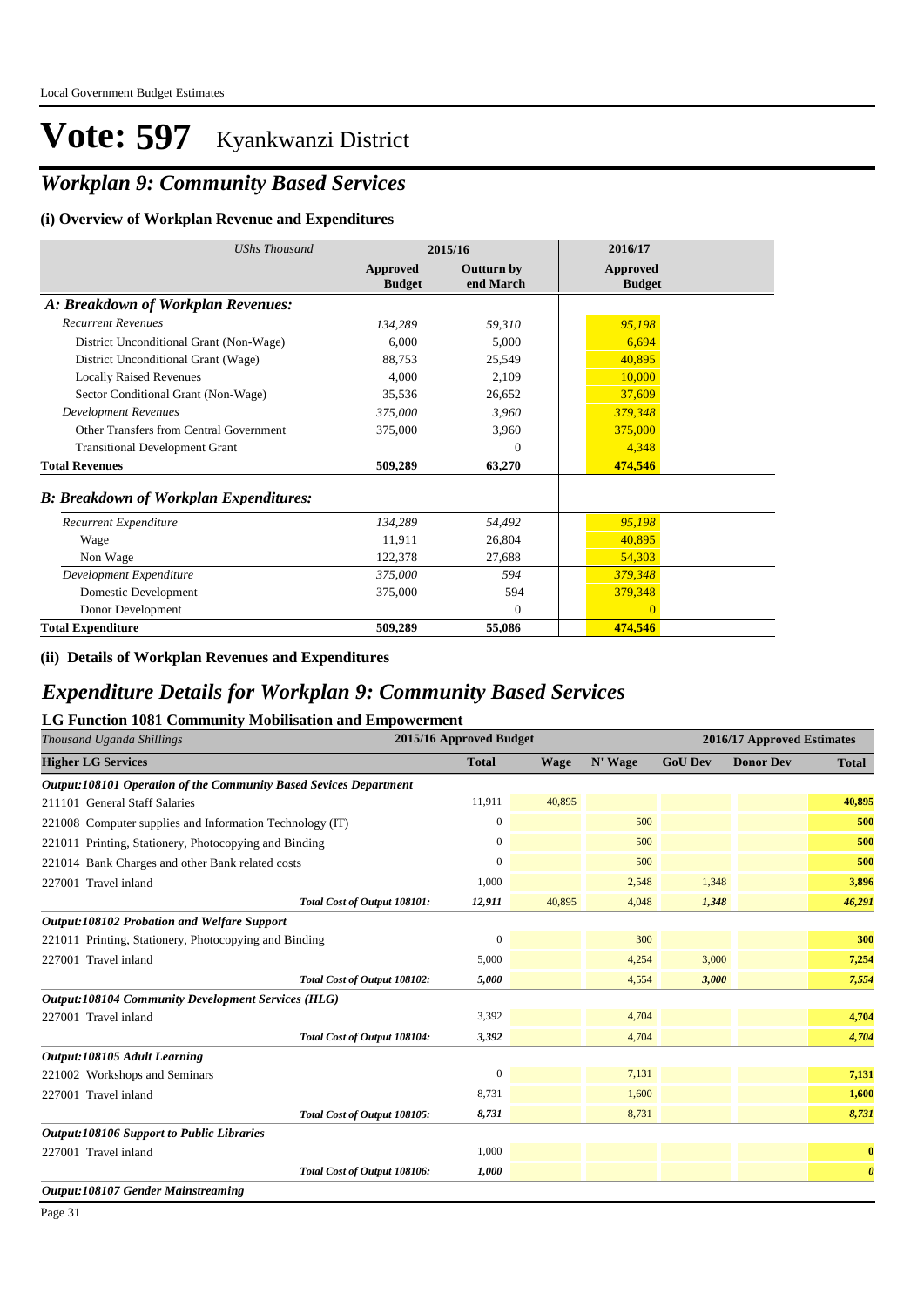### *Workplan 9: Community Based Services*

| Thousand Uganda Shillings                                            | 2015/16 Approved Budget |             |         |                | 2016/17 Approved Estimates |              |
|----------------------------------------------------------------------|-------------------------|-------------|---------|----------------|----------------------------|--------------|
| <b>Higher LG Services</b>                                            | <b>Total</b>            | <b>Wage</b> | N' Wage | <b>GoU Dev</b> | <b>Donor Dev</b>           | <b>Total</b> |
| 221011 Printing, Stationery, Photocopying and Binding                | $\Omega$                |             | 200     |                |                            | 200          |
| 227001 Travel inland                                                 | 14,000                  |             | 1,874   |                |                            | 1,874        |
| Total Cost of Output 108107:                                         | 14,000                  |             | 2,074   |                |                            | 2,074        |
| <b>Output:108108 Children and Youth Services</b>                     |                         |             |         |                |                            |              |
| 227001 Travel inland                                                 | 426,698                 |             | 1,000   | 375,000        |                            | 376,000      |
| Total Cost of Output 108108:                                         | 426,698                 |             | 1,000   | 375,000        |                            | 376,000      |
| <b>Output:108109 Support to Youth Councils</b>                       |                         |             |         |                |                            |              |
| 227001 Travel inland                                                 | 7,964                   |             | 3,162   |                |                            | 3,162        |
| Total Cost of Output 108109:                                         | 7,964                   |             | 3,162   |                |                            | 3,162        |
| Output:108110 Support to Disabled and the Elderly                    |                         |             |         |                |                            |              |
| 227001 Travel inland                                                 | 16,628                  |             | 18,229  |                |                            | 18,229       |
| Total Cost of Output 108110:                                         | 16,628                  |             | 18,229  |                |                            | 18,229       |
| Output:108112 Work based inspections                                 |                         |             |         |                |                            |              |
| 221011 Printing, Stationery, Photocopying and Binding                | $\boldsymbol{0}$        |             | 200     |                |                            | 200          |
| 227001 Travel inland                                                 | 0                       |             | 3,800   |                |                            | 3,800        |
| Total Cost of Output 108112:                                         | 0                       |             | 4,000   |                |                            | 4,000        |
| Output:108113 Labour dispute settlement                              |                         |             |         |                |                            |              |
| 227001 Travel inland                                                 | 5,000                   |             |         |                |                            | $\bf{0}$     |
| 227002 Travel abroad                                                 | $\Omega$                |             | 600     |                |                            | 600          |
| Total Cost of Output 108113:                                         | 5,000                   |             | 600     |                |                            | 600          |
| <b>Output:108114 Representation on Women's Councils</b>              |                         |             |         |                |                            |              |
| 227001 Travel inland                                                 | 7,964                   |             | 3,202   |                |                            | 3,202        |
| Total Cost of Output 108114:                                         | 7,964                   |             | 3,202   |                |                            | 3,202        |
| <b>Total Cost of Higher LG Services</b>                              | 509,289                 | 40,895      | 54,303  | 379,348        |                            | 474,546      |
| <b>Total Cost of function Community Mobilisation and Empowerment</b> | 509,289                 | 40,895      | 54,303  | 379,348        |                            | 474,546      |
| <b>Total Cost of Community Based Services</b>                        | 509,289                 | 40,895      | 54,303  | 379,348        |                            | 474,546      |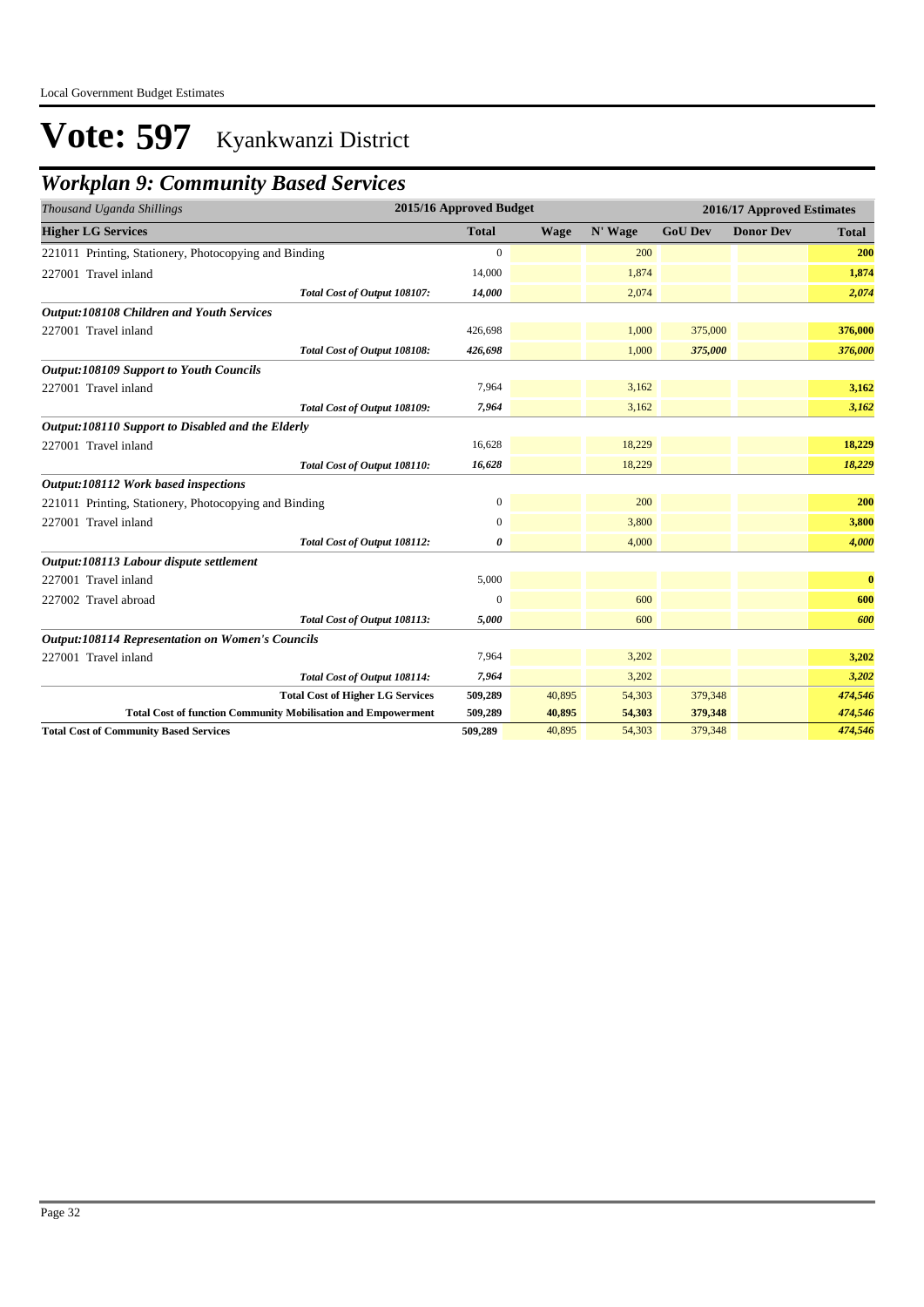### *Workplan 10: Planning*

#### **(i) Overview of Workplan Revenue and Expenditures**

| <b>UShs Thousand</b>                                 | 2015/16                   |                                | 2016/17                          |
|------------------------------------------------------|---------------------------|--------------------------------|----------------------------------|
|                                                      | Approved<br><b>Budget</b> | <b>Outturn by</b><br>end March | <b>Approved</b><br><b>Budget</b> |
| A: Breakdown of Workplan Revenues:                   |                           |                                |                                  |
| <b>Recurrent Revenues</b>                            | 92,808                    | 42,155                         | 100,561                          |
| District Unconditional Grant (Non-Wage)              | 22,000                    | 8.976                          | 20,600                           |
| District Unconditional Grant (Wage)                  | 29,319                    | 21,989                         | 47,761                           |
| <b>Locally Raised Revenues</b>                       | 32,200                    | 7,739                          | 32,200                           |
| Support Services Conditional Grant (Non-Wage)        | 9,289                     | 3,450                          |                                  |
| <b>Development Revenues</b>                          | 24,946                    | 44,333                         | 11,640                           |
| District Discretionary Development Equalization Gran | 24,946                    | 44,333                         | 11,640                           |
| <b>Total Revenues</b>                                | 117,755                   | 86,488                         | 112,201                          |
| <b>B: Breakdown of Workplan Expenditures:</b>        |                           |                                |                                  |
| Recurrent Expenditure                                | 92,808                    | 42,155                         | 100,561                          |
| Wage                                                 | 29,319                    | 21,989                         | 47,761                           |
| Non Wage                                             | 63,489                    | 20,166                         | 52,800                           |
| Development Expenditure                              | 24,946                    | 26,723                         | 11,640                           |
| Domestic Development                                 | 24,946                    | 26723.434                      | 11,640                           |
| Donor Development                                    |                           | $\theta$                       | $\overline{0}$                   |
| <b>Total Expenditure</b>                             | 117,755                   | 68,878                         | 112,201                          |

#### **(ii) Details of Workplan Revenues and Expenditures**

### *Expenditure Details for Workplan 10: Planning*

| <b>LG Function 1383 Local Government Planning Services</b> |                         |             |         |                |                            |                       |  |
|------------------------------------------------------------|-------------------------|-------------|---------|----------------|----------------------------|-----------------------|--|
| Thousand Uganda Shillings                                  | 2015/16 Approved Budget |             |         |                | 2016/17 Approved Estimates |                       |  |
| <b>Higher LG Services</b>                                  | <b>Total</b>            | <b>Wage</b> | N' Wage | <b>GoU Dev</b> | <b>Donor Dev</b>           | <b>Total</b>          |  |
| Output:138301 Management of the District Planning Office   |                         |             |         |                |                            |                       |  |
| 211101 General Staff Salaries                              | 29,319                  | 47,761      |         |                |                            | 47,761                |  |
| 221012 Small Office Equipment                              | $\mathbf{0}$            |             | 2,356   |                |                            | 2,356                 |  |
| 227001 Travel inland                                       | 10,120                  |             | 200     |                |                            | 200                   |  |
| Total Cost of Output 138301:                               | 39,439                  | 47,761      | 2,556   |                |                            | 50,317                |  |
| Output:138302 District Planning                            |                         |             |         |                |                            |                       |  |
| 227001 Travel inland                                       | 36,077                  |             | 24,363  | 3,640          |                            | 28,003                |  |
| Total Cost of Output 138302:                               | 36,077                  |             | 24,363  | 3,640          |                            | 28,003                |  |
| Output:138303 Statistical data collection                  |                         |             |         |                |                            |                       |  |
| 221012 Small Office Equipment                              | $\mathbf{0}$            |             | 5,000   |                |                            | 5,000                 |  |
| 227001 Travel inland                                       | 3,299                   |             | 3,799   |                |                            | 3,799                 |  |
| Total Cost of Output 138303:                               | 3,299                   |             | 8,799   |                |                            | 8,799                 |  |
| Output:138304 Demographic data collection                  |                         |             |         |                |                            |                       |  |
| 227001 Travel inland                                       | 6,392                   |             | 4,923   |                |                            | 4,923                 |  |
| Total Cost of Output 138304:                               | 6,392                   |             | 4,923   |                |                            | 4,923                 |  |
| Output:138305 Project Formulation                          |                         |             |         |                |                            |                       |  |
| 227001 Travel inland                                       | 8,060                   |             | 11,560  |                |                            | 11,560                |  |
| Total Cost of Output 138305:                               | 8,060                   |             | 11,560  |                |                            | 11,560                |  |
| <b>Output:138306 Development Planning</b>                  |                         |             |         |                |                            |                       |  |
| 227001 Travel inland                                       | 5,588                   |             |         |                |                            | $\bf{0}$              |  |
| Total Cost of Output 138306:                               | 5,588                   |             |         |                |                            | $\boldsymbol{\theta}$ |  |
| <b>Output:138307 Management Information Systems</b>        |                         |             |         |                |                            |                       |  |
| 227001 Travel inland                                       | 599                     |             | 599     |                |                            | 599                   |  |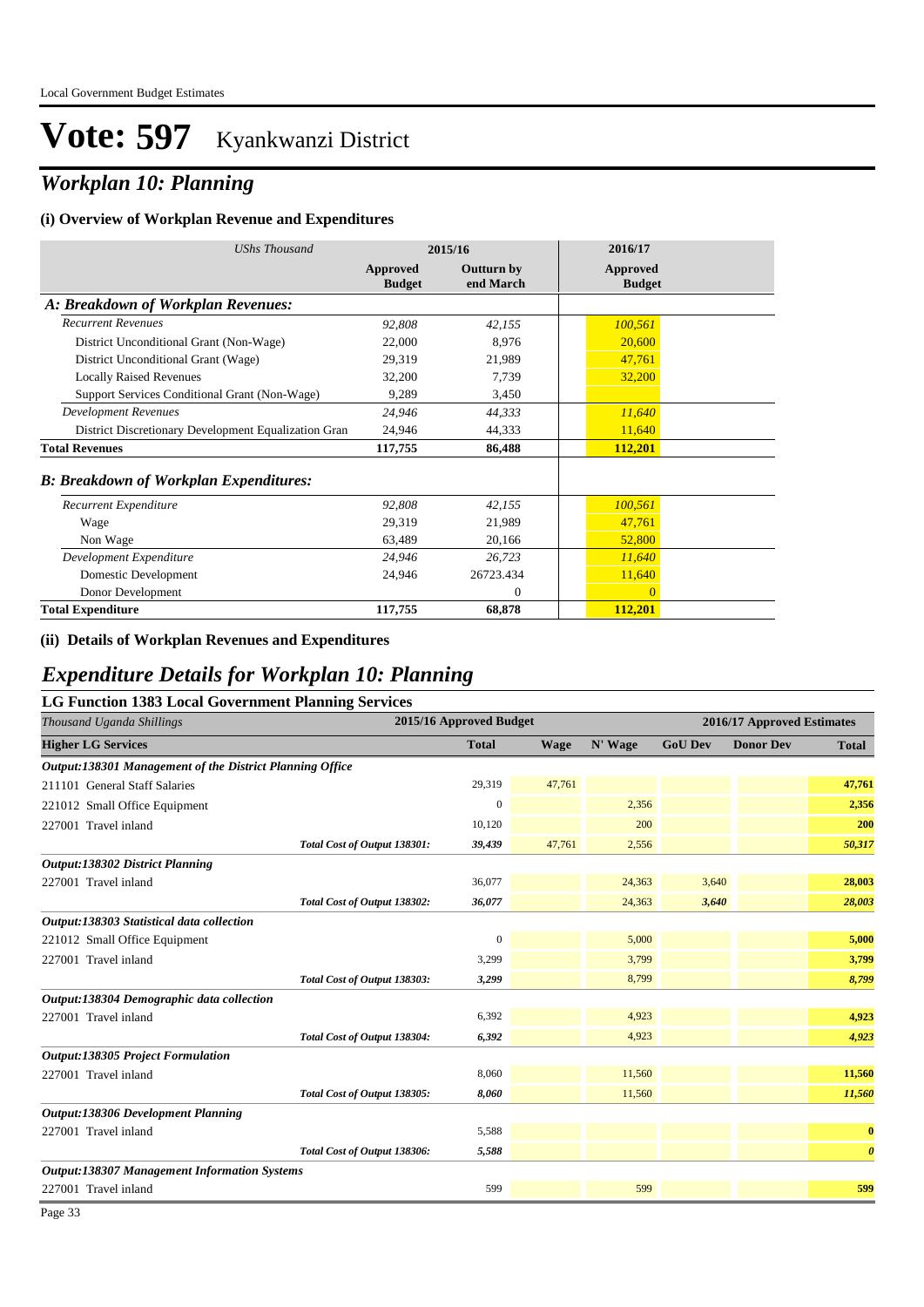### *Workplan 10: Planning*

| Thousand Uganda Shillings                                        | 2015/16 Approved Budget |             |         |                |                  | 2016/17 Approved Estimates |
|------------------------------------------------------------------|-------------------------|-------------|---------|----------------|------------------|----------------------------|
| <b>Higher LG Services</b>                                        | <b>Total</b>            | Wage        | N' Wage | <b>GoU Dev</b> | <b>Donor Dev</b> | <b>Total</b>               |
| Total Cost of Output 138307:                                     | 599                     |             | 599     |                |                  | 599                        |
| Output:138309 Monitoring and Evaluation of Sector plans          |                         |             |         |                |                  |                            |
| 227001 Travel inland                                             | 10,274                  |             |         | 8,000          |                  | 8,000                      |
| Total Cost of Output 138309:                                     | 10,274                  |             |         | 8,000          |                  | 8,000                      |
| <b>Total Cost of Higher LG Services</b>                          | 109,728                 | 47,761      | 52,800  | 11,640         |                  | 112,201                    |
| <b>Capital Purchases</b>                                         | <b>Total</b>            | <b>Wage</b> | N' Wage | <b>GoU Dev</b> | <b>Donor Dev</b> | <b>Total</b>               |
| Output:138378 Furniture and Fixtures (Non Service Delivery)      |                         |             |         |                |                  |                            |
| 314203 Finished goods                                            | 8,026                   |             |         |                |                  | $\bf{0}$                   |
| Total Cost of Output 138378:                                     | 8,026                   |             |         |                |                  | $\boldsymbol{\theta}$      |
| <b>Total Cost of Capital Purchases</b>                           | 8,026                   |             |         |                |                  | $\theta$                   |
| <b>Total Cost of function Local Government Planning Services</b> | 117,755                 | 47,761      | 52,800  | 11,640         |                  | 112,201                    |
| <b>Total Cost of Planning</b>                                    | 117,755                 | 47,761      | 52,800  | 11,640         |                  | 112,201                    |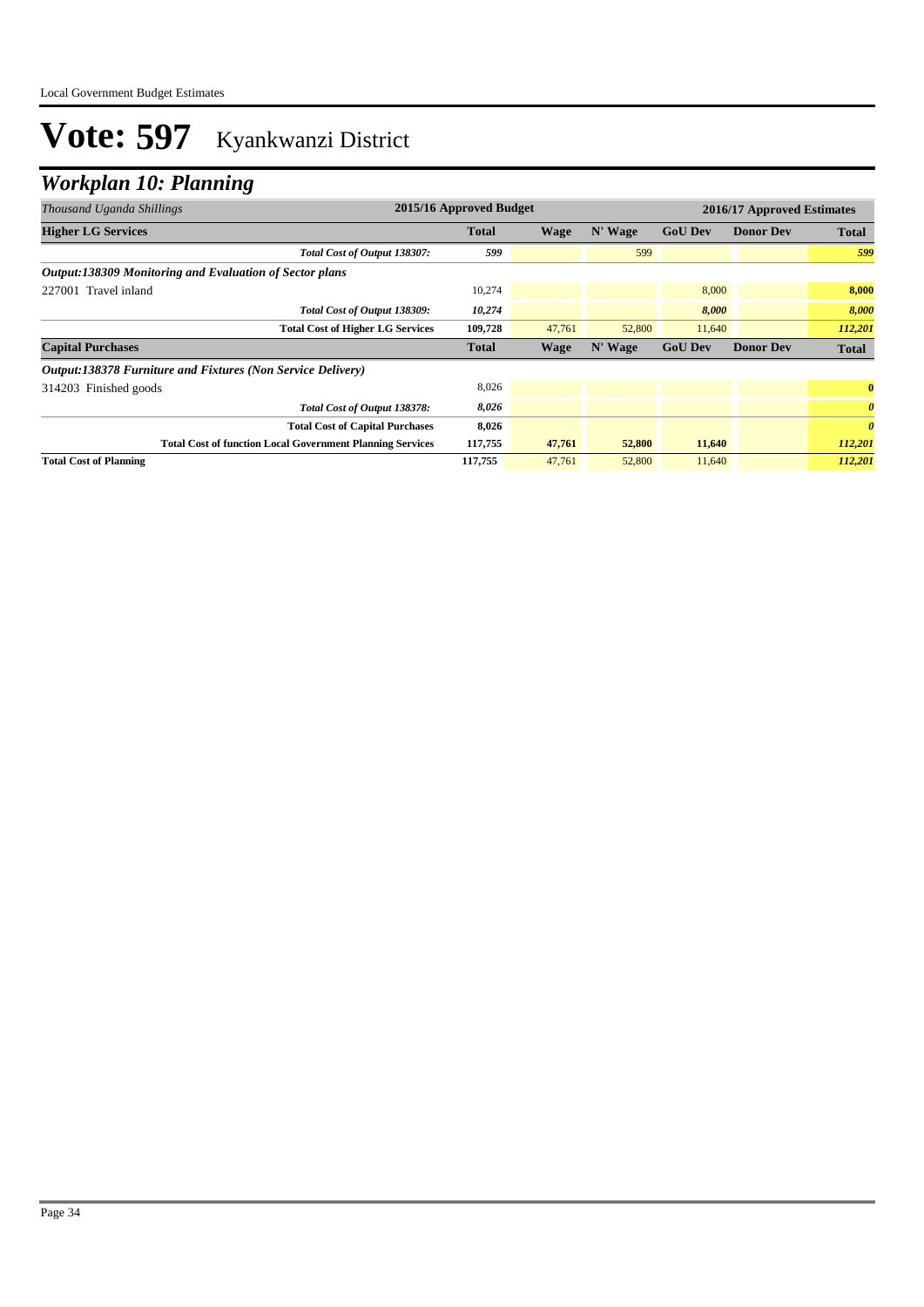## *Workplan 11: Internal Audit*

#### **(i) Overview of Workplan Revenue and Expenditures**

| <b>UShs Thousand</b>                          | 2015/16                   |                                | 2016/17                   |
|-----------------------------------------------|---------------------------|--------------------------------|---------------------------|
|                                               | Approved<br><b>Budget</b> | <b>Outturn by</b><br>end March | Approved<br><b>Budget</b> |
| A: Breakdown of Workplan Revenues:            |                           |                                |                           |
| <b>Recurrent Revenues</b>                     | 58,289                    | 33,746                         | 55,028                    |
| District Unconditional Grant (Non-Wage)       | 10,000                    | 4,250                          | 14,600                    |
| District Unconditional Grant (Wage)           | 25,464                    | 19,098                         | 19,518                    |
| <b>Locally Raised Revenues</b>                | 20,309                    | 6,948                          | 20,909                    |
| Support Services Conditional Grant (Non-Wage) | 2,516                     | 3,450                          |                           |
| <b>Total Revenues</b>                         | 58,289                    | 33,746                         | 55,028                    |
| <b>B: Breakdown of Workplan Expenditures:</b> |                           |                                |                           |
| Recurrent Expenditure                         | 58,289                    | 33,746                         | 55,028                    |
| Wage                                          | 25,464                    | 19,098                         | 19,518                    |
| Non Wage                                      | 32,825                    | 14,648                         | 35,509                    |
| Development Expenditure                       | 0                         | 0                              | $\theta$                  |
| Domestic Development                          |                           | $\Omega$                       | $\Omega$                  |
| Donor Development                             |                           | $\Omega$                       | $\theta$                  |
| <b>Total Expenditure</b>                      | 58,289                    | 33,746                         | 55,028                    |

#### **(ii) Details of Workplan Revenues and Expenditures**

### *Expenditure Details for Workplan 11: Internal Audit*

#### **LG Function 1482 Internal Audit Services**

| Thousand Uganda Shillings                             | 2015/16 Approved Budget |             |         | 2016/17 Approved Estimates |                  |              |
|-------------------------------------------------------|-------------------------|-------------|---------|----------------------------|------------------|--------------|
| <b>Higher LG Services</b>                             | <b>Total</b>            | <b>Wage</b> | N' Wage | <b>GoU Dev</b>             | <b>Donor Dev</b> | <b>Total</b> |
| Output:148201 Management of Internal Audit Office     |                         |             |         |                            |                  |              |
| 211101 General Staff Salaries                         | 25,464                  | 19,518      |         |                            |                  | 19,518       |
| 227001 Travel inland                                  | 3,429                   |             | 4,832   |                            |                  | 4,832        |
| Total Cost of Output 148201:                          | 28,893                  | 19,518      | 4,832   |                            |                  | 24,350       |
| Output:148202 Internal Audit                          |                         |             |         |                            |                  |              |
| 227001 Travel inland                                  | 29,397                  |             | 16,563  |                            |                  | 16,563       |
| Total Cost of Output 148202:                          | 29,397                  |             | 16,563  |                            |                  | 16,563       |
| <b>Output:148204 Sector Management and Monitoring</b> |                         |             |         |                            |                  |              |
| 227001 Travel inland                                  | $\mathbf{0}$            |             | 14,114  |                            |                  | 14,114       |
| Total Cost of Output 148204:                          | 0                       |             | 14,114  |                            |                  | 14,114       |
| <b>Total Cost of Higher LG Services</b>               | 58,289                  | 19,518      | 35,509  |                            |                  | 55,028       |
| <b>Total Cost of function Internal Audit Services</b> | 58,289                  | 19,518      | 35,509  |                            |                  | 55,028       |
| <b>Total Cost of Internal Audit</b>                   | 58,289                  | 19,518      | 35,509  |                            |                  | 55,028       |